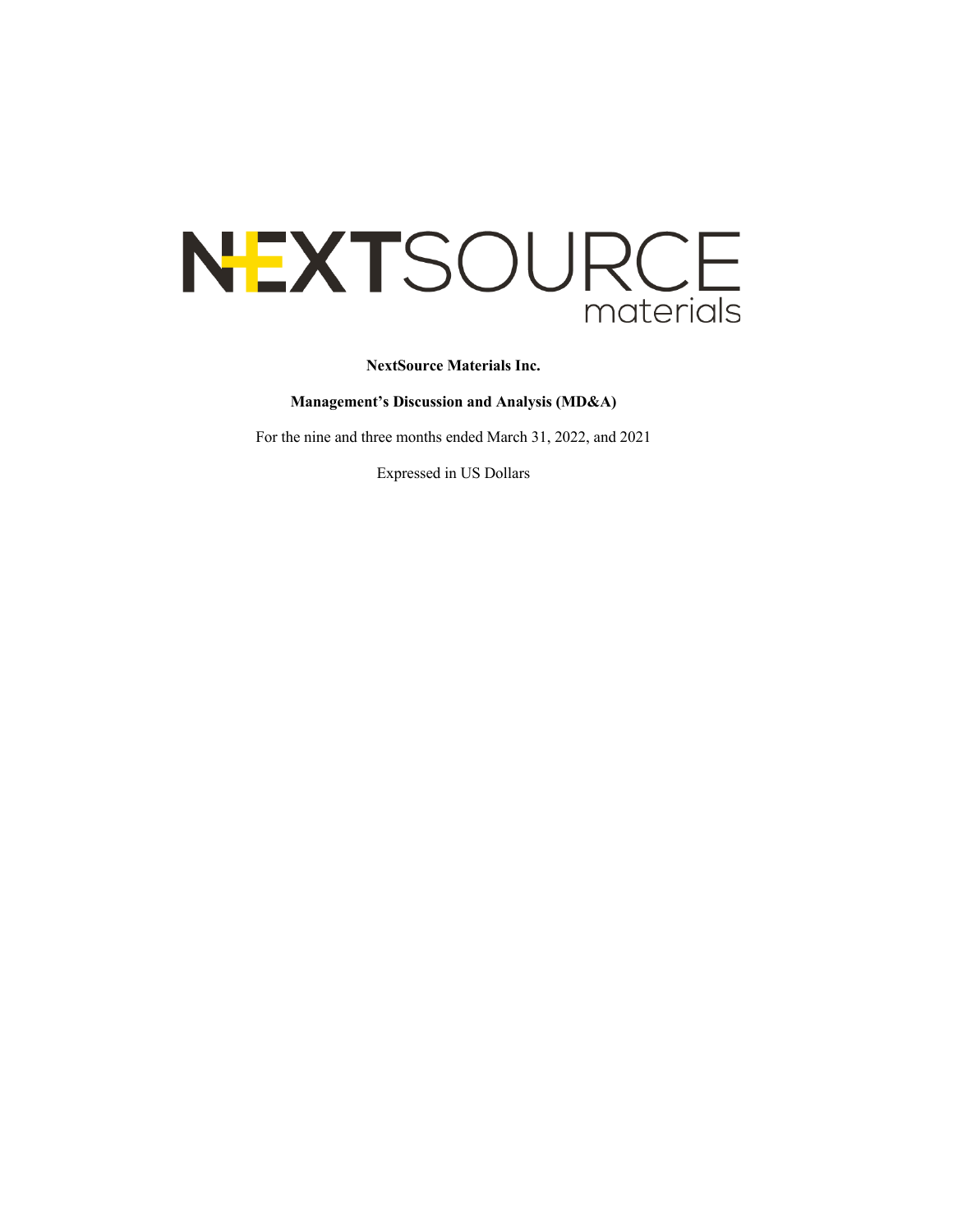# **CAUTIONARY STATEMENT REGARDING FORWARD-LOOKING INFORMATION**

Certain statements contained in this document constitute forward-looking information within the meaning of applicable Canadian securities legislation. Generally, forward-looking information can be identified by the use of forward-looking terminology such as "plans," "expects," or "does not expect," "is expected," "budget," "scheduled," "goal," "estimates," "forecasts," "intends," "anticipates," or "does not anticipate," or "believes" or variations of such words and phrases or statements that certain actions, events or results "may," "could," "would," "might," or "will be taken," "occur," or "be achieved".

Forward-looking information includes, but is not limited to, information with respect to certain expectations regarding obtaining necessary permits; construction timelines and costs; anticipated production volumes; anticipated operating costs and capital spending; supply, demand and pricing outlook in the graphite market; sources of funding for the Molo Graphite Mine and the Green Giant Vanadium Project; exploration drill results; metallurgical drill results; environmental assessment and rehabilitation costs and amounts of certain other commitments; and the Company's business objectives and targeted milestones (and timing thereof).

Forward-looking information is subject to known and unknown risks, uncertainties and other factors that may cause the actual results, level of activity, performance or achievements of the Company to be materially different from those expressed or implied by such forward-looking information. Such factors include, among others; uncertainty due to the Covid-19 Pandemic; development projects are uncertain, and it is possible that actual capital and operating costs and economic returns will differ significantly from those estimated for a project prior to production; the Company's development and exploration projects are in the African country of Madagascar and are subject to country political and regulatory risks; economic dependence on the Molo Graphite Mine; additional permits and licenses are necessary to complete the development of the Molo Graphite Mine; fluctuations in the market price of graphite and other metals may adversely affect the value of the Company's securities, revenue projections and the ability of the Company to develop Phase 2 of the Molo Graphite Mine; estimates of mineral resources and mineral reserves may not be realized; the Company may not have access to sufficient capital to develop Phase 2 of the Molo Graphite Mine and value-added processing facilities; the Company has a limited operating history and expects to incur operating losses for the foreseeable future; due to the speculative nature of mineral property exploration, there is substantial risk that the Company's assets will not go into commercial production and the business will fail; mining companies are increasingly required to consider and provide benefits to the communities and countries in which they operate, and are subject to extensive environmental, health and safety laws and regulations; because of the inherent dangers involved in mineral exploration, there is a risk that the Company may incur liability or damages as the Company conducts business; the Company has no insurance for environmental problems; should the Company lose the services of key executives, the Company's financial condition and proposed expansion may be negatively impacted; because access to the Company's properties may be restricted by inclement weather or proper infrastructure, its exploration programs are likely to experience delays; climate change and related regulatory responses may impact the Company's business; compliance with changing regulation of corporate governance and public disclosure will result in additional expenses and pose challenges for management; tax risks; because from time to time the Company holds a significant portion of cash reserves in Canadian dollars, the Company may experience losses due to foreign exchange translations; the Company's business is subject to anti-corruption and anti-bribery laws, a breach or violation of which could lead to civil and criminal fines and penalties, loss of licenses or permits and reputational harm; the Company is exposed to general economic conditions, which could have a material adverse impact on its business, operating results and financial condition; the market price for the Common Shares is particularly volatile given the Company's status as a company with a small public float, limited operating history and lack of profits which could lead to wide fluctuations in the market price for the Common Shares; the Company does not intend to pay dividends in the foreseeable future; and the Company's ability to meet other factors listed from time to time in the Company's continuous disclosure documents, including but not limited to, the Annual Information Form (AIF).

Forward-looking information is based on the reasonable assumptions, estimates, analysis and opinions of management and/or "qualified persons" (as such term is defined under National Instrument 43-101 – Standards of Disclosure for Mineral Projects ("NI 43-101") made in light of their experience and their perception of trends, current conditions and expected developments, as well as other factors that management and/or qualified persons believe to be relevant and reasonable in the circumstances at the date that such statements are made, but which may prove to be incorrect. Although the Company believes that the assumptions and expectations reflected in such forward-looking information are reasonable, undue reliance should not be placed on forward-looking information because the Company can give no assurance that such expectations will prove to be correct. In addition to the assumptions discussed herein the material assumptions upon which such forward-looking statements are based include, among others, that: the Company will be successful in its financing activities; the demand for graphite will develop as anticipated; graphite prices will remain at or attain levels that would make the Molo Graphite Mine economic; that any proposed operating and capital plans will not be disrupted by operational issues, title issues, loss of permits, environmental concerns, power supply, labour disturbances, financing requirements or adverse weather conditions; the Company will continue to have the ability to attract and retain skilled staff; and there are no material unanticipated variations in the cost of energy or supplies. Readers are cautioned that the foregoing list is not exhaustive of all factors and assumptions which may have been used. Although the Company has attempted to identify important factors that could cause actual results to differ materially from those contained in forward-looking information, there may be other factors that cause results not to be as anticipated, estimated or intended. There can be no assurance that such information will prove to be accurate, as actual results and future events could differ materially from those anticipated in such information. Accordingly, readers should not place undue reliance on forward-looking information. The forward-looking information contained herein is presented for the purposes of assisting investors in understanding the Company's expected financial and operating performance and the Company's plans and objectives and may not be appropriate for other purposes.

The Company does not undertake to update any forward-looking information, except in accordance with applicable securities laws.

This MD&A includes market, industry and economic data and projections obtained from various publicly available sources and other sources believed by the Company to be true. Although the Company believes these to be reliable, it has not independently verified the information from third party sources or analyzed or verified the underlying reports relied upon or referred to by the third parties or ascertained the underlying economic and other assumptions relied upon by the third parties. The Company believes the market, industry and economic data and projections are accurate and that the estimates and assumptions are reasonable, but there can be no assurance or guarantee as to their accuracy or completeness and the Company makes no representations as to the accuracy or completeness of such information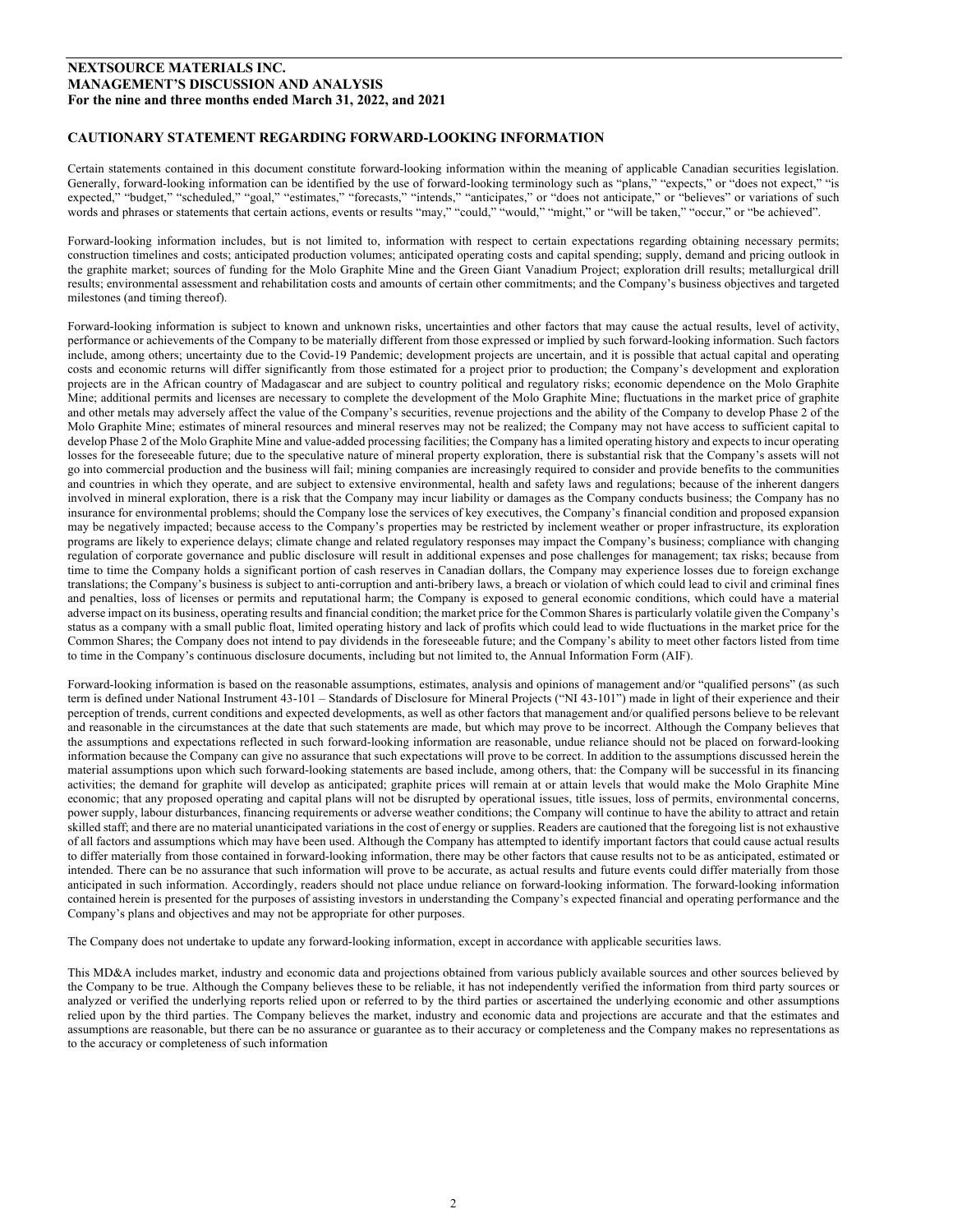# **INTRODUCTION**

This Management's Discussion and Analysis ("MD&A") dated May 16, 2022 of NextSource Materials Inc. ("NextSource", "we", "our" or "the Company") should be read in conjunction with Company's Condensed Interim Consolidated Financial Statements ("Interim Financial Statements") for the nine and three months ended March 31, 2022 and 2021 that were prepared in accordance with International Financial Reporting Standards ("IFRS") International Accounting Standard 34 *Interim Financial Reporting* ("IAS 34") as issued by the International Accounting Standards Board ("IASB"). This MD&A should also be read in conjunction with the Company's Management's Discussion and Analysis and Audited Consolidated Financial Statements for the years ended June 30, 2021 and 2020 that were filed on the Canadian Securities Administrators' SEDAR website.

The Interim Financial Statements and this MD&A are presented United States dollars ("USD" or "\$") and all units of measurement are expressed using the metric system, unless otherwise specified. Certain information in this MD&A is presented in Canadian dollars ("CAD\$"). The term "NSR" stands for net smelter royalty. The term "tpa" stands for tonnes per annum.

# **EXECUTIVE SUMMARY**

NextSource Materials Inc. (the "Company" or "NextSource") was continued under the Canada Business Corporations Act from the State of Minnesota to Canada on December 27, 2017 and has a fiscal year end of June 30. The Company's registered head office and primary location of records is 130 King Street West, Exchange Tower, Suite 1940, Toronto, Ontario Canada, M5X 2A2. The Company's common shares are listed on the Toronto Stock Exchange (the "TSX") under the symbol "NEXT" and the OTCQB under the symbol "NSRCF".

NextSource is intent on becoming a vertically integrated global supplier of battery materialsthrough the mining and value-added processing of graphite and other minerals.

On February 15, 2019, the Company obtained a mining permit for its Molo Graphite Mine. On February 8, 2021, the Company announced a binding financing package totaling \$29.5 million for the construction of Phase 1 of the Molo Graphite Mine. On March 29, 2021, the Company announced the initiation of the construction process for Phase 1 of the Molo Graphite Mine with a production capacity of 17,000 tpa of high-quality SuperFlake® graphite concentrate. Completion of construction and commissioning is now expected in calendar Q3 2022 followed by a ramp up period of up to three months to achieve nameplate capacity. On April 27, 2022, the Company released a PEA considering an enhanced Phase 2 expansion consisting of a stand-alone processing plant with a production capacity of 150,000 tpa. The Company has initiated a front-end engineering design (FEED) study and Feasibility Study for the proposed Phase 2 expansion that was considered in the PEA. The Feasibility Study is expected to be completed by December 2022. The Company will then study the results of the Feasibility Study prior to making a construction decision.

The Company is also committed to the construction of battery anode facilities ("BAF"), which are value-added processing facilities that convert flake graphite into spheronized and purified graphite ("SPG") and coated spheronized graphite ("CSPG"). The CSPG is typically sold to battery manufacturers that roll it to form an anode, which is then assembled with the cathode and other components into a finished lithium-ion battery. On April 12, 2021, the Company announced a binding partnership agreement for the construction of a BAF capable of converting flake graphite into SPG and CSPG using the partner's proven processing technology. The Company is in the process of completing a technical and economic study for the first BAF plant.

The Company also owns the Green Giant Vanadium Project, located in Madagascar, which is at the exploration stage.

The Company has not previously operated any mines and has not completed the construction of any mines. No commercial revenue has been generated from any mineral resources. The Company does not pay dividends and is unlikely to do so in the immediate or foreseeable future.

# *Business Strategy*

The business strategy consists of the following:

- Complete construction and initiate operation of Phase 1 of the Molo Graphite Mine by calendar Q3 2022
- Complete a Feasibility Study for a Phase 2 expansion to 150,000 tpa
- Initiate development of Phase 2 of the Molo Graphite Mine
- Complete a preliminary technical and economic evaluation for a BAF plant
- Complete the site selection for the first BAF plant and complete an advanced technical and economic evaluation
- Initiate development of the first BAF plant
- Complete a technical study for the Green Giant Vanadium Project
- Build a pipeline of high-quality mineral resource and value-added projects
- Adhere to the highest environmental, social and governance standards

The Company accepts the risks which are inherent to mineral exploration and development programs and exposure to the cyclical nature of mineral and commodity prices. These risks are discussed in greater detail in the *Risk Factors* section of this MD&A.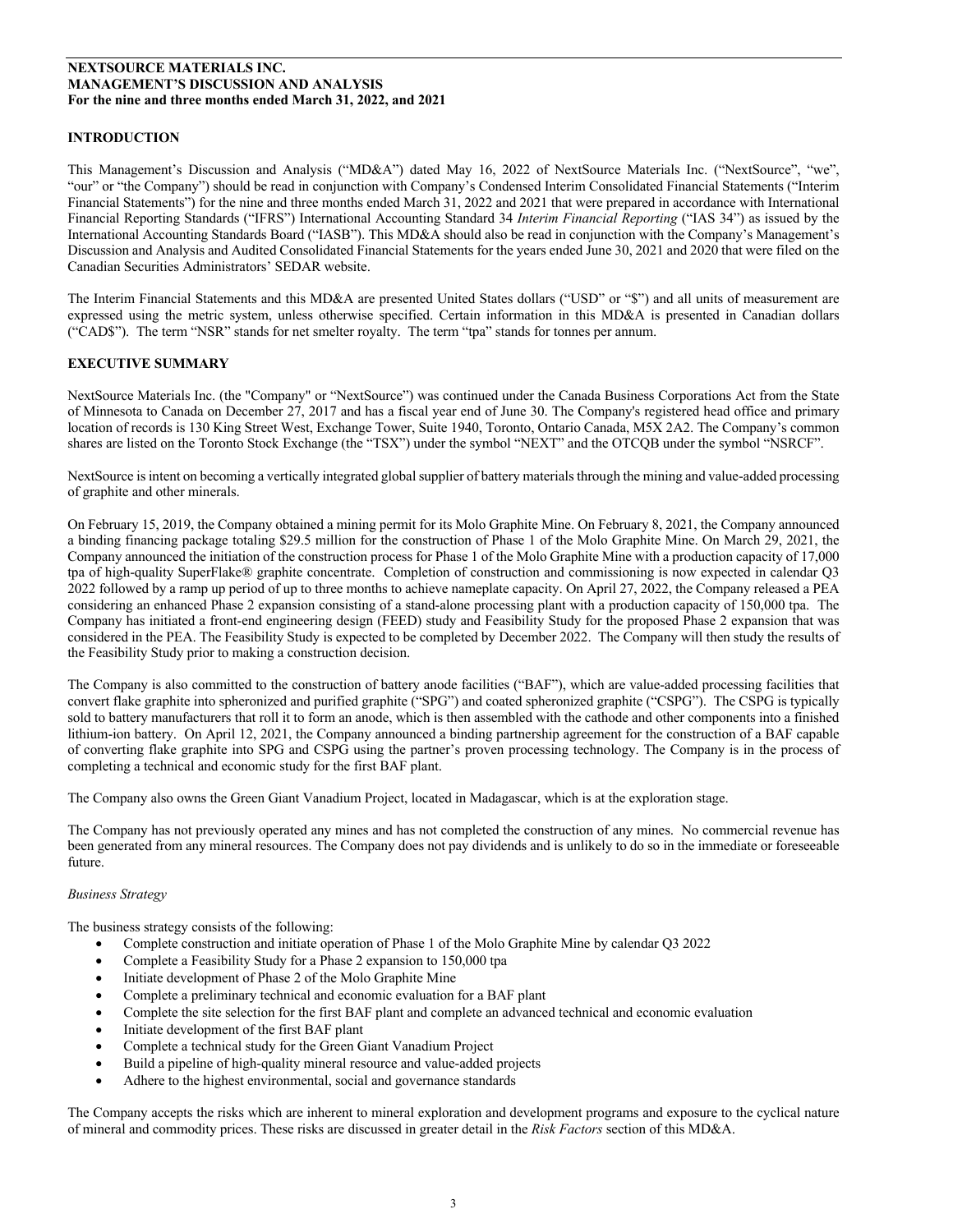# **HIGHLIGHTS**

On February 8, 2021, the Company announced that it entered into a binding agreement with Vision Blue Resources Limited ("Vision Blue") to provide a financing package (the "Financing Package") for total gross proceeds of \$29.5 million for the construction of Phase 1 of the Molo Graphite Mine. Vision Blue was granted a right of first refusal to finance the Phase 2 expansion of the Molo Graphite Mine. The Financing Package consisted of an initial private placement of \$6.0 million that was completed on March 15, 2021, a second private placement for \$12.5 million that was completed on May 19, 2021, and a \$11 million royalty financing agreement.

On March 15, 2021, the Company completed the initial private placement with Vision Blue consisting of 12,000,000 common shares at a price of CAD\$0.65 per share for total gross proceeds of \$6,000,000 (CAD\$7,800,000). In connection with the non-brokered private placement, the Company incurred \$16,367 in share issuance costs. The Company also announced the appointment of Mick Davis as Chair of the Board of Directors.

On March 29, 2021, the Company announced the initiation of the construction process for the Molo Graphite Mine in Madagascar with the awarding of the engineering, procurement, and construction management contract.

On April 12, 2021, the Company announced a binding partnership agreement to construct and operate our own turnkey spheronized and purified graphite ("SPG") production facility (a "Battery Anode Facility" or "BAF"). SPG is a key component of lithium-ion batteries such as those used in electric vehicles ("EVs") and hybrid vehicle applications. The partnership involves Japanese and Chinese companies that already operate their own SPG facilities and supply SPG and coated SPG to leading Japanese lithium-ion battery makers within the supply chains of Tesla and other major EV automotive companies ("OEMs"). Construction of one or more BAF is subject to the technical study confirming positive project economics and then securing sufficient funding for construction and initial working capital. The Chinese partner will design and develop the process flowsheets, source all necessary graphite processing equipment, and provide all the necessary training and operational know-how. In return, the Chinese partner will receive a 3% licensing fee based on the total annual sales value of anode material sold. The Japanese partner will leverage its sales relationships and act as NextSource's exclusive agent for sales, marketing and trading of anode battery materials sold to OEM anode suppliers and to OEMs directly. In return, the Japanese partner will receive a 5% sales commission based on the total annual sales value of anode battery material sold.

On May 11, 2021, the Company announced it initiated the procurement of processing plant equipment for the Molo Graphite Mine.

On May 19, 2021, the Company completed the second private placement with Vision Blue consisting of 23,214,286 units at a price of CAD\$0.65 per unit for total gross proceeds of \$12,500,000 (CAD\$15,089,286). Each unit consisted of one common share of the Company and one common share purchase warrant, with each warrant entitling the holder to acquire one additional common share of the Company at a price of CAD\$1.00 per share for a period of 24 months. No finder fees or commissions were paid in association with the private placement. In connection with the non-brokered private placement, the Company incurred \$87,788 in share issuance costs.

On May 25, 2021, the Company announced that following a multi-year verification process, *thyssenkrupp* entered into a long-term partnership with NextSource and signed an offtake agreement to secure SuperFlake® graphite concentrate for their refractories/foundries, expandable graphite (graphite foil) and battery anode production businesses. The key highlights are:

- Commercial agreement for the sale of 35,000 tpa of SuperFlake® graphite concentrate from the Molo mine
- 10-year term with an automatic 5-year extension
- Products under the agreement pertain to refractory, battery anode production and expandable graphite (graphite foil) markets
- Geographical regions include, but are not limited to, Europe, the UK, North America, Mexico, China and South Korea
- Minimum 7,300 tpa during Phase 1 initial production
- Ramp up to 35,000 tpa in Phase 2
- Shipments in Phase 1 will be used to verify run-of-mill production to trigger the larger volume expansion

On June 23, 2021, the Company announced initiation of a technical study to determine the project economics for a Phase 2 production capacity expansion with a target of 150,000 tpa of SuperFlake® from its Molo Graphite Mine in Madagascar. This production capacity is a significant increase from the 2019 Feasibility Study that considered a Phase 2 production capacity of only 45,000 tpa. The enhanced production capacity was determined after discussions with our flake graphite offtake partners and our battery anode facility ("BAF") partners.

On June 28, 2021, the Company received the royalty funding from Vision Blue consisting of \$8.0 million (less a \$1.5 million royalty financing fee) and will receive a further \$3.0 million upon achieving 80% of capital expenditures related to the construction of the mine, which is now expected to be reached on or around June 30, 2022. In return for the royalty funding, the Company will pay to Vision Blue the greater of: (i) \$1.65 million per annum or (ii) 3% of the gross revenues from SuperFlake® concentrate sales (the "GSR"). Once Vision Blue has received a cumulative royalty payment of \$16.5 million, the GSR will be calculated as 3% of the gross revenues from the Company's SuperFlake® sales. NextSource will have the option at any time to reduce the GSR to 2.25% upon payment to Vision Blue of \$20 million. The Company may delay the first-year minimum repayments, which will become subject to accrued interest of 15% per annum. Vision Blue will also receive a royalty of 1.0% of the gross revenues from sales of vanadium pentoxide (" $V_2O_5$ ") from the Green Giant Vanadium Project for a period of 15 years following commencement of production of  $V_2O_5$ .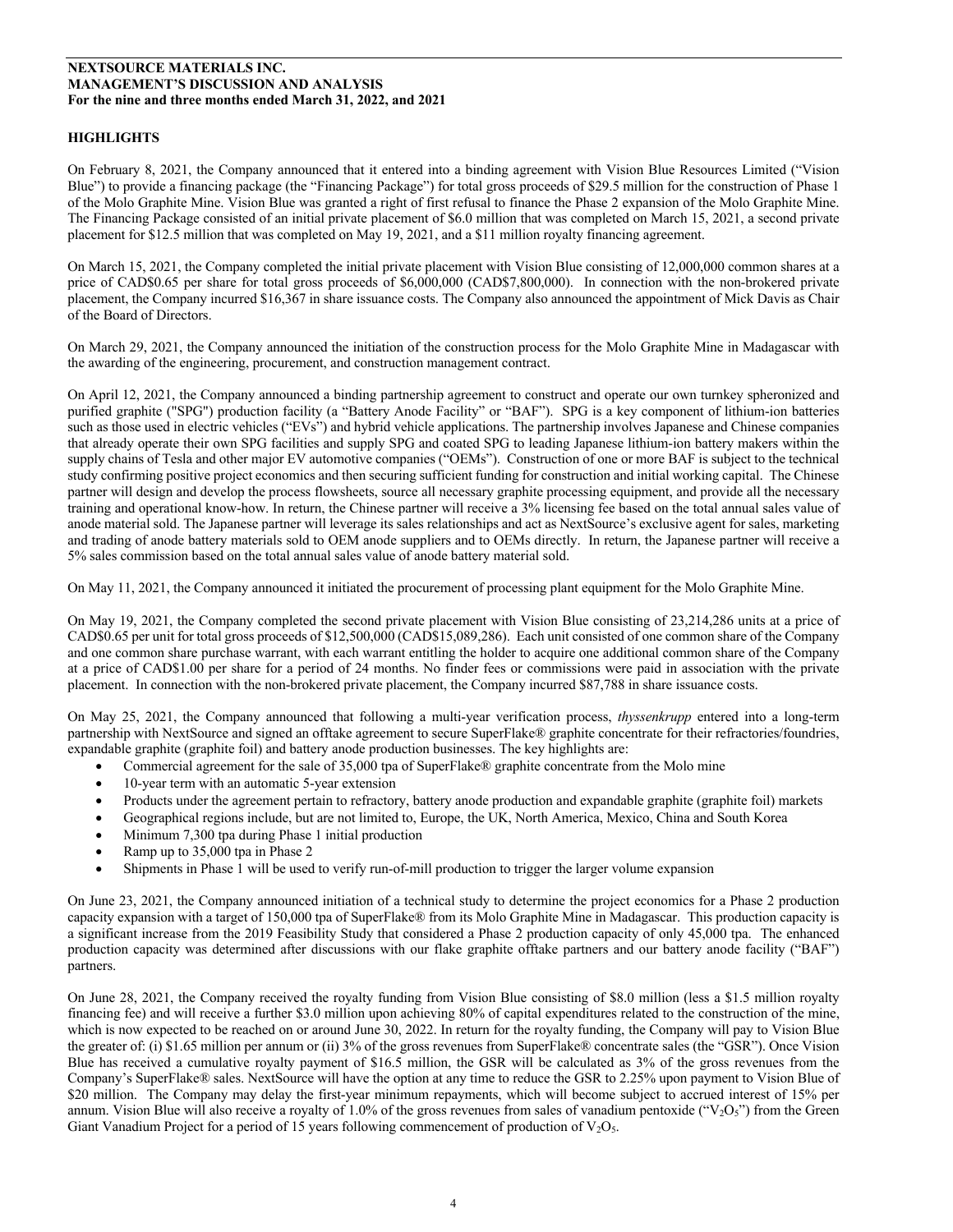On July 14, 2021, the Company announced the appointment of Ian Pearce to the Board of Directors and the resignation of David McNeely as a Director of the Company.

On July 22, 2021, the Company announced that it has been accepted as a member of both the European Battery Alliance ("EBA") and the European Raw Materials Alliance ("ERMA").

On September 8, 2021, the Company announced it intends to assess emerging opportunities to accelerate expansion through the potential acquisition and development of additional metals and mineral assets that are expected to play a vital role in clean energy technologies.

On November 15, 2021, the Company announced the addition of proprietary graphite coating process to its BAF partnership for the production of CSPG.

On December 14, 2021, the Company announced the offshore fabrication and assembly of the processing plant had been completed.

On January 11, 2022, the Company announced the completion of factory acceptance testing and that preparations for the transport to the mine site had been initiated.

On April 27, 2022, the Company filed a Phase 2 PEA Technical Study that considers an enhanced Phase 2 expansion consisting of a standalone processing plant with a production capacity of 150,000 tonnes per annum of graphite concentrate over a 26-year life of mine. The PEA assumes the Phase 2 processing plant is built adjacent to the Phase 1 processing plant currently under construction.

On April 28, 2022, the Company announced the construction team was setup at the Molo Graphite Mine site in Madagascar and civil and earthworks have been initiated in preparation for the delivery and installation of the processing plant. The processing plant is expected to be delivered to the mine site in Q2 2022, followed by installation and commissioning in Q3 2022.

On April 28, 2022, the Company announced the initiation of a front-end engineering design (FEED) study and Feasibility Study for the proposed Phase 2 expansion of 150,000 tpa of graphite concentrate that was considered in the PEA. The Feasibility Study is expected to be completed by the end of 2022.

## *Impact of Covid-19 on Operations*

The impact of COVID-19 on the Company has been limited since it does not have any active exploration programs and construction activities related to the Molo Graphite Mine have mainly focused on overseas assembly and factory acceptance testing of the processing plant equipment by our EPC contractor. Certain of our directors, officers, employees, consultants, and contractors have been indirectly impacted by intermittent lockdowns imposed in Canada, Madagascar, Mauritius and in South Africa.

The Company has tried to incorporate the impacts of COVID-19 outbreaks and intermittent lockdowns into the development plans for the Molo Graphite Mine. Notwithstanding, intermittent lockdowns have the potential to cause unforeseen delays in the plant delivery and installation and commissioning schedule, as well as in the civil works and infrastructure construction schedule. It is not possible for the Company to predict the duration or magnitude of adverse impacts from further outbreaks or predict the effects on the Company's business or results of operations.

# **RESULTS OF OPERATIONS**

The Company currently has two operating segments, consisting of mine development and the exploration and evaluation of mineral resources. No commercial revenues have been generated by the Company. The Company's President and Chief Executive Officer and Chief Financial Officer are the operating decision-makers and direct the allocation of resources to its segments.

|                                                      | Nine months ended | Nine months ended | Three months ended | Three months ended       |
|------------------------------------------------------|-------------------|-------------------|--------------------|--------------------------|
|                                                      | March 31,         | March 31,         | March 31.          | March 31,                |
|                                                      | 2022              | 2021              | 2022               | 2021                     |
| Revenues                                             | $\mathbb{S}$ -    | $\mathsf{s}$ -    | \$ -               | $\mathbb{S}$ -           |
| Mine development expenses                            |                   |                   |                    |                          |
| Mineral claims (Madagascar)                          | 52,275            | 13,532            | (505)              | (9,890)                  |
| Payroll and benefits                                 | 3,001             |                   | 2,314              | $\overline{\phantom{a}}$ |
| Engineering and metallurgical (Canada, South Africa) |                   | 9,835             |                    |                          |
| Consulting fees (Madagascar)                         | (153, 332)        | 101,415           | 9,798              | 27,476                   |
| Mine admin (Madagascar)                              | 18,956            |                   | 18,956             |                          |
| Travel                                               | 5.270             |                   | (4,784)            |                          |
| Total mine development expenses                      | (73, 830)         | 124,782           | 25,779             | 17,586                   |

*Financial Results for the nine and three months ended March 31, 2022 and 2021*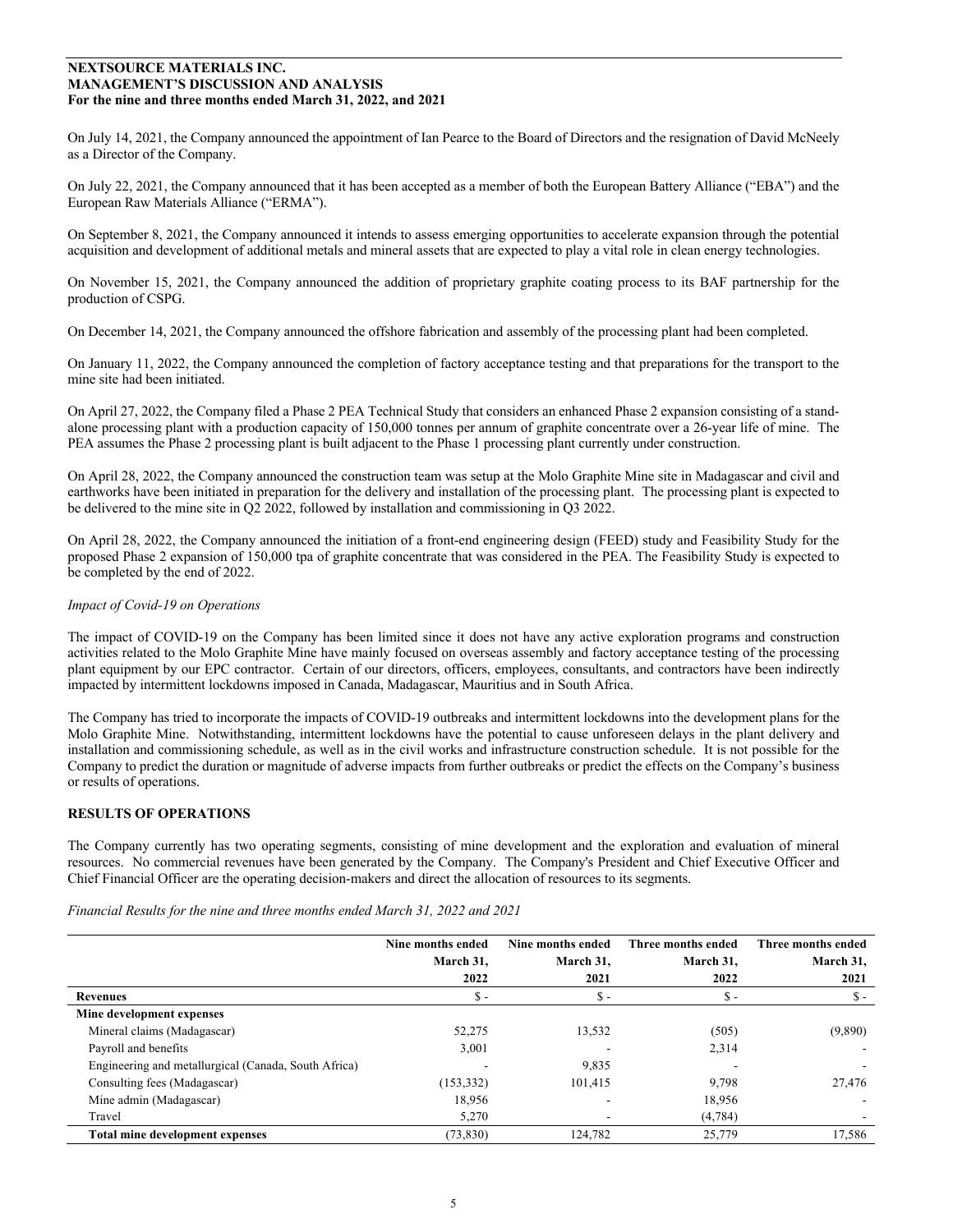| <b>Exploration and evaluation expenses</b>               |                |                  |               |                |
|----------------------------------------------------------|----------------|------------------|---------------|----------------|
| Mineral claims (Canada)                                  | 4,650          | 2,525            | 282           | 844            |
| Mineral claims (Madagascar)                              | 20,478         | 34,423           | (249)         |                |
| Engineering and metallurgical (Canada, South Africa)     | 9,191          |                  |               |                |
| Exploration camp and admin (Madagascar)                  | 73,647         | 15,417           | 14,525        | 4,318          |
| <b>Total exploration and evaluation expenses</b>         | 107,966        | 52,365           | 14,558        | 5,162          |
| General and administrative expenses                      |                |                  |               |                |
| Payroll and benefits                                     | 489,023        | 297,203          | 168,853       | 108,255        |
| <b>Consulting Fees</b>                                   | 306,752        | 268,781          | 100,853       | 97,284         |
| Legal Fees                                               | 29,671         | 71,892           | (5,809)       | 32,348         |
| Professional Fees                                        | 147,890        | 114,075          | 52,136        | 49,539         |
| Public filing expenses                                   | 113,451        | 90,582           | 46,422        | 35,681         |
| Travel expenses                                          | 45,642         | 2,743            | 16,716        | 436            |
| Investor relation expenses                               | 26,264         | 21,195           | 17,343        | 12,605         |
| Insurance expenses                                       | 49,302         | 21,262           | 15,907        | 6,610          |
| Rent expenses                                            | 6,597          | 14,880           |               | 5,105          |
| Office and admin                                         | 263,934        | 21,305           | 190,566       | 9,206          |
| Total general and administrative expenses                | 1,478,526      | 923,918          | 602,987       | 357,069        |
| Share-based compensation                                 | 156,658        | 3,793,104        | (141, 519)    | 3,772,435      |
| Amortization of plant and equipment                      | 20,810         | 4,847            | 12,268        | 1,804          |
| Lease finance costs                                      | 766            | 1,051            | 222           | 321            |
| Foreign currency translation (gain) loss                 | (331)          | (35, 646)        | 63,042        | (4, 423)       |
| Interest (income)                                        | (134)          |                  | (43)          |                |
| Interest expense                                         | 32             | 145              |               |                |
| Sub-total before other items                             | 1,690,463      | 4,864,566        | 577,294       | 4,149,954      |
| Change in value of royalty obligation                    | 400,299        |                  | 269,972       |                |
| Change in value of warrant liability                     | 11,546,205     | 9,676,360        | 3,915,292     | 8,560,319      |
| Change in value of production obligation                 | (48, 472)      |                  | (48, 472)     |                |
| Net loss for the period                                  | (13, 588, 495) | (14,540,926)     | (4,714,086)   | (12,710,273)   |
| Other comprehensive income                               |                |                  |               |                |
| Items that will be reclassified subsequently to net loss |                |                  |               |                |
| Translation adjustment for foreign operations            | (7,216)        | (207)            | 62,587        | 1,617          |
| Net loss and comprehensive loss for the period           | \$(13,595,711) | \$(14, 541, 133) | \$(4,651,499) | \$(12,708,656) |

*Discussion of the nine months ended March 31, 2022 and 2021*

The Company incurred a net loss and comprehensive loss of \$13,595,711 (2021: net loss and comprehensive loss of \$14,541,133).

Mine development expenditures decreased to a gain of \$73,830 (2021: loss of \$124,782) due to the reversal of consulting fee accruals resulting in a gain of \$153,332 (2021: loss of \$101,415) and increases in mineral claims to \$52,275 (2021: \$13,532).

Exploration and evaluation expenditures increased to \$107,966 (2021: \$52,365) due to an increase in exploration camp and administration expenses to \$73,647 (2021: \$15,417) and engineering and metallurgical testing expenditures of \$9,191 (2020: \$nil) for the Green Giant Vanadium project. The exploration camp is currently being used to support certain mine development activities in anticipation of completion of the construction camp.

General and administrative expenses increased to \$1,478,526 (2021: \$923,918) due to an increase in payroll and benefits to \$489,023 (2021: \$297,203), consulting fees to \$306,752 (2021: \$268,781), professional fees to \$147,890 (2021: \$114,075), travel expenses to \$45,642 (2021: \$2,743), and office and admin fees to \$263,934 (2021: \$21,305).

Share-based compensation decreased to \$156,658 (2021: \$3,793,104) since there were no stock option awards in the current year period.

The royalty obligation was remeasured resulting in a change in value loss of \$400,299 (2021: \$nil).

The warrant derivative liabilities were remeasured resulting in a change in value loss of \$11,546,205 (2021: loss of \$9,676,360).

The production obligation was remeasured resulting in a change in value gain of \$48,72 (2021: \$nil).

*Discussion of the three months ended March 31, 2022 and 2021*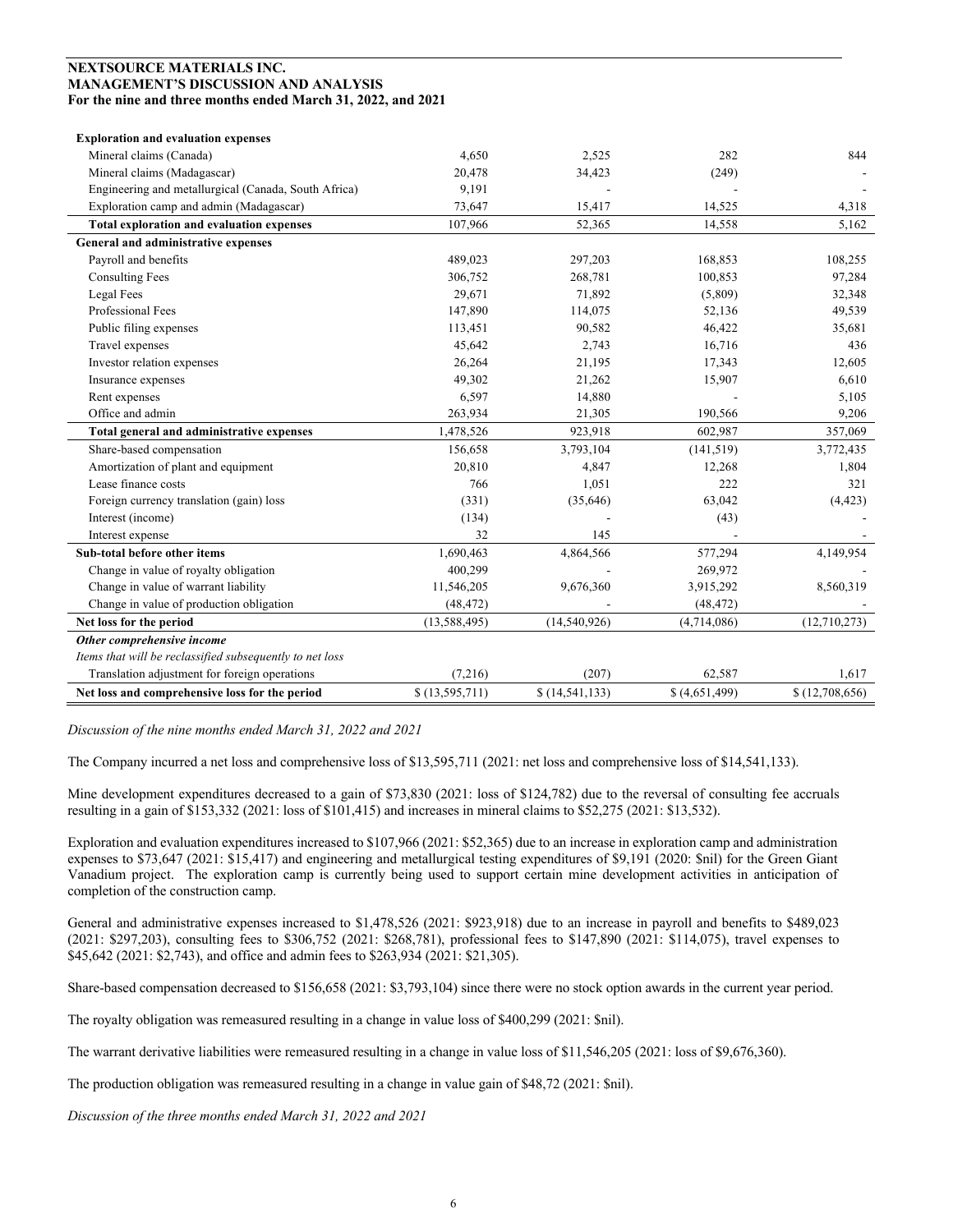Mine development expenditures increased to \$25,779 (2021: \$17,586) due decreased consulting fees of \$9,798 (2021: \$27,476) and an increase in administration costs of \$18,956 (2021: \$nil).

Exploration and evaluation expenditures increased to \$14,558 (2021: \$5,162) due to an increase in exploration camp and administration expenses to \$14,525 (2021: \$5,162). The exploration camp is currently being used to support certain mine development activities in anticipation of completion of the construction camp.

General and administrative expenses increased to \$602,987 (2021: \$357,069) due to an increase in payroll and benefits to \$168,853 (2021: \$108,255), travel expenses to \$16,716 (2021: \$436), and office and admin fees to \$190,566 (2021: \$9,206).

Share-based compensation decreased to a gain of \$141,519 (2021: \$3,772,435) due to the reversal of RSU expense accruals and since there were no stock option awards in the current year period.

The royalty obligation was remeasured resulting in a change in value loss of \$269,972 (2021: \$nil).

The warrant derivative liabilities were remeasured resulting in a change in value loss of \$3,915,292 (2021: loss of \$8,560,319).

The production obligation was remeasured resulting in a change in value gain of \$48,72 (2021: \$nil).

## **STATEMENT OF FINANCIAL POSITION**

#### *Cash and Cash Equivalents*

The Company's cash balances are deposited with major financial institutions in Canada and with reputable financial institutions in Madagascar and Mauritius. Limited amounts of cash are currently held in Madagascar and Mauritius.

| Cash and cash equivalents | Canada     | <b>Mauritius</b> | Madagascar | Total      |
|---------------------------|------------|------------------|------------|------------|
|                           |            |                  |            |            |
| As at March 31, 2022      | 12.125.928 | 1.030            | 543.143    | 12.670.101 |
| As at June 30, 2021       | 22,422,783 | 1.130            | 13.173     | 22,437,086 |

#### *Amounts Receivable and Prepaid Expenses*

Amounts receivables decreased to \$52,199 (June 30, 2021: \$92,370) due to a decrease in Canadian sales tax receivables. Prepaid expenses increased to \$59,150 (June 30, 2021: \$52,974) due to an increase in prepaid software licenses.

#### *Property, Plant and Equipment*

As of March 31, 2022, property, plant, and equipment was \$14,313,977 (June 30, 2021: \$4,337,161). During the nine months ended March 31, 2022, the Company capitalized additions of \$9,997,626 (year ended June 30, 2021: 4,325,642) and amortized \$20,810 (year ended June 30, 2021: \$6,592). The Mining Property additions of \$70,790 consist of production obligation accretion. The Assets Under Construction additions of \$9,329,345 include royalty accretion of \$661,942. The Right of Use Assets additions of \$389,049 consist of the recognition of the Molo property lease obligation right of use asset.

|                          | Mining          | <b>Assets Under</b> | <b>Right of Use</b> | Equipment &     |              |
|--------------------------|-----------------|---------------------|---------------------|-----------------|--------------|
|                          | <b>Property</b> | Construction        | <b>Assets</b>       | <b>Vehicles</b> | <b>Total</b> |
|                          |                 | S                   |                     | S               | S            |
| As at June 30, 2020      |                 |                     | 18,111              |                 | 18,111       |
| Additions                | 708,514         | 3,611,890           |                     | 5,238           | 4,325,642    |
| Disposals                | ۰               | $\blacksquare$      |                     |                 |              |
| Amortization             |                 |                     | (6,037)             | (555)           | (6, 592)     |
| As at June 30, 2021      | 708,514         | 3,611,890           | 12,074              | 4,683           | 4,337,161    |
| Additions                | 70,790          | 9,329,345           | 389,049             | 208,442         | 9,997,626    |
| Disposals                |                 |                     |                     |                 |              |
| Amortization             | ۰               |                     | (4, 495)            | (16,315)        | (20, 810)    |
| As at March 31, 2022     | 779,304         | 12,941,235          | 396,628             | 196,810         | 14,313,977   |
|                          |                 |                     |                     |                 |              |
|                          |                 |                     |                     |                 |              |
| Cost                     | 708,514         | 3,611,890           | 24,165              | 5,238           | 4,349,807    |
| Accumulated amortization |                 |                     | (12,091)            | (555)           | (12,646)     |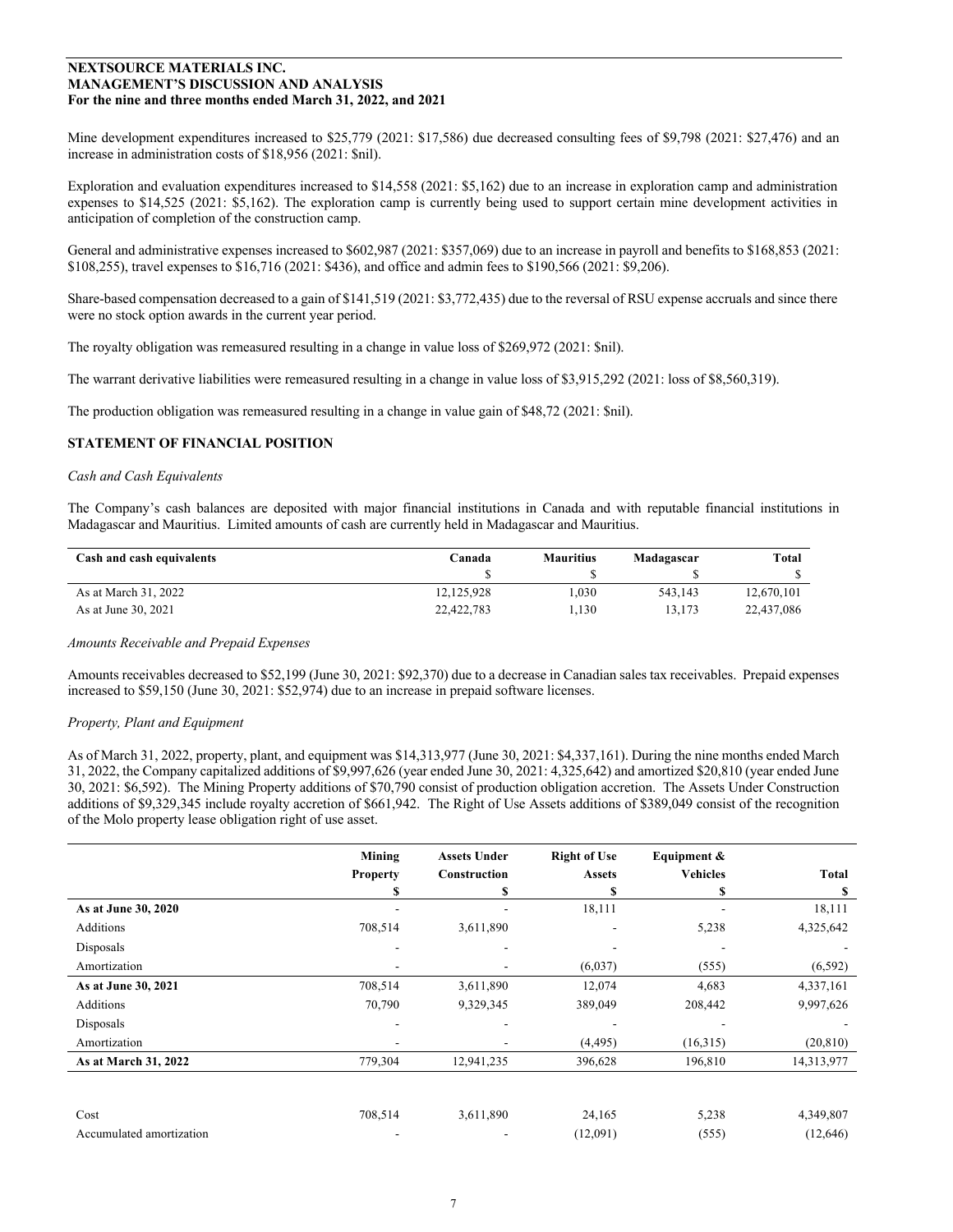| As at June 30, 2021         | 708.514 | 3.611.890                | 12.074    | 4.683     | 4,337,161    |
|-----------------------------|---------|--------------------------|-----------|-----------|--------------|
|                             |         |                          |           |           |              |
| Cost                        | 779,304 | 12.941.235               | 413.214   | 213,680   | 14, 347, 433 |
| Accumulated amortization    |         | $\overline{\phantom{a}}$ | (16, 586) | (16, 870) | (33, 456)    |
| <b>As at March 31, 2022</b> | 779,304 | 12,941,235               | 396,628   | 196,810   | 14,313,977   |

## *Accounts Payable and Accrued Liabilities*

Accounts payable decreased to \$299,557 (June 30, 2021: \$383,428) due to an increase in construction related payables. Accrued liabilities decreased to \$130,532 (June 30, 2021: \$221,692) due to a decrease in accruals related to mine development expenditures.

## *Short-Term Debt*

The Company had a Canada Emergency Business Account (CEBA), which had a loan forgiveness provisions whereby 25% of the loan principal would be forgiven if 75% of the loan principal was repaid prior to December 31, 2022. The Company had previously withdrawn CAD\$40,000 and repaid CAD\$30,000 of loan principal, thereby recognizing a CAD\$10,000 provision for loan forgiveness resulting in a carrying balance of \$nil on June 30, 2021.

On January 28, 2022, the Company received confirmation the CAD\$10,000 forgiveness had been received and the CEBA was closed.

#### *Lease Obligations*

Upon the Company's adoption of IFRS 16 on July 1, 2019, the Company recognized a right of use asset and lease obligations of \$24,164 related to the long-term lease of the exploration camp in Fotadrevo, Madagascar. As of March 31, 2022, the exploration camp lease had a remaining term of 15 months.

On March 31, 2022, the Company recognized a right of use asset and lease obligations of \$389,049 related to the long-term emphyteutic property lease of the Molo mining property, which is payable to the Government of Madagascar. As of March 31, 2022, the property lease had a remaining term of 50 years.

The following table sets out the carrying amounts of lease obligations for right-of-use assets that are included in the consolidated statement of financial position and the movements between the reporting periods:

|                              | <b>Camp Lease</b> | <b>Property Lease</b> | <b>Total Obligations</b> |
|------------------------------|-------------------|-----------------------|--------------------------|
|                              | \$                | \$                    | \$                       |
| As at June 30, 2020          | 16,018            | -                     | 16,018                   |
| Additions                    |                   |                       |                          |
| Lease payments               | (6,367)           |                       | (6,367)                  |
| Finance costs                | 1,317             |                       | 1,317                    |
| Foreign exchange adjustments | 131               |                       | 131                      |
| As at June 30, 2021          | 11,099            |                       | 11,099                   |
| Additions                    |                   | 389,049               | 389,049                  |
| Lease payments               | (6,027)           | (47, 252)             | (53, 279)                |
| Finance costs                | 766               |                       | 766                      |
| Foreign exchange adjustments | (184)             |                       | (184)                    |
| As at March 31, 2022         | 5,654             | 341,797               | 347,451                  |

The following table sets out the lease obligations included in the consolidated statements of financial position:

|                                      | <b>Camp Lease</b> | <b>Property Lease</b> | <b>Total Obligations</b> |
|--------------------------------------|-------------------|-----------------------|--------------------------|
|                                      |                   |                       |                          |
| Current portion of lease obligations | 4,252             | 47,252                | 51,504                   |
| Long-term lease obligations          | 1.402             | 294.545               | 295,947                  |
| As at March 31, 2022                 | 5.654             | 341,797               | 347,451                  |

Future minimum lease payments required to meet obligations that have initial or remaining non-cancellable lease terms are set out in the following table: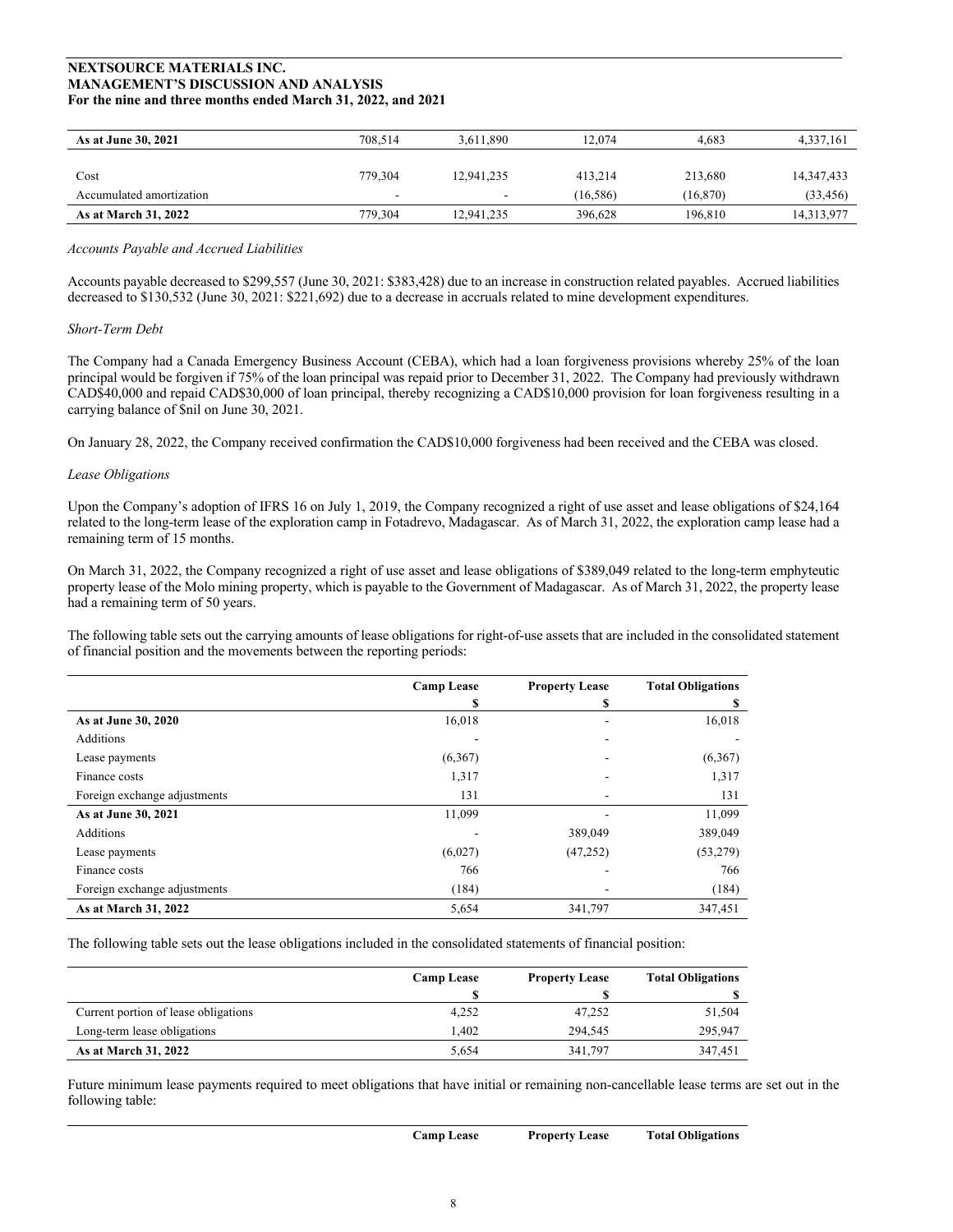| Within 12 months                     | 4,528 | 47,252    | 51,780    |
|--------------------------------------|-------|-----------|-----------|
| Between 13 and 24 months             | 1.510 | 47,252    | 48,762    |
| Between 25 and 36 months             |       | 47,252    | 47,252    |
| Between 37 and 48 months             |       | 47,252    | 47,252    |
| Between 49 and 60 months             |       | 47.252    | 47,252    |
| Over 60 months                       |       | 2,079,088 | 2,079,088 |
| Total undiscounted lease obligations | 6.038 | 2,315,348 | 2,321,386 |

## *Royalty obligation*

On February 8, 2021, the Company announced that it entered into a binding agreement with Vision Blue, a private investment company created and led by Sir Mick Davis, who subsequently was appointed as Chair of the Board of Directors of the Company, to provide a Financing Package for total gross proceeds of \$29.5 million consisting of private placements and a royalty financing agreement. As part of the royalty financing agreement:

- On June 28, 2021, the Company received \$8.0 million, less a \$1.5 million royalty financing fee, for net proceeds of \$6.5 million. The Company will receive a further \$3.0 million upon achieving 80% of capital expenditures related to the construction of the mine, which is now expected to be reached on or around June 30, 2022.
- The Company will pay to Vision Blue the greater of: (i) \$1.65 million per annum or (ii) 3% of the gross revenues from SuperFlake® concentrate sales (the "GSR"). Once Vision Blue has received a cumulative royalty payment of \$16.5 million, the GSR will be calculated as 3% of the gross revenues from the Company's graphite concentrate sales. NextSource will have the option at any time to reduce the GSR to 2.25% upon payment to Vision Blue of \$20 million. The Company may delay each of the minimum payments by 12 months, which will become subject to accrued interest of 15% per annum.
- Vision Blue will receive a royalty of 1.0% of the gross revenues from sales of vanadium pentoxide (" $V_2O_5$ ") from the Green Giant Vanadium Project for a period of 15 years following commencement of production of  $V_2O_5$ .

On June 30, 2021, the Company recognized a royalty obligation at its fair value of \$6.5 million, which is equal to the present value using an effective discount rate of 13.8% of (1) the \$3.0 million that will be received upon achieving 80% of capital expenditures, (2) the minimum royalty payments, (3) the accrued interest on minimum royalty payment deferrals of 12 months each, and (4) the perpetual 3% royalty on the estimated revenues of the remaining 30-year life of mine for Phase 1. The discount rate was determined at recognition by calculating the internal rate of return (IRR) of the expected cash flows. The carrying value of the royalty obligation is remeasured at each reporting period based on the revised expected future cash flows using the original discount rate under the amortized cost method. At recognition, a total of \$169,279 of capitalized legal fees was netted against the royalty obligation resulting in a carrying value of \$6,330,721. The capitalized legal fees will be recognized through profit and loss as accretion.

During the nine months ended March 31, 2022, the royalty obligation was increased by accretion of \$661,942 (2021: \$Nil), which was capitalized as Assets Under Construction under property, plant, and equipment. As of March 31, 2022, the royalty obligation was remeasured at \$7,392,962 (June 30, 2021: \$6,500,000) resulting in a change in valuation of \$400,299 (2021: \$Nil).

|                                                           | Total     |
|-----------------------------------------------------------|-----------|
|                                                           |           |
| As at June 30, 2020                                       |           |
| Recognition of royalty obligation                         | 6,330,721 |
| As at June 30, 2021                                       | 6,330,721 |
| Accretion of royalty obligation                           | 661,942   |
| Remeasurement of royalty obligation through profit & loss | 400,299   |
| As at March 31, 2022                                      | 7,392,962 |

Future undiscounted minimum royalty payments including accrued interest on deferrals are set out in the following table:

|                          | Total      |
|--------------------------|------------|
|                          | S          |
| Within 12 months         |            |
| Between 13 and 24 months | 1,897,500  |
| Between 25 and 36 months | 1,897,500  |
| Between 37 and 48 months | 1,897,500  |
| Between 49 and 60 months | 1,897,500  |
| Thereafter               | 11,385,000 |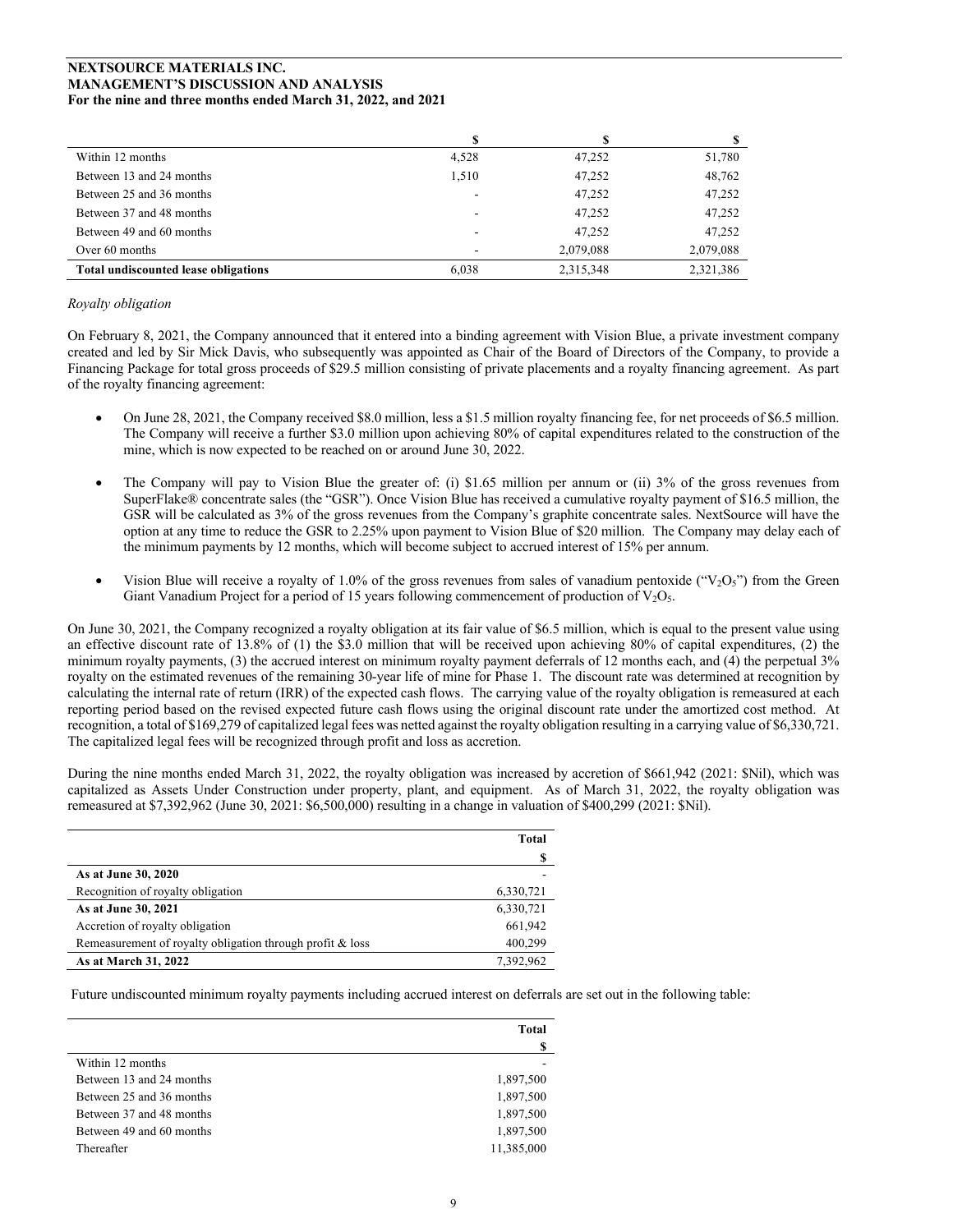#### **Total undiscounted minimum payments and interest** 18,975,000

#### *Fair Value of Warrant Liabilities*

During the nine months ended March 31, 2022, the Company reclassified \$2,897,523 to equity on the exercise of warrants and remeasured the derivative liabilities on the reporting date resulting in a change in fair value of \$11,546,205 through profit and loss.

|                                                    | <b>Warrant Liability</b> |
|----------------------------------------------------|--------------------------|
|                                                    |                          |
| As at June 30, 2020                                | 208,768                  |
| Recognition of derivative liability                | 56,216,388               |
| Reclassification to equity on exercise of warrants | (4,236,117)              |
| Change in fair value through profit and loss       | (6,808,106)              |
| As at June 30, 2021                                | 45,380,933               |
| Reclassification to equity on exercise of warrants | (2,897,523)              |
| Change in fair value through profit and loss       | 11,546,205               |
| As at March 31, 2022                               | 54,029,615               |

#### *Commercial production provision*

On April 16, 2014, the Company signed a Sale and Purchase Agreement and a Mineral Rights Agreement (together "the Agreements") with Malagasy to acquire the remaining 25% interest in the Molo Graphite Property. Pursuant to the Agreements, a further cash payment of CAD\$1,000,000 (approximately \$791,192) will be due within five days of the commencement of commercial production (the "Commercial Production Fee"). On June 30, 2021, the Company recognized a provision of \$708,514 using a 13.8% discount rate based on the expected settlement of the Commercial Production Fee on or around June 30, 2022. The provision was recorded at amortized cost and was capitalized as Property under Property, Plant and Equipment.

During the nine months ended March 31, 2022, the provision was increased by accretion of \$70,790 (2021: \$Nil) that was capitalized as Property, and it was further determined the settlement would not occur until December 31, 2022, which resulted in a remeasurement gain of \$48,472 that was recognized through profit and loss. On March 31, 2022, the provision was remeasured at \$725,948 (June 30, 2021: \$708,514) due to changes in foreign exchange that were recognized through profit and loss.

#### *Flow-through provision*

During fiscal 2014, the Company issued 17,889,215 flow-through shares to eligible Canadian taxpayer subscribers which included a contractual commitment for the Company to incur \$3,812,642 in eligible Canadian Exploration Expenditures ("CEEs") by December 31, 2014, as per the provisions of the Income Tax Act of Canada. The CEEs were renounced as a tax credit to the flow-through share subscribers on December 31, 2013. As at December 31, 2014, the Company had unfulfilled CEE obligations. During the year ended June 30, 2015, the Company recorded a provision for the Part XII.6 taxes and related penalties payable to the Canada Revenue Agency and for the indemnification liability to subscribers of the flow-through shares for the additional taxes payable related to the CEE renunciation shortfall. During the year ended June 30, 2021, based on the limited amount of completed settlements the Company revised the provision downward to \$29,508.

As of March 31, 2022, the provision was remeasured at \$29,272 (June 30, 2021: \$29,508) due to changes in foreign exchange that were recognized through profit and loss.

# **LIQUIDITY AND CAPITAL RESOURCES**

#### *Capital Management*

There were no changes in the Company's approach to capital management during the nine months ended March 31, 2022.

The Company's investment policy is to invest excess cash in very low risk financial instruments such as term deposits or by holding funds in high yield savings accounts with major Canadian banks.

The Company is not subject to any externally imposed capital requirements.

The Company has not generated any revenues from mineral property interests, which are still in the development, or exploration & evaluation stage. To date, the Company has funded its operations by raising equity and obtaining a royalty financing agreement. To minimize liquidity risk, the Company has implemented cost control measures including a construction budget and the minimizing of discretionary expenditures unless the project has sufficient economic or geologic merit.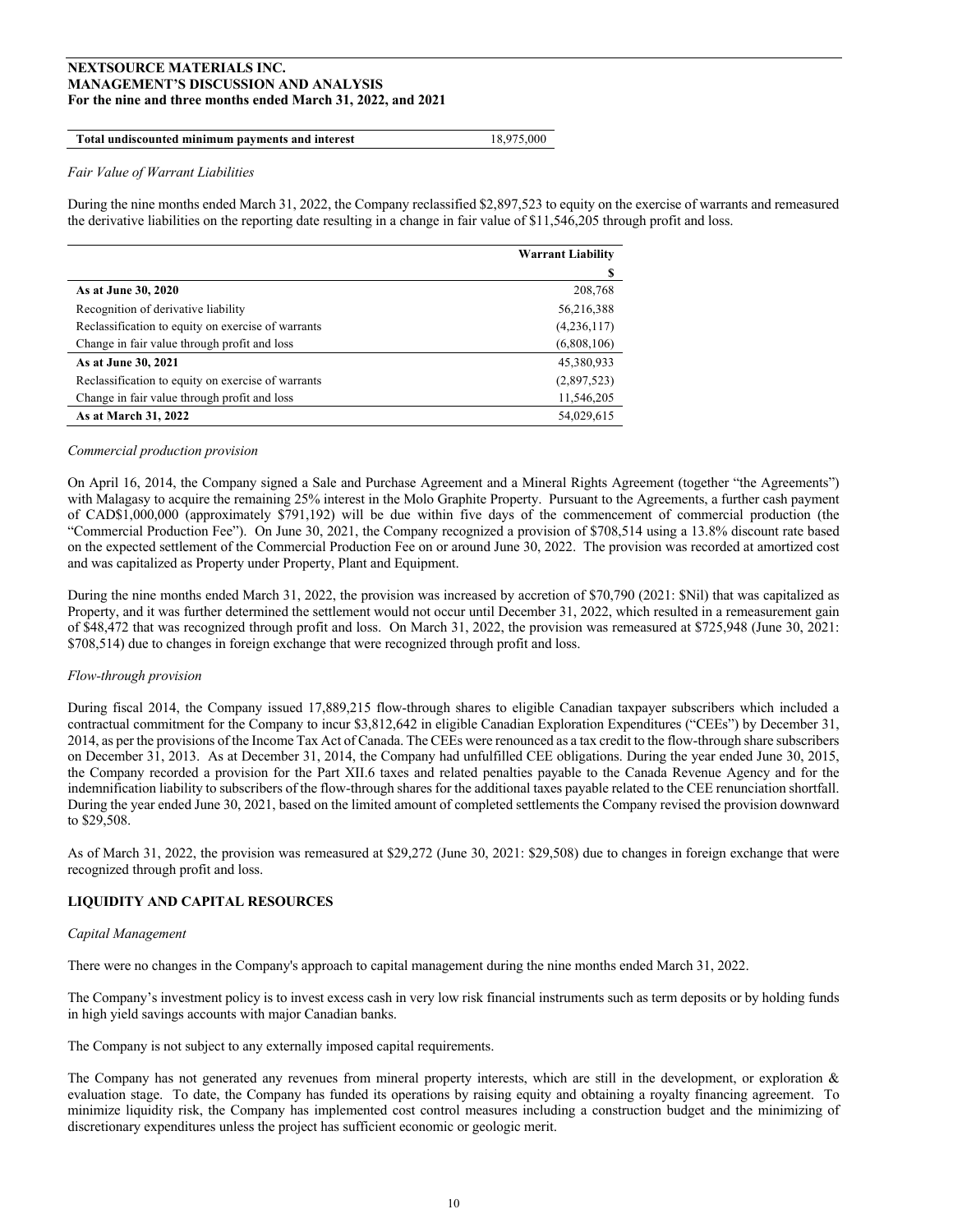The Company manages its capital structure (consisting of shareholders' deficiency) on an ongoing basis and in response to changes in economic conditions and risk characteristics of its underlying assets. Changes to the capital structure could involve the issuance of new equity, obtaining working capital loans, construction financing, issuing debt, the acquisition or disposition of assets, or adjustments to the amounts held in cash, cash equivalents and short-term investments.

## *Capital resource analysis*

As of March 31, 2022, the Company had a working capital deficit of \$42,484,978 (June 30, 2021: deficit of \$24,147,490). Excluding the \$54,029,615 of warrant derivative liabilities that are expected to be settled through the issuance of common shares upon the exercise or expiration of the underlying common share purchase warrants, the Company had a working capital surplus of \$11,544,637 (June 30, 2021: surplus of \$21,233,443).

|                                                                 | As at          | As at           |
|-----------------------------------------------------------------|----------------|-----------------|
|                                                                 | March 31,      | <b>June 30,</b> |
|                                                                 | 2022           | 2021            |
|                                                                 |                |                 |
| <b>Current Assets:</b>                                          |                |                 |
| Cash and cash equivalents                                       | \$12,670,101   | \$22,437,086    |
| Amounts receivable                                              | 52,199         | 92,370          |
| Prepaid expenses                                                | 59,150         | 52,974          |
| <b>Total Current Assets</b>                                     | 12,781,450     | 22,582,430      |
| <b>Current Liabilities:</b>                                     |                |                 |
| Accounts payable                                                | 299,557        | 383,428         |
| Accrued liabilities                                             | 130,532        | 221,692         |
| Current portion of lease obligations                            | 51,504         | 5,845           |
| Fair value of warrant derivative liabilities                    | 54,029,615     | 45,380,933      |
| Provision                                                       | 755,220        | 738,022         |
| <b>Total Current Liabilities</b>                                | 55,266,428     | 46,729,920      |
|                                                                 |                |                 |
| <b>Working Capital (Deficit) surplus</b>                        | (42, 484, 978) | (24, 147, 490)  |
| Working Capital (Deficit) surplus excluding warrant liabilities | 11,544,637     | 21,233,443      |

Although the Company has a working capital surplus excluding warrant derivate liabilities, a significant amount of working capital is expected to be utilized to complete construction of Phase 1 of the Molo Graphite Mine and related working capital, and for general and administrative expenditures.

Completion of construction and plant commissioning is now expected in calendar Q3 2022 followed by a ramp up period of up to three months to achieve nameplate capacity. The Phase 1 capital cost budget is \$24.0 million plus an additional \$3.0 million for working capital. As of March 31, 2022, the Company had capitalized construction costs of \$11.4 million and expected to incur further construction costs of \$12.6 million plus an additional \$3.0 million for working capital.

As part of the royalty financing agreement, the Company will receive a further \$3.0 million from Vision Blue upon achieving 80% of capital expenditures related to construction of the mine, which is expected to be reached on or around June 30, 2022. The Company expects to receive \$0.63 million from the exercise of in-the-money warrants that are expiring on July 2, 2022.

As a result, the Company believes its capital resources are sufficient to complete construction of Phase 1 and related working capital but will require additional funding to cover general and administrative costs, technical studies, and general working capital over the next 12 months. Should unexpected financial circumstances arise, the Company may choose to delay certain discretionary expenditures. The Company may raise additional capital by issuing new equity, obtaining working capital loans, construction financing, or the exercise of outstanding warrants. While the Company has been successful in obtaining funding in the past, there is no assurance that future financings will be available on terms acceptable to the Company. Based on management's assessment of its past ability to obtain required funding, the Company believes it will be able to satisfy its current and long-term obligations as they come due.

# *Cash flows from operating, investing, and financing activities*

The following are the Company's cash flows from operating, investing and financing activities for the nine months ended March 31, 2022 and 2021:

| Nine months ended | Nine months ended |
|-------------------|-------------------|
| March 31,         | March 31,         |
| 2022              | 2021              |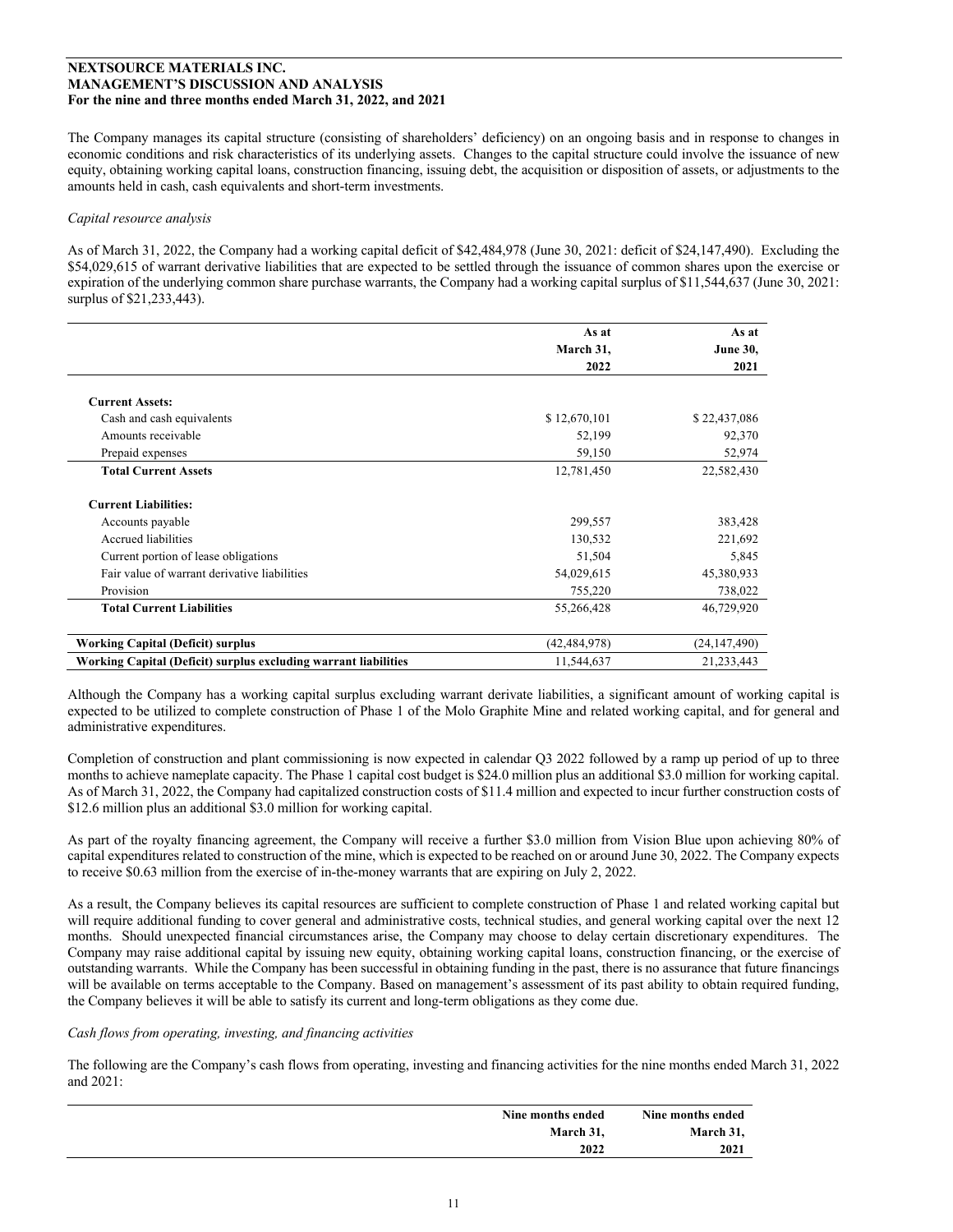| <b>Operating activities</b>                                            |                |                |
|------------------------------------------------------------------------|----------------|----------------|
| Net loss for the period                                                | \$(13,588,495) | \$(14,540,926) |
| Add (deduct) items not affecting cash:                                 |                |                |
| Amortization of plant and equipment                                    | 20,810         | 4,847          |
| Change in value of lease obligations                                   | 582            | 1,506          |
| Change in value of royalty obligation                                  | 400,299        |                |
| Change in value of warrant derivative liability                        | 11,546,205     | 9,676,360      |
| Change in value of production obligation                               | (48, 472)      |                |
| Share-based compensation settled with shares                           | 86,468         | 3,793,104      |
| Subtotal                                                               | (1,582,603)    | (1,065,109)    |
| Change in non-cash working capital balances:                           |                |                |
| (Increase) decrease in amounts receivable and prepaid expenses         | 33,995         | (56,700)       |
| Increase (decrease) in accounts payable and accrued liabilities        | (175, 031)     | (185,010)      |
| Increase (decrease) in provision                                       | (5,120)        | 138            |
| Increase (decrease) in share subscriptions received in advance         |                | (68, 411)      |
| Net cash used in operating activities                                  | (1,728,759)    | (1,375,092)    |
| <b>Investing activities</b>                                            |                |                |
| Additions to property, plant and equipment                             | (8,875,845)    | (3,765)        |
| Net cash used in investing activities                                  | (8,875,845)    | (3,765)        |
| <b>Financing activities</b>                                            |                |                |
| Proceeds from issuance of common shares                                |                | 7,560,571      |
| Exercise of stock options                                              |                | 560,406        |
| Exercise of warrants                                                   | 898,114        | 167,471        |
| Common share issue costs                                               |                | (31, 416)      |
| Lease liability principal payments                                     | (53, 279)      | (6,367)        |
| Short term debt                                                        |                | (22, 115)      |
| Net cash provided by financing activities                              | 844,835        | 8,228,550      |
|                                                                        |                |                |
| Effect of exchange rate changes on cash and cash equivalents           | (7,216)        | (207)          |
| Net increase (decrease) in cash and cash equivalents during the period | (9,766,985)    | 6,849,486      |
| Cash and cash equivalents, beginning of period                         | 22,437,086     | 222,305        |
| Cash and cash equivalents, end of period                               | \$12,670,101   | \$7,071,791    |

Net cash used in operating activities increased to \$1,728,759 (2021: \$1,375,092) due to an increase in cash expenditures as compared to the prior year period.

Net cash used in investing activities increased to \$8,875,845 (2021: \$3,765) due to the capitalization of mine construction costs and purchase of vehicles and equipment.

Net cash provided by financing activities decreased to \$844,835 (2021: \$8,228,550) due to the completion of a private placement in the prior year period.

## *Contractual Obligations and Commitments*

The Company is subject to contractual obligations related to the royalty obligation minimum repayments and the lease agreements for the Molo property and camp in Fotadrevo. The Company's future operating cash flows are expected to be sufficient to satisfy its contractual obligations related to these obligations and commitments.

# *Off-balance sheet arrangements*

The Company does not have any off-balance sheet arrangements including any arrangements that would affect the liquidity, capital resources, market risk support and credit risk support or other benefits.

# *Liquidity risk*

Liquidity risk is the risk that the Company will not be able to meet its obligations associated with financial liabilities. Liquidity risk arises from the Company's financial obligations and in the management of its assets, liabilities and capital structure.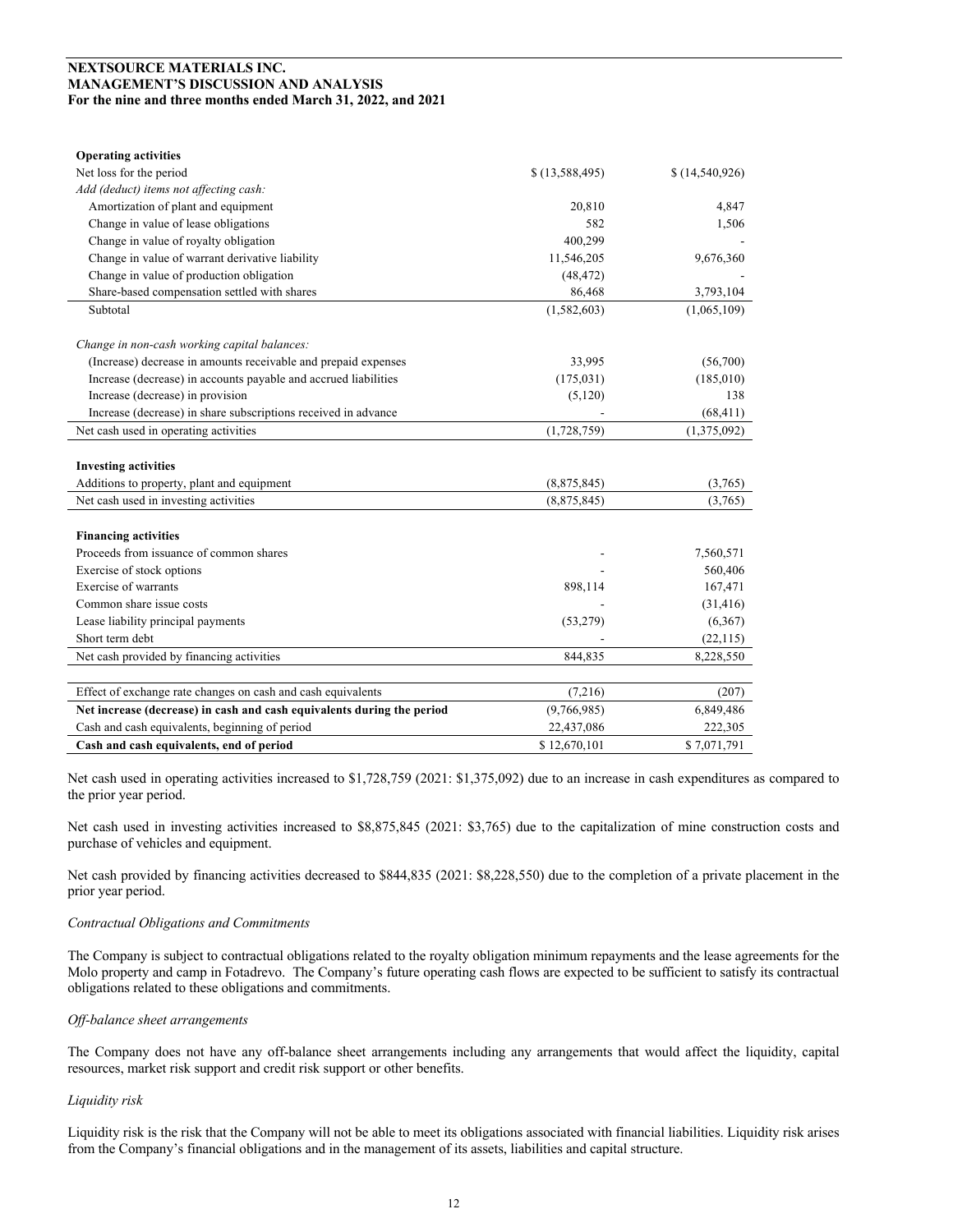In managing liquidity, the Company's primary objective is to ensure the entity can continue as a going concern while obtaining sufficient funding to meet its obligations as they come due. The Company manages this risk by regularly evaluating its liquid financial resources to fund current and long-term obligations and to meet its capital commitments in a cost-effective manner. The main factors that affect liquidity include working capital requirements, capital-expenditure requirements, and equity capital market conditions. The Company's liquidity requirements are met through a variety of sources, including cash and cash equivalents and equity capital markets.

None of the Company's obligations have contractual maturities over the next 12 months, except the following:

- Accounts payable and accrued liabilities, which are generally due within 30 days.
- Minimum royalty payment obligations, which will be deferred until June 2023.
- Warrant derivative liabilities, which are expected to be settled through the issuance of common shares upon the exercise or expiration of the underlying common share purchase warrants.

As of March 31, 2022, the Company had cash and cash equivalents of \$12,670,101 (June 30, 2021: \$22,437,086) to settle current liabilities of \$1,236,813 (June 30, 2021: \$1,348,987) excluding the \$54,029,615 of warrant derivative liabilities (June 30, 2021: \$45,380,933) that are expected to be settled through the issuance of common shares upon the exercise or expiration of the underlying common share purchase warrants. Although the Company is not exposed to liquidity risk, a significant amount of cash and cash equivalentsis expected to be utilized over the next 12 months to complete construction of Phase 1 of the Molo Graphite Mine, for working capital requirements, technical studies, and for general and administrative expenditures.

#### *Credit risk*

The Company does not currently have commercial customers and therefore does not have any credit risk related to amounts receivables. The Company has credit risk arising from the potential from counterparty default on cash and cash equivalents held on deposit with financial institutions. The Company manages this risk by ensuring that deposits are only held with large Canadian banks and financial institutions, whereas any offshore deposits are held with reputable financial institutions.

#### *Interest rate risk*

This is the sensitivity of the fair value or of the future cash flows of a financial instrument to changes in interest rates. The Company does not have any financial assets or liabilities that are subject to variable interest rates.

#### *Commodity price risks*

This is the sensitivity of the fair value of, and future cash flows generated from, mineral assets. The Company manages this risk by monitoring mineral prices and commodity price trends to determine the appropriate timing for funding the exploration or development of its mineral assets, or for the acquisition or disposition of mineral assets. The Company does not have any mineral assets at the development or production stage carried at historical cost. The Company has expensed the acquisition and exploration costs of its exploration stage mineral assets.

## *Currency risk*

This is the sensitivity of the fair value or of the future cash flows of financial instruments to changes in foreign exchange rates. The Company transacts in currencies other than the US dollar, including the Canadian dollar, the Madagascar Ariary, the Euro and the South African Rand. The Company purchases services and has certain salary commitments in those foreign currencies. The Company also has monetary and financial instruments that may fluctuate due to changes in foreign exchange rates. Derivative financial instruments are not used to reduce exposure to fluctuations in foreign exchange rates. The Company is not sensitive to foreign exchange exposure since it has not made any commitments to deliver products quoted in foreign currencies. Due to the capitalization of costs related to the Molo Graphite Mine, the Company is increasing its sensitivity to foreign exchange risk arising from the translation of the financial statements of subsidiaries with a functional currency other than the US dollar whereby US dollar differences in assets, liabilities and equity are measured through other comprehensive income.

As of March 31, 2022, the Company estimated that a 10% decrease of the USD versus foreign exchange rates would result in a gain of \$71,623 (June 30, 2021: gain of \$1,463).

|                                                | As at       | As at           |  |
|------------------------------------------------|-------------|-----------------|--|
|                                                | March 31,   | <b>June 30,</b> |  |
|                                                | 2022        | 2021            |  |
| Cash and cash equivalents (CAD)                | \$1,072,487 | \$1,011,996     |  |
| Cash and cash equivalents (MGA)                | 506,772     | \$1,698         |  |
| Amounts receivable (CAD)                       | 14.234      | 73,707          |  |
| Amounts receivable (MGA)                       | 37,965      | 26              |  |
| Accounts payable and accrued liabilities (CAD) | (44,098)    | (137, 329)      |  |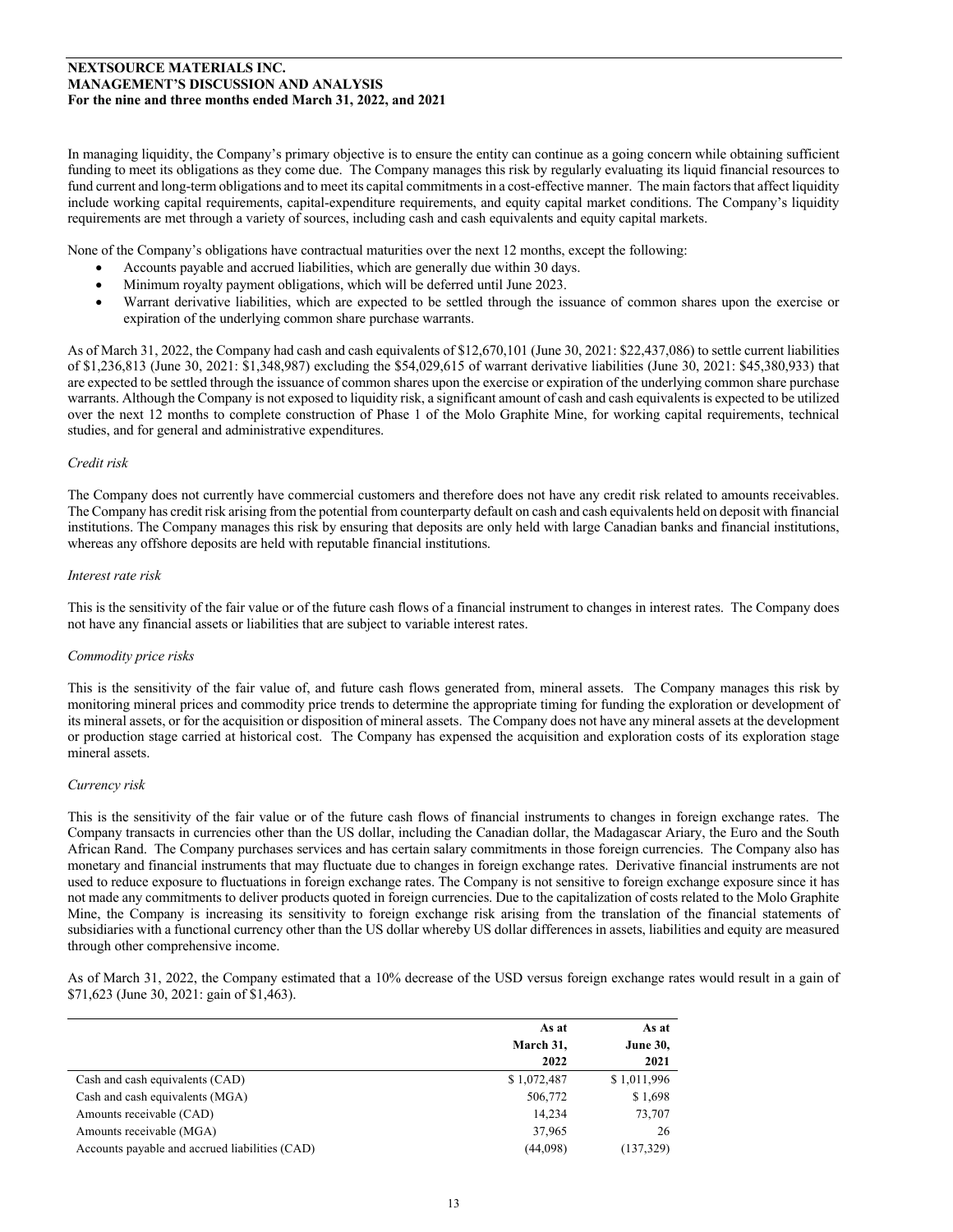| Accounts payable and accrued liabilities (MGA) | (18,671)   | (30, 574)  |
|------------------------------------------------|------------|------------|
| Accounts payable and accrued liabilities (ZAR) | (97, 237)  |            |
| Accounts payable and accrued liabilities (EUR) |            | (166, 869) |
| Provisions (CAD)                               | (755, 220) | (738, 022) |
| Net foreign exchange exposure in USD           | \$716,232  | 14.633     |
| Impact of 10% change in foreign exchange rates | \$71,623   | 1.463      |

# **OUTLOOK AND MILESTONES**

The following section contains "forward-looking statements" and "forward-looking information" within the meaning of applicable securities laws. The Company continues to monitor the implications of the Covid-19 Pandemic. The manner and extent that the pandemic, and measures taken as a result of the pandemic by governments and others, will affect the Company in ways that cannot be predicted with certainty. See the *Cautionary Statement Regarding Forward-Looking Information* and *Uncertainty due to the Covid-19 Pandemic* in this MD&A for a discussion of assumptions and risks relating to such statements and information and a discussion of certain risks facing the Company relating to the pandemic.

## *Fiscal 2022 Outlook*

The Company is not providing any guidance on production volumes, revenues, or operating costs for the Molo Graphite Mine.

Completion of construction and plant commissioning is now expected in calendar Q3 2022 followed by a ramp up period of up to three months to achieve nameplate capacity. The Phase 1 capital cost budget is \$24.0 million plus an additional \$3.0 million for working capital. As of March 31, 2022, the Company had capitalized construction costs of \$11.4 million and expected to incur further construction costs of \$12.6 million plus an additional \$3.0 million for working capital.

As part of the royalty financing agreement, the Company will receive a further \$3.0 million from Vision Blue upon achieving 80% of capital expenditures related to construction of the mine, which is expected to be reached on or around June 30, 2022. The Company also expects to receive \$0.63 million from the exercise of in-the-money warrants that are due to expire on July 2, 2022.

The Company forecasts mine development expenditures prior to any capitalizations of approximately \$0.5 million for mine administration expenses and the completion of technical studies related to the proposed Phase 2 mine expansion. As of March 31, 2022, the Company had incurred approximately \$0.25 million.

The Company forecasts BAF evaluation expenditures prior to any capitalizations of approximately \$1.0 for the completion of technical studies related to the BAF development. As of March 31, 2022, the Company had incurred approximately \$0.5 million.

The Company forecasts exploration and evaluation expenditures prior to any capitalizations of approximately \$0.2 million due to the completion of metallurgical evaluations and technical studies related to the Green Giant Vanadium Project. As of March 31, 2022, the Company had incurred approximately \$0.1 million.

The Company forecasts general and administrative expenses prior to any capitalizations of approximately \$2.0 million. As of March 31, 2022, the Company had incurred approximately \$1.5 million.

#### *Milestones*

The following are major milestones that are expected in the remainder of fiscal 2022:

- Completion of an initial technical and economic study for a BAF plant
- Completion of construction camp at mine site
- Delivery of the processing plant to mine site
- Delivery of mine building and supporting infrastructure to mine site
- Delivery of mining fleet to mine site
- Installation of thermal generators

The following are major milestones that are expected to be completed in the first three months of fiscal 2023:

- Completion of civil, earthworks and infrastructure construction
- Completion of mine buildings
- Initiation of mining activities
- Completion of processing plant assembly and testing
- Commissioning of the processing plant

# **OUTSTANDING SECURITIES**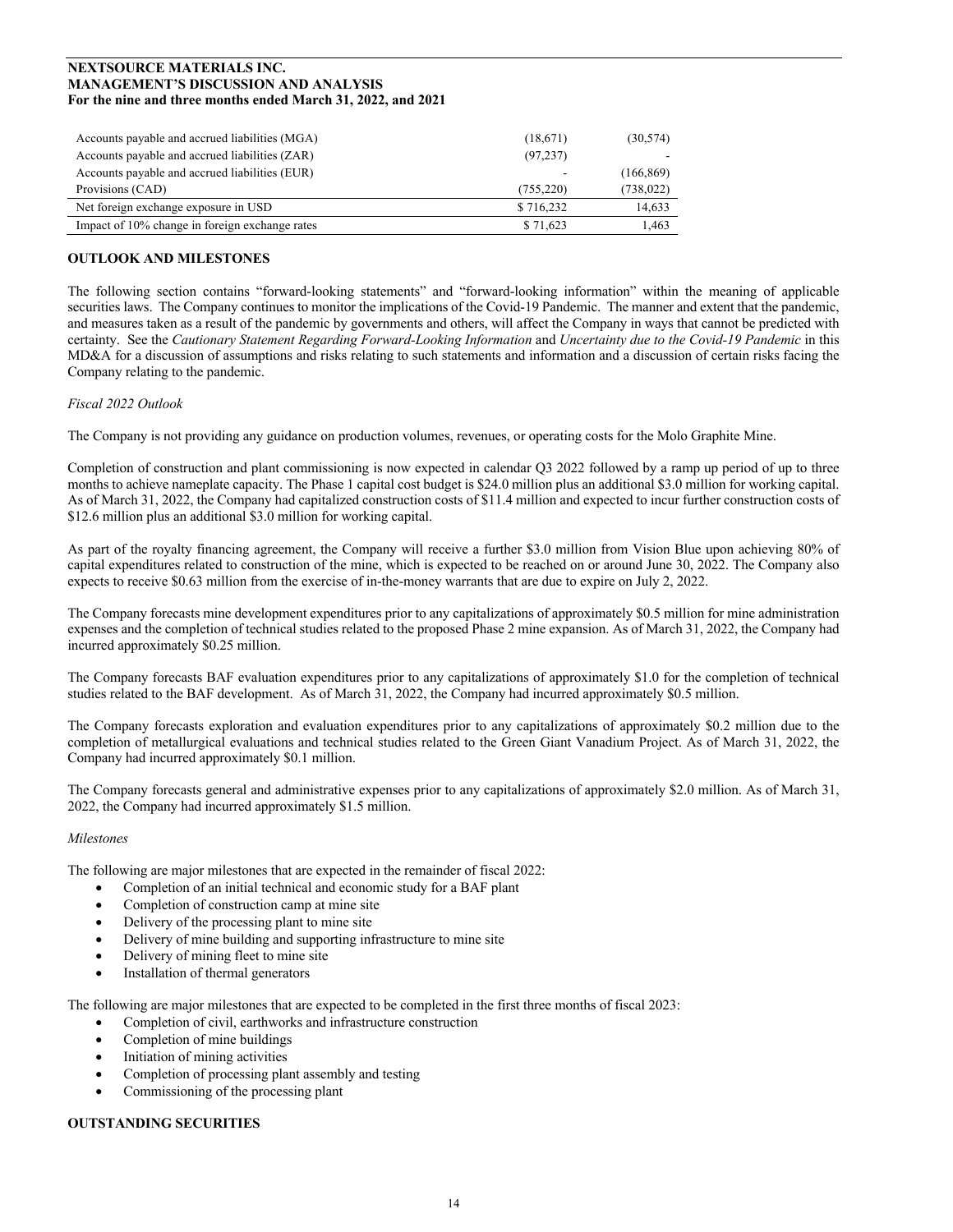The Company's common shares trade on the Toronto Stock Exchange (the "TSX") under the symbol "NEXT" and the OTCQB under the symbol "NSRCF". The Company's common shares have no par value, and the authorized share capital is composed of an unlimited number of common shares.

As of March 31, 2022, the Company had the following outstanding securities:

| Common shares issued and outstanding | 99,742,513  |
|--------------------------------------|-------------|
| Warrants                             | 24,469,387  |
| Stock options                        | 2,780,000   |
| Restricted share units (RSUs)        | 325,000     |
| <b>Fully diluted common shares</b>   | 127,316,900 |

As of March 31, 2022, the Company had 99,742,513 common shares issued and outstanding (June 30, 2021: 98,184,260).

As of March 31, 2022, the Company had 24,469,387 common share purchase warrants outstanding (June 30, 2021: 25,904,122) with a weighted average expiration of 1.09 years (June 30, 2021: 1.77 years), which are exercisable into 24,469,387 (June 30, 2021: 25,904,122) common shares at a weighted average exercise price of USD\$0.78 (June 30, 2021: USD\$0.78). All outstanding warrants vested on their respective issue dates.

As of March 31, 2022, the Company had 2,780,000 stock options outstanding (June 30, 2021: 2,780,000) with a weighted average expiration of 1.40 years (June 30, 2021: 2.15), which are exercisable into 2,780,000 common shares (June 30, 2021: 2,780,000) at a weighted average exercise price of USD\$1.71 (June 30, 2021: USD\$1.73). All the outstanding stock options vested on their respective grant dates.

As of March 31, 2022, the Company had 325,000 RSUs issued and outstanding (June 30, 2021: 475,000) with a weighted average expiration of 1.06 years (June 30, 2021: 1.40) which entitle the holders to receive 325,000 common shares (June 30, 2021: 475,000) for no additional consideration, subject to satisfying the vesting conditions.

Shares issued during the nine months ended March 31, 2022:

- (a) On September 23, 2021, a total of 211,112 warrants priced at CAD\$0.90 were exercised into 211,112 common shares for gross proceeds of \$150,588.
- (b) On October 5, 2021, a total of 54,616 warrants priced at CAD\$0.65 and 206,667 warrants priced at CAD\$0.90 were exercised into 261,283 common shares for gross proceeds of \$175,077.
- (c) On October 20, 2021, a total of 155,556 warrants priced at CAD\$0.90 were exercised into 155,556 common shares for gross proceeds of \$113,110.
- (d) On October 22, 2021, a total of 214,445 warrants priced at CAD\$0.90 were exercised into 214,445 common shares for gross proceeds of \$156,129.
- (e) On November 23, 2021, a total of 100,000 warrants priced at CAD\$0.65 were exercised into 100,000 common shares for gross proceeds of \$51,407.
- (f) On December 16, 2021, a total of 123,518 RSUs were converted into common shares.
- (g) On March 2, 2022, a total of 461,539 warrants priced at CAD\$0.65 were exercised into 461,539 common shares for gross proceeds of \$235,804.
- (h) On March 30, 2022, a total of 30,800 warrants priced at CAD\$0.65 were exercised into 30,800 common shares for gross proceeds of \$15,998.

## **SUBSEQUENT EVENTS**

On April 28, 2022, a total of 38,500 warrants priced at CAD\$0.65 were exercised into 38,500 common shares for gross proceeds of \$19,575.

On May 11, 2022, the Company granted the following under the LTIP Plan:

- 30,000 stock options exercisable at a price of CAD\$2.50 for a period of three years
- 40,000 RSUs whereby the holder will receive 40,000 common shares subject to the vesting condition of being employed on July 14, 2022.
- 30,000 RSUs whereby the holder will receive 30,000 common shares subject to the vesting condition of achieving a performance milestone on July 14, 2022.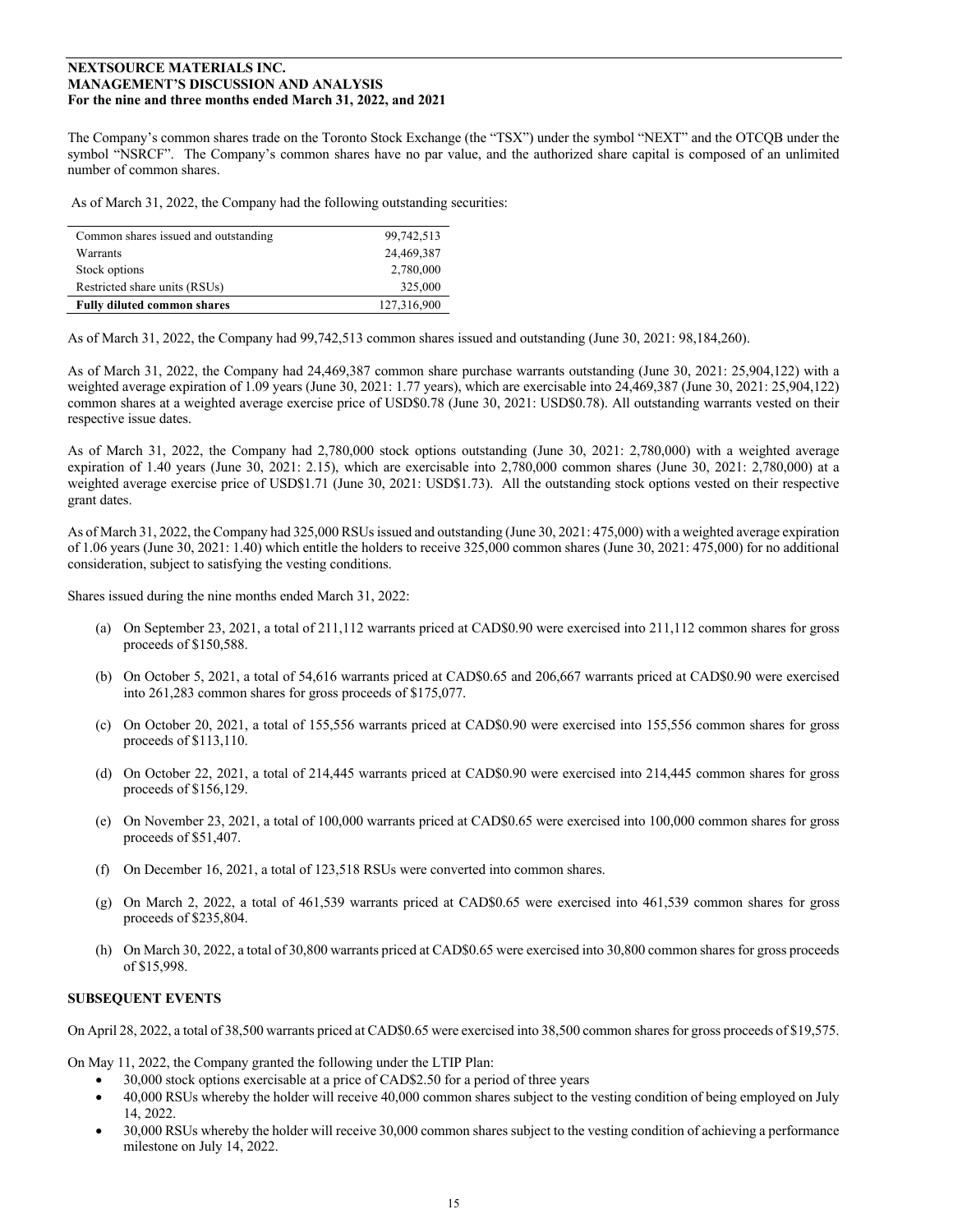# **TRANSACTIONS WITH RELATED PARTIES**

Parties are related if one party has the direct or indirect ability to control or exercise significant influence over the other party in making operating and financial decisions. Parties are also related if they are subject to common control or common significant influence. Other related parties include companies controlled by key management personnel. Related parties include key management, which consists of the Board of Directors, Chief Executive Officer, Chief Financial Officer, and the Senior Vice Presidents of the Company.

A transaction is considered a related party transaction when there is a transfer of economic resources or financial obligations between related parties. Related party transactions that are in the normal course of business and have commercial substance are measured at the fair value. Balances and transactions between the Company and its wholly owned subsidiaries, which are related parties of the Company, have been eliminated and are not disclosed in this note.

The following key management related party transactions occurred during the following reporting periods:

|                          | Nine months ended | Nine months ended | Three months ended | Three months ended |
|--------------------------|-------------------|-------------------|--------------------|--------------------|
|                          | March 31,         | March 31,         | March 31,          | March 31,          |
|                          | 2022              | 2021              | 2022               | 2021               |
| Payroll and benefits     | \$316,617         | \$315,713         | \$115,232          | \$128,236          |
| Consulting fees          | 254,853           | 251,658           | \$84,823           | 84,684             |
| Professional fees        | 21,264            | 12.429            | \$4,850            | 4.593              |
| Share-based compensation | 156,658           | 3.793.104         | \$(141,519)        | 3,772,435          |
| Total                    | \$749,392         | \$4,372,904       | \$63,386           | 3,989,948          |

The following key management related party balances existed as of the end of the following reporting periods:

|                                                            | As of     | As of           |
|------------------------------------------------------------|-----------|-----------------|
|                                                            | March 31, | <b>June 30,</b> |
|                                                            | 2022      | 2021            |
| Amounts receivable from key management                     | $S-$      | \$17,007        |
| Prepaid expenses to companies controlled by key management | \$3,199   | \$6,949         |
| Accounts payable due to key management                     | \$550     | $S -$           |
| Accrued liabilities due to key management                  | \$43,870  | \$64,503        |

# **MINERAL DEVELOPMENT PROJECTS**

The following section contains "forward-looking statements" and "forward-looking information" within the meaning of applicable securities laws. The Company continues to monitor the implications of the Covid-19 Pandemic. The manner and extent that the pandemic, and measures taken by governments and others because of the pandemic, may affect the Company in ways that cannot be predicted with certainty. See the *Cautionary Statement Regarding Forward-Looking Information* and *Uncertainty due to the Covid-19 Pandemic* in this MD&A for a discussion of assumptions and risks relating to such statements and information and a discussion of certain risks facing the Company relating to the pandemic.

# *Molo Graphite Mine, Southern Madagascar Region, Madagascar*

# *Overview and Project Plan*

The Molo Graphite Mine project is located near the town of Fotadrevo in the Province of Toliara, Madagascar.

On February 15, 2019, the Company received a 40-year mining license for the Molo Graphite Project from the Madagascar Government which does not limit mining to any specific volume. On April 11, 2019, the Company also received the Global Environmental Permit for the Molo Graphite Project from the Madagascar Ministry of Environment's Office National pour l'Environnement (the National Office for the Environment; or "ONE").

On February 8, 2021, the Company announced that it entered into a binding agreement with Vision Blue Resources Limited ("Vision Blue") to provide a financing package (the "Financing Package") for total gross proceeds of \$29.5 million. The proceeds of the Financing Package will be used to complete construction of Phase 1 of the Company's Molo Graphite Mine. The Financing Package consisted of an initial private placement of \$6.0 million that was completed on March 15, 2021, a second private placement for \$12.5 million that was completed on May 19, 2021, and a royalty financing agreement that was completed on June 28, 2021, when the Company received an initial \$8.0 million and will receive another \$3.0 million once it has reached 80% of capital expenditures related to the construction of the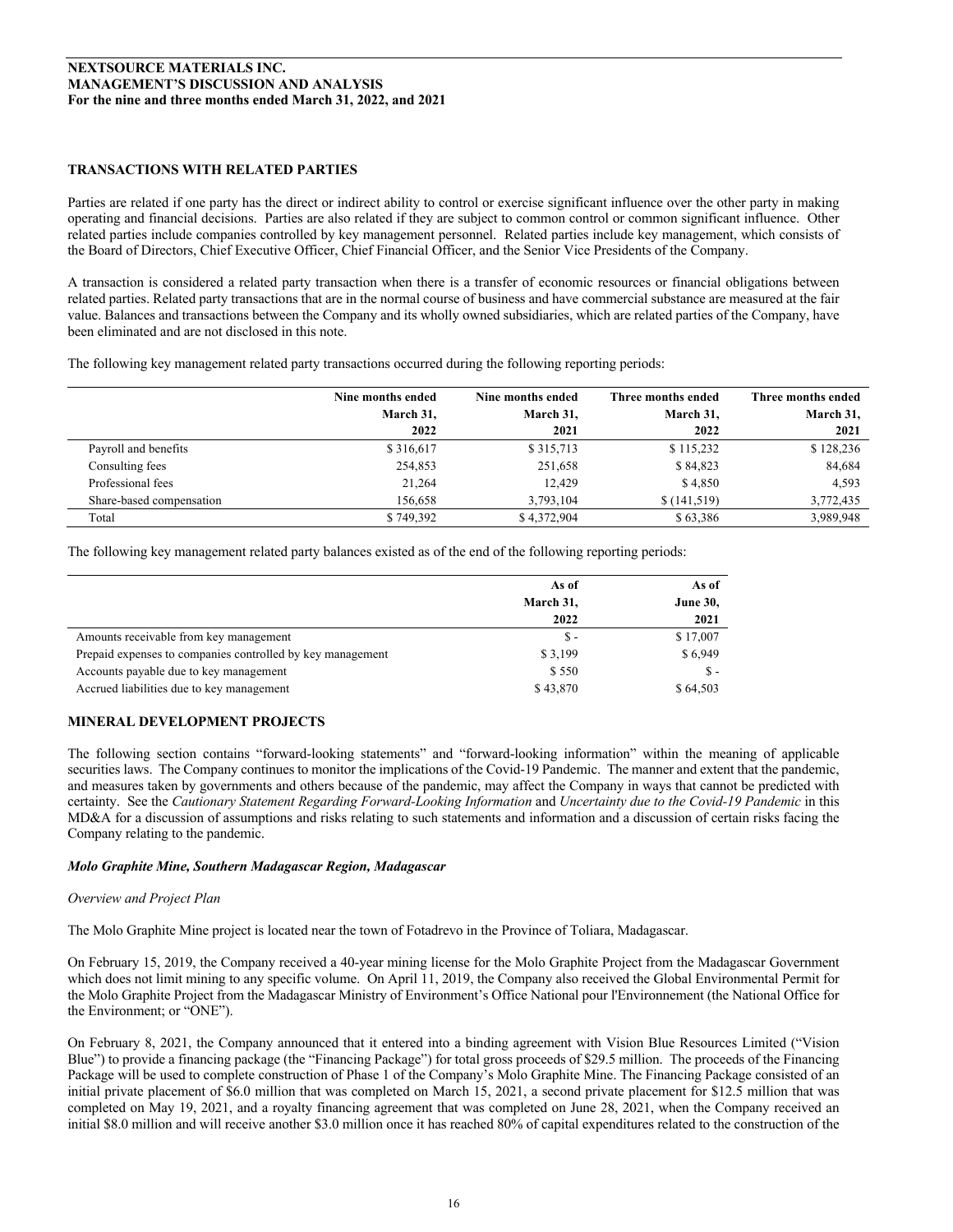Molo Graphite Mine, which is now expected to be reached on or around June 30, 2022. Vision Blue was granted a right of first refusal to finance the Phase 2 expansion of the Molo Graphite Mine.

On March 29, 2021, the Company announced the initiation of the construction process for Phase 1 of the Molo Graphite Mine with a production capacity of 17,000 tpa of high-quality SuperFlake® graphite concentrate and began capitalizing development costs.

On May 11, 2021, the Company announced it initiated the procurement of processing plant equipment.

On December 14, 2021, the Company announced the offshore fabrication and assembly of the processing plant had been completed. On January 11, 2022, the Company announced the completion of factory acceptance testing and that preparations for the transport to the mine site had been initiated.

On April 28, 2022, the Company announced the construction team was setup at the Molo Graphite Mine site in Madagascar and civil and earthworks have been initiated in preparation for the delivery and installation of the processing plant.

The processing plant is expected to be delivered to the mine site in calendar Q2 2022, followed by installation and commissioning in calendar Q3 2022. Once the processing plant is commissioned, the mine is expected to ramp up over a period of up to three months to the Phase 1 nameplate production capacity of 17,000 tpa of high-quality SuperFlake® graphite concentrate.

## *Phase 2 Expansion*

On April 27, 2022, the Company filed a Phase 2 PEA Technical Study that considers an enhanced Phase 2 expansion consisting of a standalone processing plant with a production capacity of 150,000 tonnes per annum of graphite concentrate over a 26-year life of mine. The PEA assumes the Phase 2 processing plant is built adjacent to the Phase 1 processing plant currently under construction.

On April 28, 2022, the Company announced the initiation of a front-end engineering design (FEED) study and Feasibility Study for the proposed Phase 2 expansion of 150,000 tpa of graphite concentrate that was considered in the PEA. The Feasibility Study is expected to be completed by December 2022. The Company will then study the results of the Feasibility Study prior to making a construction decision.

Construction of the Phase 2 expansion is subject to the technical report confirming positive project economics and subsequently obtaining sufficient funding for construction costs and working capital.

#### *Global market for and supply of flake graphite*

Benchmark Intelligence estimated that global flake graphite demand in 2020 was approximately 900,000 tonnes and is expected to increase significantly over the next ten years due to increasing demand for lithium-ion batteries used in electric vehicles. A rule of thumb is that approximately 1.1 tonnes of flake graphite (2,500 lbs) is required for each 1GWh of electric vehicle capacity. Benchmark Intelligence has further estimated that global battery manufacturing capacity in 2020 was approximately 755 GWh and is set to increase by 2030 to 3,400 GWh through the construction of up to 200 new gigafactories. As a result, global flake graphite demand in 2030 is estimated at approximately 4,000,000 tonnes, which exceeds the existing global supply.

Benchmark Intelligence estimated that the global flake graphite market was in relative balance in recent years but has moved from an oversupply of 226,000 tpa in 2018 to a deficit of approximately 60,000 tpa in 2021. Flake graphite demand is forecast to exceed global supply by approximately 430,000 tpa by 2026 and increasing to approximately 1,888,000 tpa by 2030. The supply response for natural flake graphite is expected to be constrained by technical challenges, capital costs, development timelines and operating economics. The supply response for synthetic flake graphite is expected to be constrained by the economics and availability of petroleum needle coke, which is its primary raw material feedstock for synthetic graphite and is also in demand for use in the steel making industry.

As an industrial mineral, flake graphite pricing is determined by three factors: 1) flake size, 2) carbon purity and 3) industry-specific technical attributes of the flakes. Flake sizing is broadly classified into four ranges: small (-100 mesh, or <75µm) medium (-80 to 100 mesh, or 75µm to 180µm), large (-50 to 80 mesh, or 180µm to 300µm), and extra-large or jumbo (+50 mesh, or >300µm). These flake sizes are in turn classified by carbon content ("C"), and are typically sold in ranges of 88-93% C, 94-95% C, and 95-97% C. The specific technical attributes of the flakes are then defined by end-user parameters such as expansion coefficient, thermal and electrical conductivity, and charge-discharge stability and efficiency. Larger flake size is generally sold at a premium to smaller flake sizes, and higher purity products (e.g., above 94%) are sold at a premium to lower purity products. Pricing is further impacted by the regional location of supply.

Transactions in the flake graphite market are generally based on private negotiations between buyers and sellers, as a result there is no spot or forward market. Research companies such as Benchmark Mineral Intelligence ("Benchmark") and Roskill Information Services ("Roskill") estimate current and historical pricing based on their proprietary market research and publish forward estimates for select grades and product types. Benchmark has estimated the following average FOB China 94-95% C flake graphite market prices for different mesh sizes during the past 12 months. Benchmark has not estimated the flake graphite market prices for 96-98% C flake graphite, which is the yield expected to be produced by the Molo Graphite Mine and is typically sold at a premium to 94-95% C flake graphite.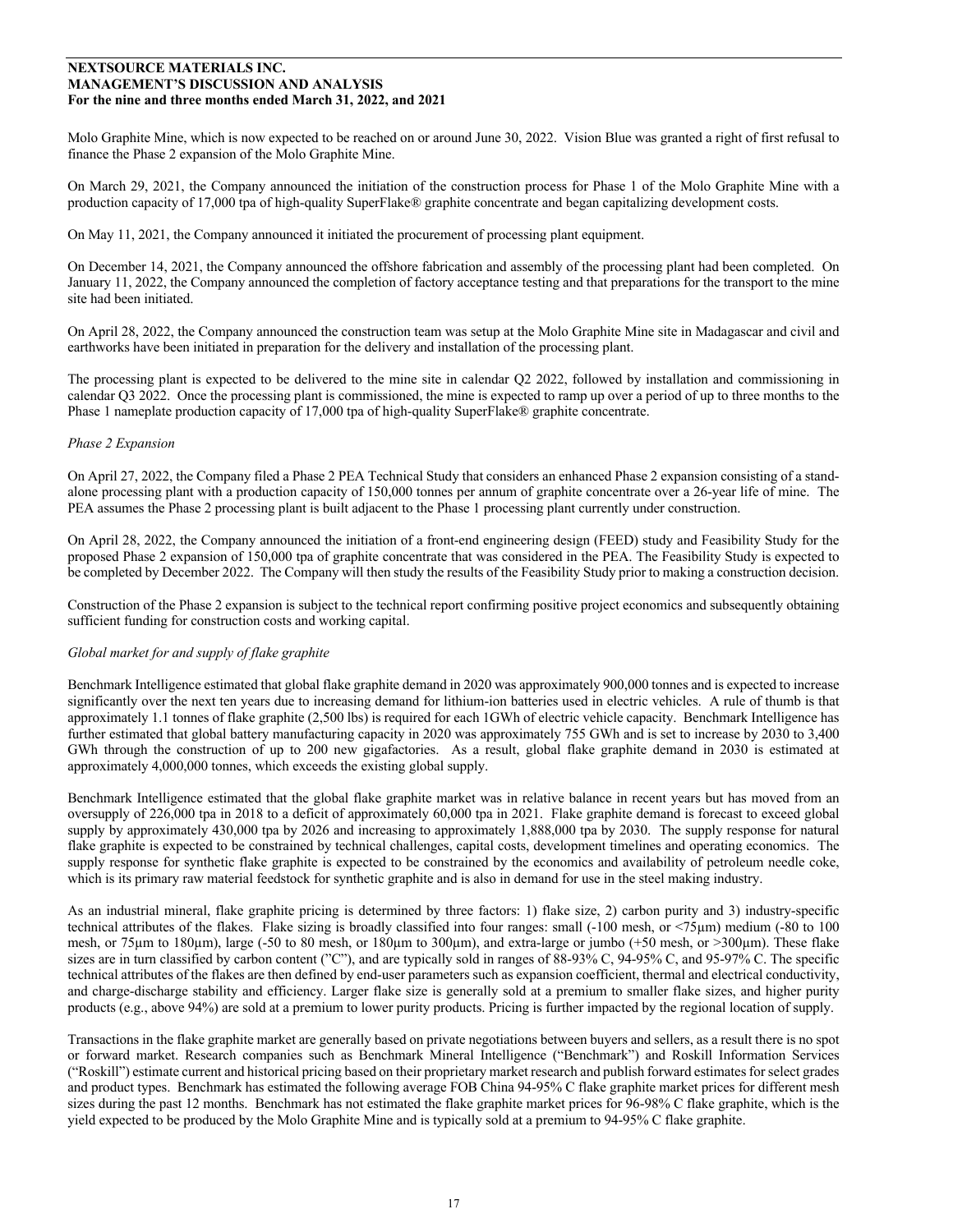## *Sales, Marketing and Offtakes of SuperFlake® Graphite*

Independent testing by various third-party end users of flake graphite was announced by the Company in 2015 that confirmed that flake graphite concentrates from the Molo Graphite Mine meet or exceed quality requirements for all major end-markets of natural flake graphite. The major end-markets for flake graphite include refractories, graphite anode materials used in lithium-ion batteries, specialty graphite foils used as essential components in the chemical, aeronautical and fire-retardant industries, and graphene used in high-end ink and substrate applications.

The Feasibility Study confirmed that Molo flake graphite concentrate has an excellent flake size distribution that is well above the global average, with 46.4% classified as +80 mesh (large), +65 mesh (extra-large) and +48 mesh (jumbo) mesh in flake size, which includes 23.6% as +48 mesh and greater in flake size. The concentrate also has excellent thermal expansion, can be upgraded to 99.97% purity and contains no deleterious substances and has high crystallinity.

In response, NextSource has registered SuperFlake® as a trademark for the Molo flake graphite concentrate in the United States, Canada, Japan, South Korea, U.K. and the European Union. These are the top demand markets for flake graphite and the countries where NextSource intends to sell its SuperFlake® graphite material.

The Company expects to sell most of the flake graphite produced at the Molo Graphite Mine through offtakes with several key customers.

On October 16, 2018, the Company announced a binding offtake agreement for the supply of SuperFlake® graphite concentrate with a prominent Japanese Trading Company that is a primary supplier of flake graphite to a major Japanese electric vehicle anode producer. To protect certain confidential aspects of the agreement, the Japanese Trading Company and the Japanese electric vehicle anode producer requested not to be identified. The key highlights are:

- Offtake is for a period of ten (10) years, beginning at the start of commercial production at the Molo Graphite Mine, with an automatic renewal for an additional five (5) years.
- Exclusive right to import and sell SuperFlake® graphite concentrate in Japan.
- Provided that commercial production commences within 3 years, following the ramp up period, the Japanese Partner will purchase 20,000 tonnes of SuperFlake® graphite per annum.
- Product prices will be negotiated on a per order basis between the parties and will be based on the market prices (FOB basis) prevailing in the region.

On May 25, 2021, the Company announced that following a multi-year verification process, *thyssenkrupp* entered into a long-term partnership with NextSource and signed an offtake agreement to secure SuperFlake® graphite concentrate for their refractories/foundries, expandable graphite (graphite foil) and battery anode production businesses. The key highlights are:

- Commercial agreement for the sale of 35,000 tpa of SuperFlake® graphite concentrate from the Molo mine
- 10-year term with an automatic 5-year extension
- Products under the agreement pertain to refractory, battery anode production and expandable graphite (graphite foil) markets
- Geographical regions include, but are not limited to, Europe, the UK, North America, Mexico, China and South Korea
- Minimum 7,300 tpa during Phase 1 initial production
- Ramp up to 35,000 tpa in Phase 2
- Shipments in Phase 1 will be used to verify run-of-mill production to trigger the larger volume expansion

#### *Royalty*

On June 28, 2021, the Company received the royalty funding from Vision Blue consisting of \$8.0 million, less a \$1.5 million royalty financing fee. The Company will receive a further \$3.0 million upon achieving 80% of capital expenditures related to the construction of the mine, which is now expected to be reached on or around June 30, 2022.

In return for the royalty funding, the Company will pay to Vision Blue the greater of: (i) \$1.65 million per annum or (ii) 3% of the gross revenues from SuperFlake® concentrate sales (the "GSR"). Once Vision Blue has received a cumulative royalty payment of \$16.5 million, the GSR will be calculated as 3% of the gross revenues from the Company's SuperFlake® sales. NextSource will have the option at any time to reduce the GSR to 2.25% upon payment to Vision Blue of \$20 million. The Company may delay each individual minimum payments for a period of 12 months, whereby each deferred payment will be subject to accrued interest of 15% per annum. The Company expects to defer the minimum payments and as a result, the first minimum payment is expected to be completed on June 30, 2023.

## *Exploration and Evaluation*

The Molo Graphite Project is one of seven surficial graphite trends discovered and drill tested by NextSource in late 2011 and announced to the market in early January 2012. The Molo deposit itself occurs in a flat, sparsely populated and dry savannah grassland region that has easy access via a network of seasonal secondary roads.

The Molo Graphite Project graphitic zone consists of multi-folded graphitic strata at surface with an exposed strike length of over two kilometres. Outcrop mapping and trenching on the Molo Graphite Project has shown the surface geology to be dominated by resistant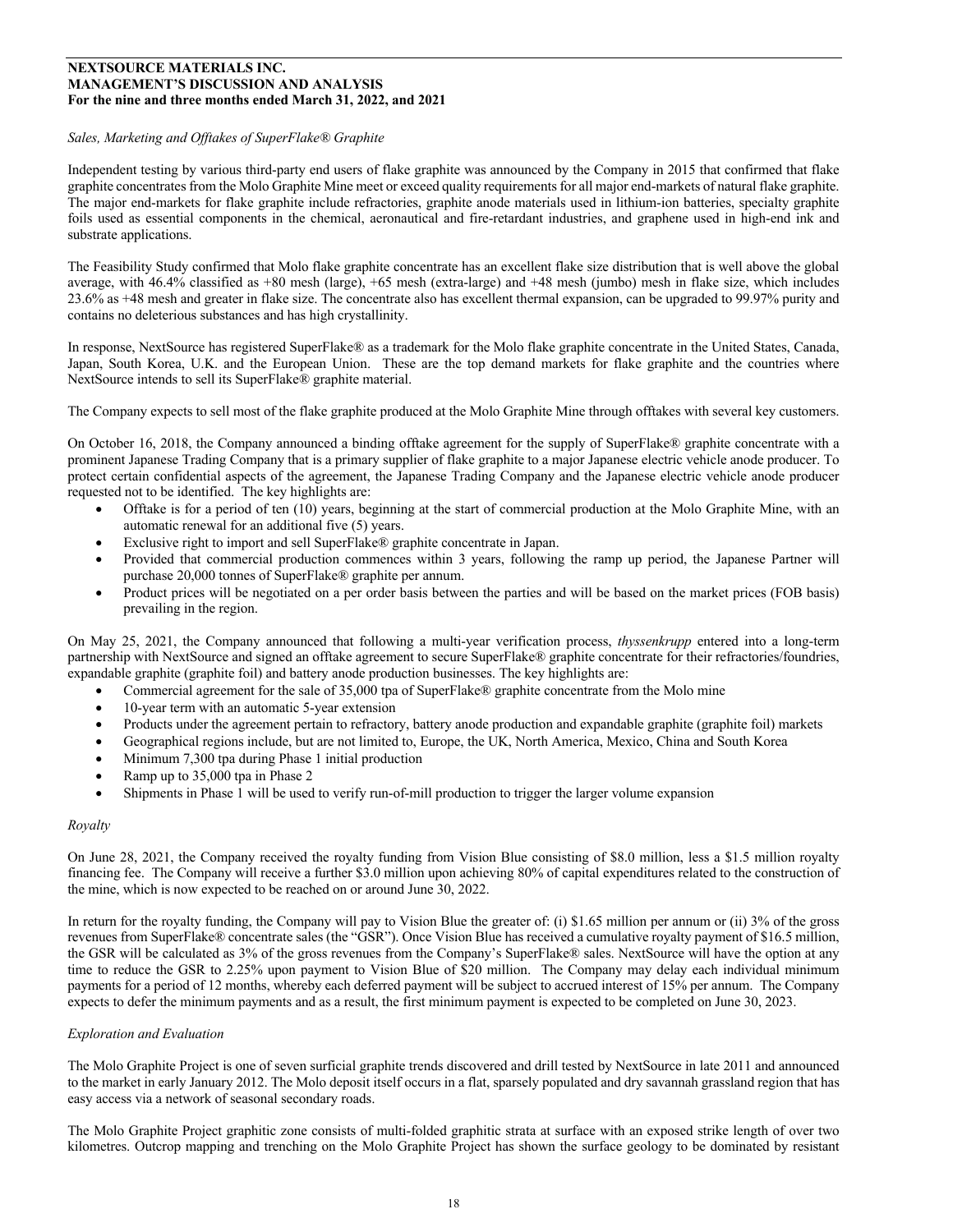ridges of graphitic schist and graphitic gneiss, as well as abundant graphitic schist float. Geological modeling has shown that the Molo Graphite Project deposit consists of various zones of mineralized graphitic gneiss, with a barren footwall composed of garnetiferous gneiss. The host rock of the mineralized zones on the Molo Graphite Project is graphitic gneiss.

Resource delineation, drilling and trenching on the Molo Graphite Project took place between May and November of 2012. This resulted in a maiden mineral resource estimate that formed the basis for the 2013 Preliminary Economic Assessment (the "2013 PEA"), which was undertaken by DRA Mineral Projects and released in 2013.The positive outcome of the 2013 PEA resulted in another phase of exploration drilling and sampling in 2014 to upgrade the deposit and its contained mineral resources to mineral reserves. The process included an additional 32 diamond drill holes (totaling 2,063 metres) and 9 trenches (totaling 1,876 metres). The entire database upon which the upgraded resource estimate was based contained 80 drill holes (totaling 11,660 metres) and 35 trenches (totaling 8,492 metres). This mineral resource formed the basis of the first feasibility study, which was released in February 2015, and for the second feasibility study released in September 2019 (the "Feasibility Study").

The resource remains open along strike and to depth. The Company does not have any immediate plans to complete any further drilling to expand the resource.

## *Resource and Reserve Estimate*

The current mineral resource estimate for the Molo Graphite Project is summarised below consisting of the resource categories, the tonnage, the carbon grade ("C%") and the contained graphite ("C") tonnage. A cut-off grade of 4% C was used for the "higher grade" zones and 2% C for the "lower grade" zones. The mineral resources are classified in the Measured, Indicated and Inferred categories as defined by the Canadian Institute of Mining, Metallurgy and Petroleum definition standards.

| Classification       | Tonnage (Mt) | Grade $(C\%)$ | Graphite (C Mt) |
|----------------------|--------------|---------------|-----------------|
| Measured             | 23.62        | 6.32%         | . 49            |
| Indicated            | 76.75        | 6.25%         | 4.80            |
| Measured & Indicated | 100.37       | $6.30\%$      | 6.29            |
| Inferred             | 40.91        | 5.78%         | 2.36            |

The Mineral Resources above are inclusive of the Mineral Reserves below.

| <b>Classification</b>        | Tonnage (Mt) | Grade $(C\%)$ |
|------------------------------|--------------|---------------|
| Proven                       | 14.17        | $7.00\%$      |
| Probable                     | 8.37         | 7.04%         |
| <b>Proven &amp; Probable</b> | 22.44        | 7.02%         |

Readers are cautioned to refer to the *2019 Feasibility Study* for all the material assumptions, qualifications and verification procedures relating to the current mineral resource and mineral reserve estimate for the Molo Graphite Project.

#### *History*

On December 14, 2011, the Company entered into a Definitive Joint Venture Agreement ("JVA") with Malagasy Minerals Limited ("Malagasy"), a public company listed on the Australian Stock Exchange, to acquire a 75% interest in a property package for the exploration and development of industrial minerals, including graphite, vanadium and 25 other minerals. The land position consisted of 2,119 permits covering 827.7 square kilometers and is mostly adjacent towards the south and east with the Company's 100% owned Green Giant Vanadium Project. Pursuant to the JVA, the Company paid \$2,261,690 and issued 750,000 common shares that were valued at \$1,350,000.

On April 16, 2014, the Company signed a Sale and Purchase Agreement and a Mineral Rights Agreement (together "the Agreements") with Malagasy to acquire the remaining 25% interest, subject to Malagasy retaining a 1.5% net smelter royalty. Pursuant to the Agreements, the Company paid \$364,480 (CAD\$400,000), issued 250,000 common shares subject to a 12-month voluntary vesting period that were valued at \$325,000 and issued 350,000 common share purchase warrants, which were valued at \$320,950 using Black-Scholes, with an exercise price of \$0.14 and an expiry date of April 15, 2019. On May 20, 2015, upon completion of a bankable feasibility study ("BFS") for the Molo Graphite Property, the Company paid \$546,000 (CAD\$700,000) and issued 100,000 common shares, which were valued at \$100,000. A further cash payment of approximately \$771,510 (CAD\$1,000,000) will be due within five days of the commencement of commercial production. The Company also acquired a 100% interest in the industrial mineral rights on approximately 1 ½ additional claim blocks covering 10,811 hectares adjoining the east side of the Molo Graphite Property. Prior to becoming a Director of the Company, Brett Whalen purchased an option to acquire the 1.5% NSR from Malagasy, upon the mine achieving commercial production, in return for a further payment to Malagasy.

Following an Environmental Legal Review and an Environmental and Social Screening Assessment, which provided crucial information to align the project's development and design with international best practice on sustainable project development, the Company completed a comprehensive Environmental and Social Impact Assessment ("ESIA"), which was developed to local Madagascar ("Malagasy"),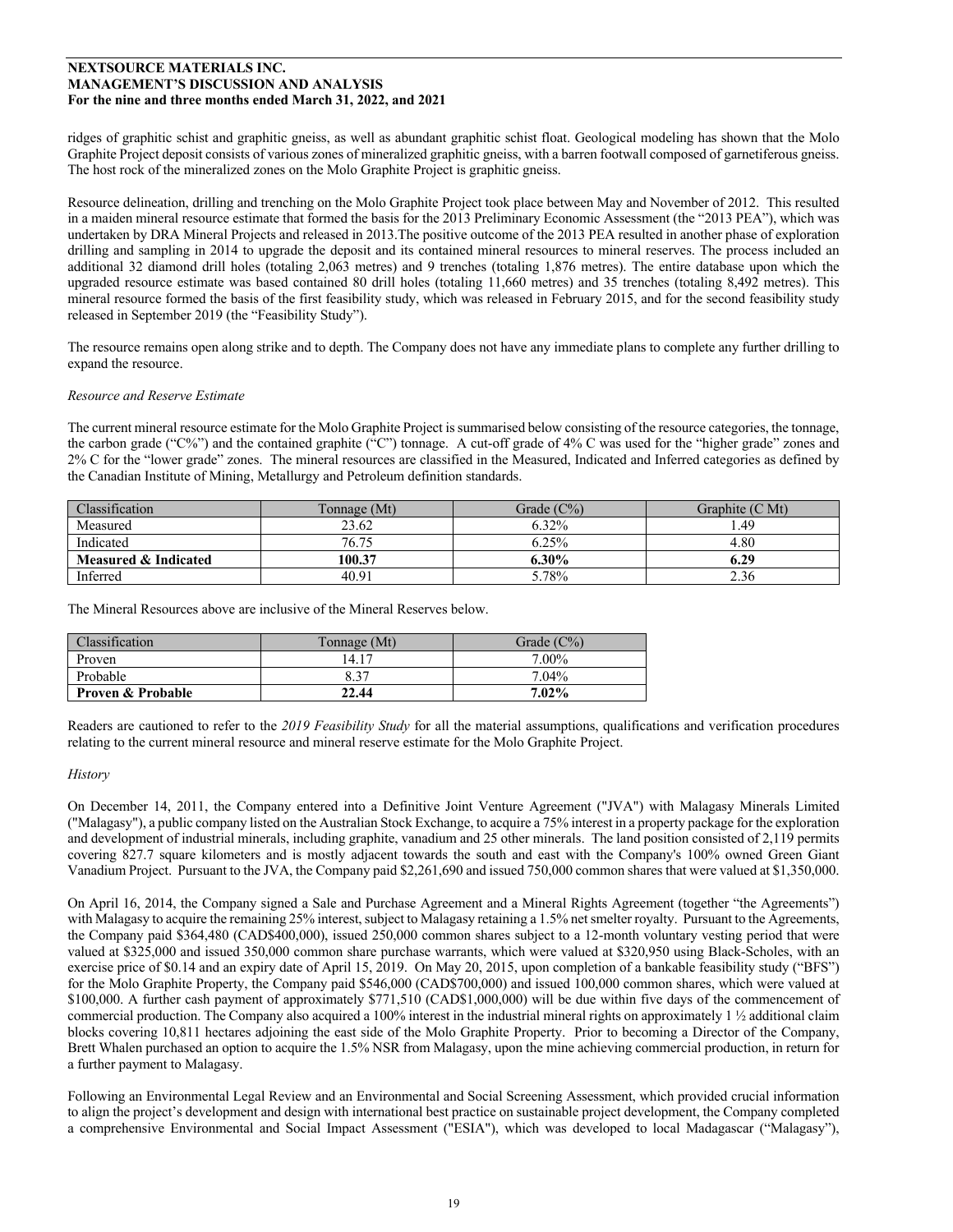Equator Principles, World Bank and International Finance Corporation ("IFC") standards. The ESIA was submitted to the Office National d'Environment ("ONE") (the Madagascar Environment Ministry) during fiscal 2018.

On February 15, 2019, the Company announced the Madagascar Government granted a 40-year mining license for the Molo Graphite Mine and that the mining license does not limit mining to any specific volume.

On April 11, 2019, the Company announced it had received the Global Environmental Permit ("GEP") for the Molo Graphite Mine from the Madagascar Ministry of Environment's Office National pour l'Environnement (the National Office for the Environment; or "ONE"). The GEP was based on ESIA and a Relocation Action Plan ("RAP") that involved the completion of local and regional stakeholder and community engagement, and the completion of negotiations and signed agreements with all potentially affected land occupants to accept compensation for any affected crops and grazing land and relocation if needed.

On September 27, 2019, the Company reported the results of an updated Feasibility Study ("FS") consisting of two phases. Phase 1 consisted of a processing plant with a production capacity of 17,000 tpa of graphite concentrate over a 30-year life of mine. Phase 1 would operate for two followed by the completion of the Phase 2 expansion in the third year, resulting in a combined production capacity of 45,000 tpa of graphite concentrate over the remaining 30-year life of mine.

On March 29, 2021, the Company announced the initiation of the construction process for Phase 1 of the Molo Graphite Mine in Madagascar with the awarding of the engineering, procurement, and construction management contract.

On April 27, 2022, the Company filed a Phase 2 PEA Technical Study that considers an enhanced Phase 2 expansion consisting of a standalone processing plant with a production capacity of 150,000 tonnes per annum of graphite concentrate over a 26-year life of mine. The PEA assumes the Phase 2 processing plant is built adjacent to the Phase 1 processing plant currently under construction.

On April 28, 2022, the Company announced the construction team was setup at the Molo Graphite Mine site in Madagascar and civil and earthworks have been initiated in preparation for the delivery and installation of the Phase 1 processing plant. The processing plant is expected to be delivered to the mine site in calendar Q2 2022, followed by installation and commissioning in calendar Q3 2022.

On April 28, 2022, the Company announced the initiation of a front-end engineering design (FEED) study and Feasibility Study for the proposed Phase 2 expansion producing 150,000 tpa of graphite concentrate, as was considered in the PEA. The Feasibility Study is expected to be completed by December 2022. The Company will then study the results of the Feasibility Study prior to making a Phase 2 construction decision.

# *Preliminary Economic Study Summary*

On April 27, 2022, the Company filed a Phase 2 PEA Technical Study that considers an enhanced Phase 2 expansion consisting of a standalone processing plant with a production capacity of 150,000 tonnes per annum of graphite concentrate over a 26-year life of mine. The PEA assumes the Phase 2 processing plant is built adjacent to the Phase 1 processing plant currently under construction. The PEA estimated that Phase 2 capital costs will be \$155.8 million resulting in a pre-tax NPV utilizing an 8% discount rate of \$904.8 million and a pre-tax IRR of 40.4%.

The following is a summary of the economic and operational highlights. The PEA incorporated the procurement of all mining equipment, off-site modular fabrication and assembly, factory acceptance testing, module disassembly, shipping, plant infrastructure construction, onsite module re-assembly, commissioning, project contingencies and working capital. All capital and operating costs expressed for Phase 2 are accurate to +/- 25%

| <b>Description</b>                                                              | <b>Phase 2 PEA</b><br>(150K tpa production) |
|---------------------------------------------------------------------------------|---------------------------------------------|
| <b>Economic Highlights</b>                                                      |                                             |
| Pre-tax Net Present Value ("NPV") (8% discount rate) (1)(2)(4)(8)               | US\$904.8 million                           |
| Post-tax NPV (8% discount rate) $(1)(2)(3)(4)(8)$                               | US\$593.0 million                           |
| Pre-tax Internal Rate of Return ("IRR") (1)(2)(4)(8)                            | $40.4\%$                                    |
| Post-tax IRR (1)(2)(3)(4)(8)                                                    | 31.4%                                       |
| Life of Mine $("LoM")$                                                          | 26 years                                    |
| Pre-tax payback (1)(2)(4)(8)                                                    | 3.18 years                                  |
| Post-tax payback (1)(2)(3)(4)(8)                                                | $3.74$ years                                |
| Capital costs ("CAPEX") including contingency of \$31.96 million <sup>(2)</sup> | US\$155.8 million                           |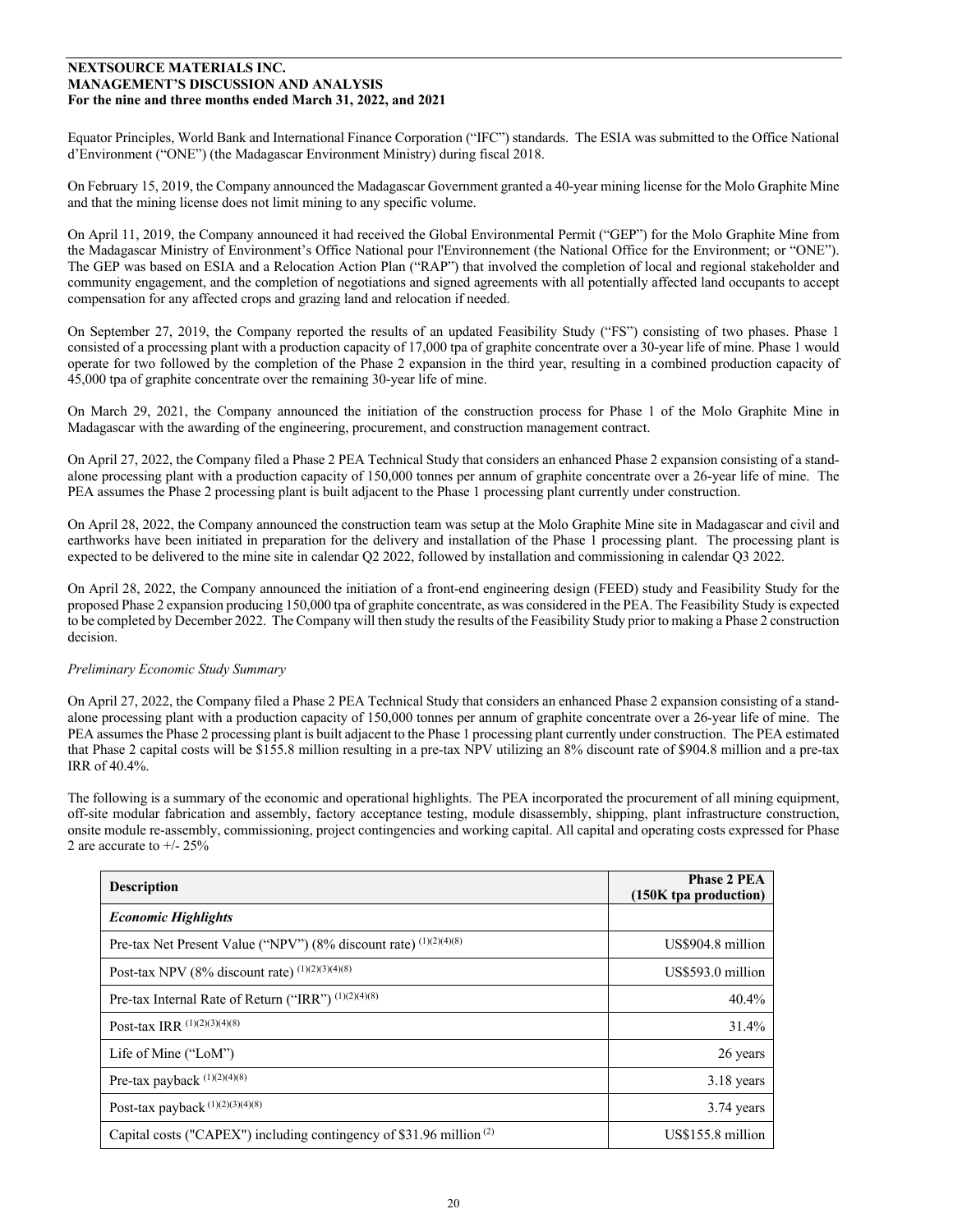| <b>Description</b>                                                                                       | <b>Phase 2 PEA</b><br>(150K tpa production) |
|----------------------------------------------------------------------------------------------------------|---------------------------------------------|
| Initial working capital                                                                                  | US\$20.9 million                            |
| Sustaining and closure CAPEX                                                                             | US\$24.5 million                            |
| <b>Operational Highlights</b>                                                                            |                                             |
| Graphite concentrate sale price (US\$ per tonne of concentrate) $(8)$                                    | US\$1,230.50                                |
| Average operating costs FOB ("Opex")<br>(US\$ per tonne of concentrate following ramp-up) <sup>(7)</sup> | US\$495.62                                  |
| Average annual production of concentrate (5)(6)                                                          | 150,000 tpa                                 |
| Average ore mined per annum over LoM                                                                     | 2,532,345 tpa                               |
| Average head grade                                                                                       | 6.16%                                       |
| Concentrate purity $(Cg)$ of finished product                                                            | 97%                                         |
| Average stripping ratio                                                                                  | 0.53:1                                      |
| Average carbon recovery                                                                                  | 88.30%                                      |

**Notes**

(1) Assumes Project is financed with 100% equity. (2) Capex includes process equipment, civil and infrastructure, mining, buildings, electrical infrastructure, project and construction services.

(3) Assumes 2% government gross revenue royalty, 3% Vision Blue gross revenue royalty, 1.5% NSR royalty and corporate tax rate of 20%.

(4) Assumes no inflationary adjustments in sales price, or operating costs.

(5) Assumes all mineralized material from the Company's 2019 Feasibility Study, including ore from the Measured, Indicated and Inferred Mineral Resource categories, are sent to the treatment plant.

(6) Assumes a cut-off grade of 4.5% carbon has been applied, with all material below this cut-off grade treated as waste.

(7) Assumes all concentrate will be sold on a FOB basis at the Port of Ehoala, Madagascar.

(8) Based on current market prices provided by UK-based commodity price reporting agencies Benchmark Minerals Intelligence and fast markets.

*The PEA has been filed under the Company's profile and on SEDAR at www.sedar.com and is posted on NextSource's website at www.nextsourcematerials.com. Please see "Molo Phase 2 Preliminary Economic Assessment, National Instrument 43-101 Technical Report" dated April 27, 2022 for certain other details and assumptions relating to the above mineral resource estimates and data verification procedures.*

*The PEA was prepared by Erudite Strategies (Pty) Ltd. ("Erudite") of South Africa, an independent engineering and consulting firm specializing in the mining and processing of commodities and battery materials. The PEA was prepared in accordance with National Instrument 43-101 standards by Mr. Johann de Bruin, Pr. Eng. Mr. de Bruin is the Qualified Person who verified the technical data using industry acceptable standards and signed off on the relevant sections in the 43-101 report filed on SEDAR.*

*The Company cautions that the PEA is preliminary in nature and includes inferred mineral resources that are considered too speculative geologically to have economic considerations applied to them that would enable them to be categorized as mineral reserves. Mineral resources are not mineral reserves and do not have demonstrated economic viability and there is no certainty that the PEA will be realized.*

# **BATTERY ANODE FACILITY (BAF)**

The Company is committed to the construction of the BAF that will convert flake graphite into SPG and CSPG, which is then sold to battery manufacturers where it is rolled to form the anode and is assembled with the cathode and other components into a finished lithiumion battery.

The selling price of SPG and CSPG is significantly greater than that of flake graphite concentrate. Transactions in the SPG and CSPG market are generally based on private negotiations between buyers and sellers, and as a result there is no spot or forward market. Commodity research companies such as Benchmark and Roskill perform proprietary market research and periodically publish estimates of current, historical, and forward pricing for select grades and product types. According to Roskill, the average price of CSPG imported into China during 2019 and 2020 was US\$7,157 per tonne and US\$7,307 per tonne, respectively.

On April 12, 2021, the Company announced a binding partnership agreement for the construction of a BAF capable of converting flake graphite into SPG and CSPG using the partner's proven processing technology. The Japanese and Chinese partners currently operate facilities that produce and sell SPG and CSPG to leading Japanese lithium-ion battery manufacturers that are part of the supply chains of Tesla and other major EV automotive companies.

The Chinese partner will design and develop the process flowsheets, source all necessary processing equipment, and will provide all necessary training and operational know-how to produce SPG and CSPG material. In return, the Chinese partner will receive a 2% licensing royalty fee. The Japanese partner will leverage its sales relationships and will act as exclusive agent for sales, marketing, and trading of all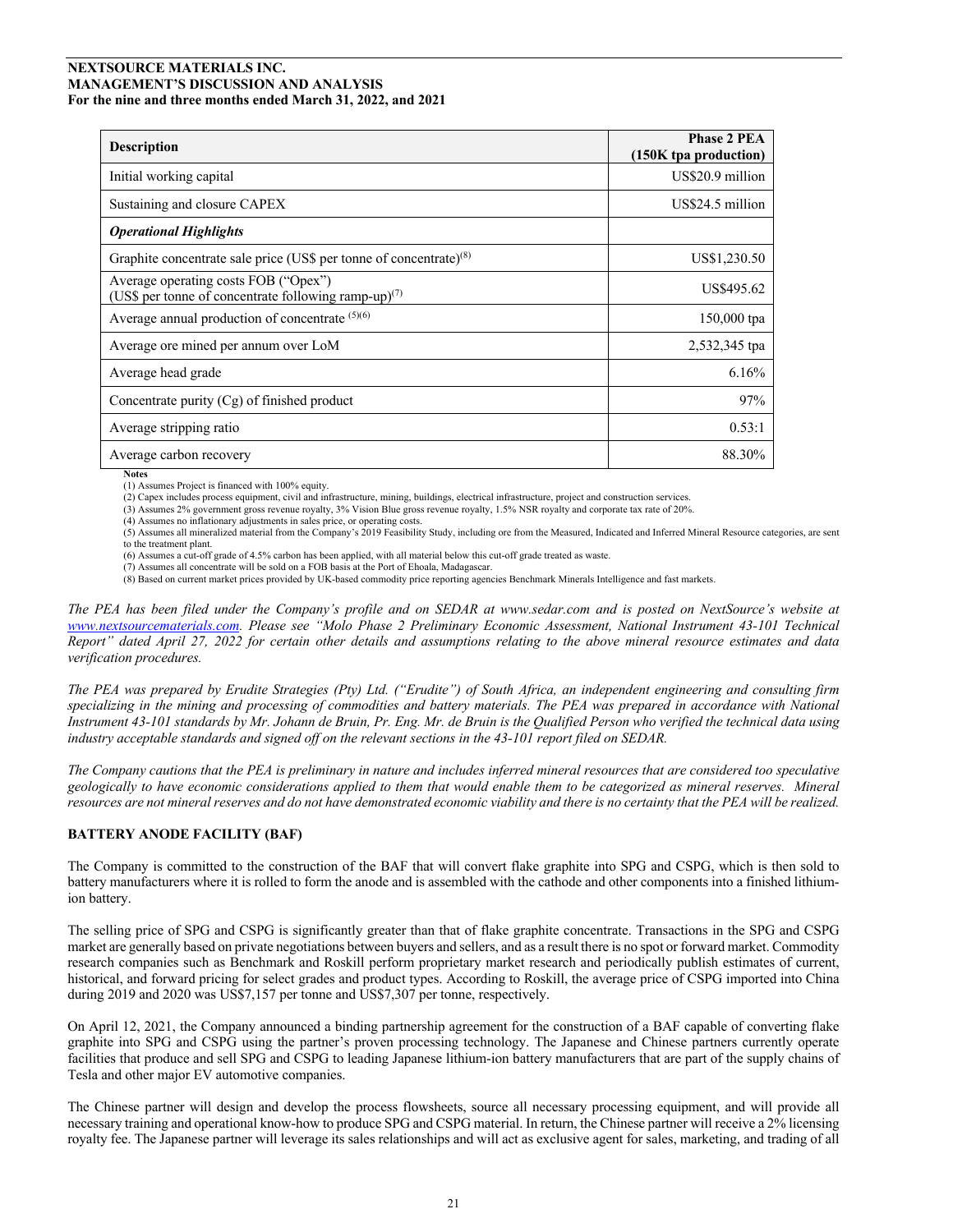SPG and CSPG material. In return, the Japanese partner will receive a 3% sales commission royalty.

The spherodization, purification and coating of flake graphite are highly technical processes that rely on proprietary intellectual property ("IP") that has been developed and optimized over many years The partnership agreement is exclusive to the Company and provides a significant first-mover advantage over other competitors that are developing their own IP. The following is a representation of the flake graphite conversion process into CSPG:



The Company has initiated a Level 5 technical study ("Level 5 Study") to estimate the capital costs for infrastructure and processing equipment for a BAF with an assumed location in South Africa, with the initial capacity of converting 7,200 tpa of flake graphite concentrate into 3,600 tpa of CSPG. The Company will then complete a detailed FEED and Level 1 technical study ("Level 1 Study") once the final location for the BAF has been determined.

The BAF project will not be reliant on flake graphite concentrate from the Molo Graphite Mine and will be capable of processing graphite concentrate obtained from third parties. While the Company is of the view that there are operational and financial benefits to developing an integrated business model, both the Molo Graphite Mine and the BAF project should be considered independent from each other with regards to their economic viability. It is the intention of the Company to sell flake graphite concentrate produced at the Molo Graphite Mine to third parties to satisfy offtakes and to sell intermediate and fine flake graphite concentrate to the BAF at market prices. Although it is the Company intention to prioritise feedstock from the Molo Graphite Mine, the Company intends to source qualified graphite concentrate for the BAF from multiple international graphite suppliers as justified by market and operational conditions.

# *Green Giant Vanadium Project, Province of Toliara, Madagascar*

# *Overview and Project Plan*

The Green Giant Vanadium Project is located 15 kilometres from the Molo Graphite Project and hosts a large sedimentary-hosted vanadium deposit. Since early 2012, the Company has focused its efforts on the Molo Graphite Project and as such only limited work has been completed on the Green Giant Vanadium Project since that time. The Company plans to complete additional metallurgical evaluation of the property during the next 12 months to establish a mineral processing flow sheet.

# *Royalty*

On June 28, 2021, the Company received the royalty funding from Vision Blue for the construction of the Molo Graphite Mine. As part of the royalty agreement, Vision Blue will receive a royalty of 1.0% of the gross revenues from sales of vanadium pentoxide ("V2O5") from the Green Giant Vanadium Project for a period of 15 years following commencement of production of  $V_2O_5$ .

# *History*

In 2007, the Company entered into a joint venture agreement with Madagascar Minerals and Resources SARL ("MMR") to acquire a 75% interest in the Green Giant property. Pursuant to the agreement, the Company paid \$765,000 in cash, issued 250,000 common shares and issued 100,000 common share purchase warrants, which have now expired.

On July 9, 2009, the Company acquired the remaining 25% interest by paying \$100,000. MMR retains a 2% NSR. The first 1% NSR can be acquired at the Company's option by paying \$500,000 in cash or common shares and the second 1% NSR can be acquired at the Company's option by paying \$1,000,000 in cash or common shares.

The Green Giant property is located within exploration permits issued by the Bureau de Cadastre Minier de Madagascar ("BCMM") pursuant to the Mining Code 1999 (as amended) and its implementing decrees. The Green Giant property exploration permits are currently held under the name of our Madagascar subsidiary.

# *Exploration and Evaluation*

A comprehensive diamond-drill program confirmed five vanadium-bearing trends on the property. The Jaky and Manga trends were deemed the most prospective and were the focus of the 2009 and 2010 drill programs. The complete exploration program included 131 diamond drill holes totalling 21,957 metres, 140 trenches totalling 17,105 metres, 11,035 soil samples and 7,843-line kilometres of airborne surveys.

The exploration work resulted in a National Instrument 43-101 compliant ("NI 43-101") resource estimate dated January 14, 2011.

#### *Mineral Resource Estimate*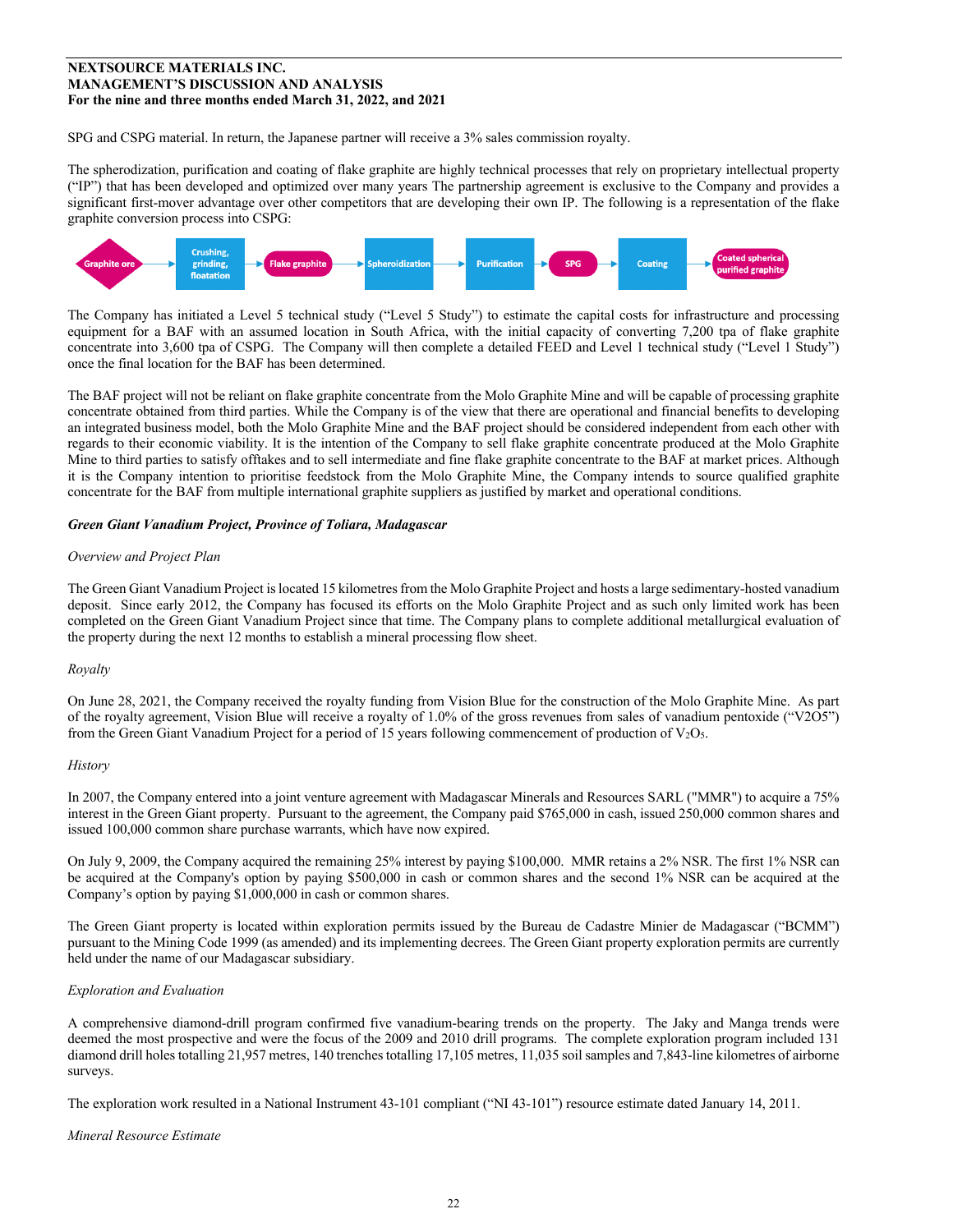The current mineral resource estimate for the Green Giant Project is summarised below consisting of the resource categories, the tonnage, the vanadium grade ("V<sub>2</sub>O<sub>5</sub>%") and the contained vanadium ("V<sub>2</sub>O<sub>5</sub>") pounds. A cut-off grade of 0.5% V<sub>2</sub>O<sub>5</sub> was used. The mineral resources are classified in the Indicated and Inferred categories as defined by the Canadian Institute of Mining, Metallurgy and Petroleum definition standards.

| $\cdot$<br>$\sim$ 1<br>Jassification | $\mathbf{r}$<br>Tonnage (Mt) | $(V_2O_5\%)$<br>Grade | $-1.1.1$<br>(million pounds)<br>$\sqrt{2}$ |
|--------------------------------------|------------------------------|-----------------------|--------------------------------------------|
| $\cdots$<br>Indicated                | 40<br>т.                     | 0.693%                | 756.3                                      |
| $\sim$<br>Inferred                   | .                            | 0.632%                | 134.5                                      |

Readers are cautioned to refer to the technical study for certain other details and assumptions relating to the above mineral resource and reserve estimates and data verification procedures.

*The Technical Report for the Green Giant Project has been filed under the Company's profile and on SEDAR at www.sedar.com and is posted on NextSource's website at www.nextsourcematerials.com. Please see "Green Giant Project, Fotadrevo, Province of Toliara, Madagascar, Technical Report Update NI 43-101. Prepared by AGP Mining Consultants" dated January 14, 2011 for certain other details and assumptions relating to the above mineral resource estimates and data verification procedures.*

## *Sagar Project, Labrador Trough Region, Quebec, Canada*

## *Overview and Project Plan*

In 2006, the Company purchased from Virginia Mines Inc. ("Virginia") a 100% interest in 369 claims located in northern Quebec, Canada. Virginia retains a 2% net smelter royalty ("NSR") on certain claims within the property. Other unrelated parties also retain a 1% NSR and a 0.5% NSR on certain claims within the property, of which half of the 1% NSR can be acquired by the Company by paying \$200,000 and half of the 0.5% NSR can be acquired by the Company by paying \$100,000. Since early 2012, the Company has focused its efforts on the Molo Graphite Project and as such only minimal work has been completed on the Sagar Property since that time.

As of March 31, 2022, the Sagar property consisted of 184 claims covering a total area of 8,539.58 ha. The Company does not have any immediate plans to complete any further exploration on this property.

# **SUSTAINABLE DEVELOPMENT AND ENVIRONMENTAL POLICIES**

The Company is committed to the health and safety of our workers, protection of the environment, and protection of the rights, culture and development of local communities in which we operate. To ensure the Company incorporates sustainable development and environmental policies into every aspect of its operations, the Board of Directors has created a Sustainability Committee that has oversight over all health, safety, environmental sustainability and social issues, and has been tasked with developing a "Sustainable Development Policy" for the Company.

The Company is evaluating but has not adopted the requirements of the Mining Association of Canada's industry leading Towards Sustainable Mining Initiative (the "TSM Initiative"), as well as the Global Reporting Initiative's sustainability reporting guidelines for the mining industry (the "GRI Reporting Guidelines"). The TSM Initiative helps mining companies evaluate the quality, comprehensiveness and robustness of their management systems, tailings management, biodiversity management, health and safety, indigenous and community relations, prevention of child and forced labour, and water stewardship. The GRI Reporting Guidelines consist of principles for defining report content and ensuring the quality of reported information.

The Company's exploration activities, mining and processing operations are subject to state, federal, provincial, territorial, regional and local environmental laws and regulations in the jurisdictions in which the Company's activities and facilities are located. These include the requirements for planning and implementing the closure and reclamation of mining properties and related financial assurance.

As part of the advancement of the Molo Graphite Mine project, the Company completed a comprehensive Environmental and Social Impact Assessment ("ESIA") in 2018, which was developed to local Madagascar ("Malagasy"), Equator Principles, World Bank and International Finance Corporation ("IFC") standards.

On April 11, 2019, the Company announced it had received the Global Environmental Permit for the Molo Graphite Mine from the Madagascar Ministry of Environment's Office National pour l'Environnement (the National Office for the Environment; or "ONE"). This follows the completion of the Environmental & Social Impact Assessment ("ESIA") and Relocation Action Plan ("RAP") to International Finance Corporation (IFC) performance standards and World Bank standards, the completion of local and regional stakeholder and community engagement, and the completion of negotiations and signed agreements with all potentially affected land occupants to accept compensation for any affected crops and grazing land and relocation if needed.

# **LEGAL PROCEEDINGS**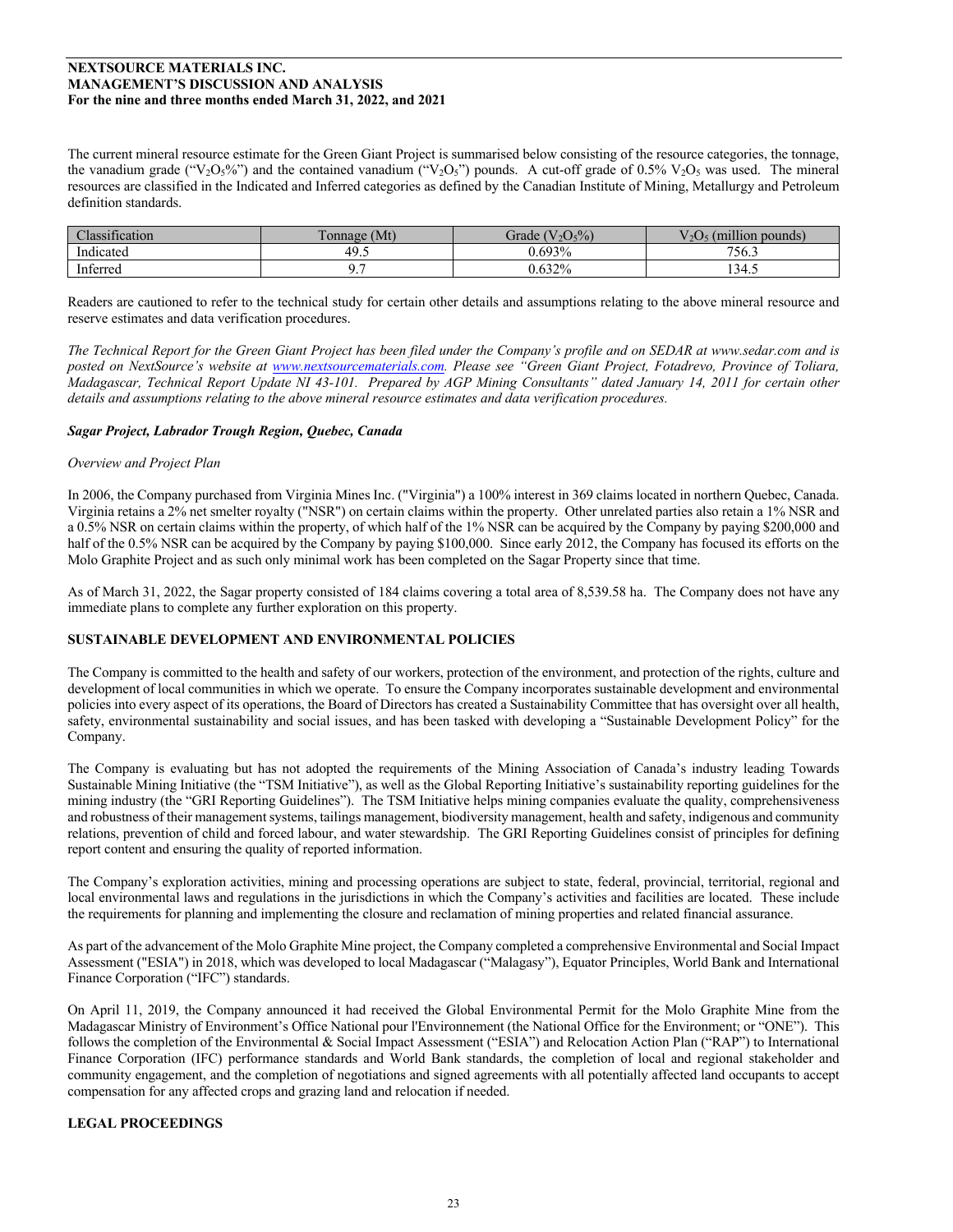The Company is not currently involved in any litigation that we believe could have a material adverse effect on our financial condition or results of operations. There is no regulatory action, suit, proceeding, inquiry or investigation before or by any court, public board, government agency, securities commissions, self-regulatory organization or body pending or, to the knowledge of the executive officers of our Company or any of our subsidiaries, threatened against or affecting our Company, our common stock, any of our subsidiaries or of our companies or our subsidiaries' officers or directors in their capacities as such, in which an adverse decision could have a material adverse effect.

# **RISK FACTORS**

The Company manages risks inherent to its business and has procedures to identify and manage significant operational and financial risks. The reader is cautioned to carefully review the risk factors identified below in addition to the risk factors disclosed in our financial statements for the year ended June 30, 2021 and our most recent AIF.

Any such risk factors could materially affect the Company's business, financial condition and/or future operating results and prospects and could cause actual events to differ materially from those described in forward-looking statements and information relating to the Company. Additional risks and uncertainties not currently identified by the Company or that the Company currently believes not to be material also may materially and adversely affect the Company's business, financial condition, operations or prospects.

## *Uncertainty due to the Covid-19 Pandemic*

The impact of Covid-19 on the Company has been limited since it does not have any active exploration programs and construction activities related to the Molo Graphite Mine have to-date mainly focused on the assembly of the processing plant off-shore by our EPC contractor. Certain of our directors, officers, employees, consultants, and contractors have been indirectly impacted by intermittent lockdowns that have been imposed in Canada, Madagascar, Mauritius and in South Africa.

The Company has tried to incorporate the impact COVID-19 outbreaks and intermittent lockdowns into the development plans for the Molo Graphite Mine and its other projects. Notwithstanding, intermittent lockdowns have the potential to cause unforeseen delays in the plant assembly and delivery schedule, as well as with mine site works construction schedule. It is not possible for the Company to predict the duration or magnitude of adverse impacts from further outbreaks and predict the effects on the Company's business or results of operations.

The duration and full financial effect of the COVID-19 pandemic is unknown at this time, as are the measures taken by governments, the Company or others related to the COVID-19 pandemic. Any estimate of the length and severity of these developments is therefore subject to significant uncertainty, and accordingly estimates of the extent to which the COVID-19 pandemic may materially and adversely affect the Company's operations, financial results and condition in future periods are also subject to significant uncertainty.

Inputs and assumptions relate to, among other things, interest rates, foreign exchange rates, cost of capital, commodity prices, and the amount and timing of future cash flows, while accounting judgments take into consideration the business and economic uncertainties related to the COVID-19 pandemic and the future response of governments, the Company and others to those uncertainties. In the current environment, the inputs and assumptions and judgements are subject to greater variability than normal, which could in the future significantly affect judgments, estimates and assumptions made by management as they relate to potential impact of the COVID-19 pandemic on various financial accounts and note disclosures and could lead to a material adjustment to the carrying value of the assets or liabilities affected. The impact of current uncertainty on judgments, estimates and assumptions includes the Company's valuation of the long-term assets (including the assessment for impairment and impairment reversal), estimation of reclamation provisions, estimation of mineral reserves and mineral resources, and estimation of income and mining taxes. Actual results may differ materially from these estimates.

#### *Development, Commissioning, and Operation of the Molo Graphite Mine*

The development, commissioning, and operation of Phase 1 is based on management's expectations, and may be delayed by several factors, some of which are beyond the Company's control. There is a risk that development, commissioning, and achievement of commercial production will not be completed on time or on budget, or at all. Successful development and operation of Phase 1 may be affected by the design and construction of an efficient processing facility, the cost and availability of suitable machinery, supplies, equipment and skilled labor, the existence of competent operational management, prudent financial administration, the availability and reliability of appropriately skilled and experienced employees and is dependent on the receipt of various operating permits and the import of equipment into Madagascar (none of which can be assured). Further, the revenues, costs, timing, and complexities of developing and operating the Molo Graphite Mine may be significantly higher than anticipated, which could add to the cost of development, production, and operation and/or impair production and activities, thereby affecting the Company's profitability.

It is common for new mines and processing facilities to experience unexpected problems and delays during construction, development, start-up, and commissioning activities due to late delivery of components, the inadequate availability of skilled labor and mining equipment, energy at an economic cost, adverse weather or equipment failures, the rate at which expenditures are incurred, delays in construction schedules, or delays in obtaining the required permits or consents, or to obtain the required financing. In addition, delays in the early stages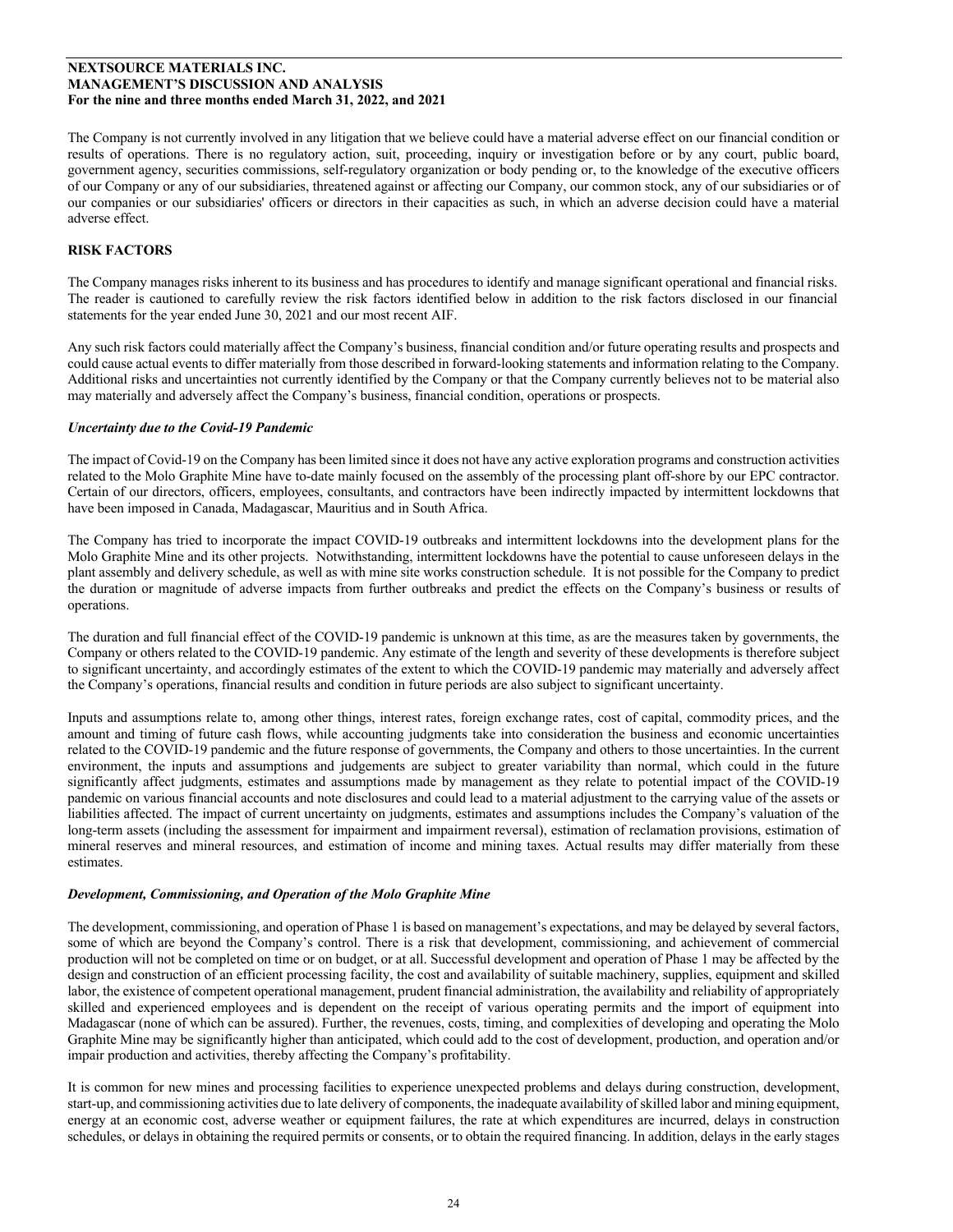of mineral production often occur. During this time, the economic feasibility of production may change. Capital costs are estimates based on the interpretation of geological data, feasibility studies and other conditions, and there can be no assurance that they will prove to be accurate.

## *Construction and Start-Up of New Mines and Industrial Plants*

The development and construction of the Molo Graphite Mine and the BAF require the construction of significant new industrial facilities. The success of construction projects and the start-up of new mines and industrial plants by the Company's is subject to a number of risks and challenges including the availability and performance of engineering and construction contractors, suppliers and consultants; unforeseen geological formations; the implementation of new mining and industrial processes; the receipt of required governmental approvals and permits in connection with the construction of mining and industrial facilities and the conduct of operations, including environmental and operating permits; price escalation on all components of construction and start-up; engineering and mine design adjustments; the underlying characteristics, quality and unpredictability of the exact nature of mineralogy of a deposit and the consequent accurate understanding of ore or concentrate production; and the successful completion and operation of haulage ramp and conveyors to move ore and other operational elements. Any delay in the performance of any one or more of the contractors, suppliers, consultants or other persons on which the Company is dependent in connection with its construction and development activities, a delay in or failure to receive the required governmental approvals and permits in a timely manner or on reasonable terms, or a delay in or failure in connection with the completion and successful operation of the operational elements in connection with the mine and the industrial facilities could delay or prevent the construction and start-up as planned and may result in additional costs being incurred by the Company beyond those budgeted. There can be no assurance that current or future construction and start-up plans implemented by the Company will be successful.

## *Geopolitical Risk and Conflict*

As the Company's operations expand and reliance on global supply chains increases, the impact of significant geopolitical risk and conflict globally may have a more sizeable and unpredictable impact on the Company's business, financial condition, and operations than has traditionally been the case. The recent conflict in Ukraine and the global response to this conflict as it relates to sanctions, trade embargos, and military support, has resulted in significant uncertainty as well as economic and supply chain disruptions. Should this conflict go on for an extended period of time, expand beyond Ukraine, or should other geopolitical disputes and conflicts emerge in other regions, this could result in material adverse effects on the Company.

#### *Additional Financings*

The Company will require additional financing through equity securities and/or debt to complete the development, construction and commissioning of Phase 2 of the Molo Graphite Mine and the BAF. The success and the pricing of any such capital raising and/or debt financing is dependent upon the prevailing market conditions at that time and upon the Company's ability to attract significant amounts of debt and/or equity. There is no assurance that such financing will be obtained on terms satisfactory to the Company. Failure to obtain any financing necessary for the Company's capital expenditure could result in the delay or indefinite postponement of further construction and development of either or both of the Molo Graphite Mine or the BAF, which in turn would materially and adversely affect the financial and operating results of the Company and the market price of the Company's securities. If the Company raises additional funding by issuing additional equity securities or convertible debt securities such financings may substantially dilute the interests of shareholders of the Company and reduce the value of their investment. Additional financings and share issuances may result in a substantial dilution to shareholders of the Company and decrease the value of the Company's securities.

## *The Company's development and exploration projects are in the African country of Madagascar and are subject to country political and regulatory risks.*

A new president of Madagascar was inaugurated in January 2019 following democratic elections. The Company is actively monitoring the political climate in Madagascar and continues to hold meetings with new representatives of the government and the Ministries in charge of mining. Depending on future actions taken by the newly elected government, or any future government, the Company's business operations could be impacted.

Companies in the mining and metals sector continue to be targeted to raise government revenue, particularly as governments struggle with deficits and concerns over the effects of depressed economies. Many governments are continually assessing the fiscal terms of the economic rent for mining companies to exploit resources in their countries.

The government of Madagascar has granted mining claims, permits, and licenses that will enable us to conduct anticipated operations or exploration and development activities. Notwithstanding, these arrangements, the Company's ability to conduct operations, exploration and/or development activities at any of its properties is subject to obtaining and/or renewing permits or concessions, changes in laws or government regulations or shifts in political attitudes beyond its control.

Any adverse developments to the political and regulatory situation in Madagascar could have a material effect on the Company's business, results of operations and financial condition. The Company's operations may also be affected in varying degrees by terrorism; military conflict or repression; crime; populism; activism; labour unrest; attempts to renegotiate or nullify existing concessions, licenses, permits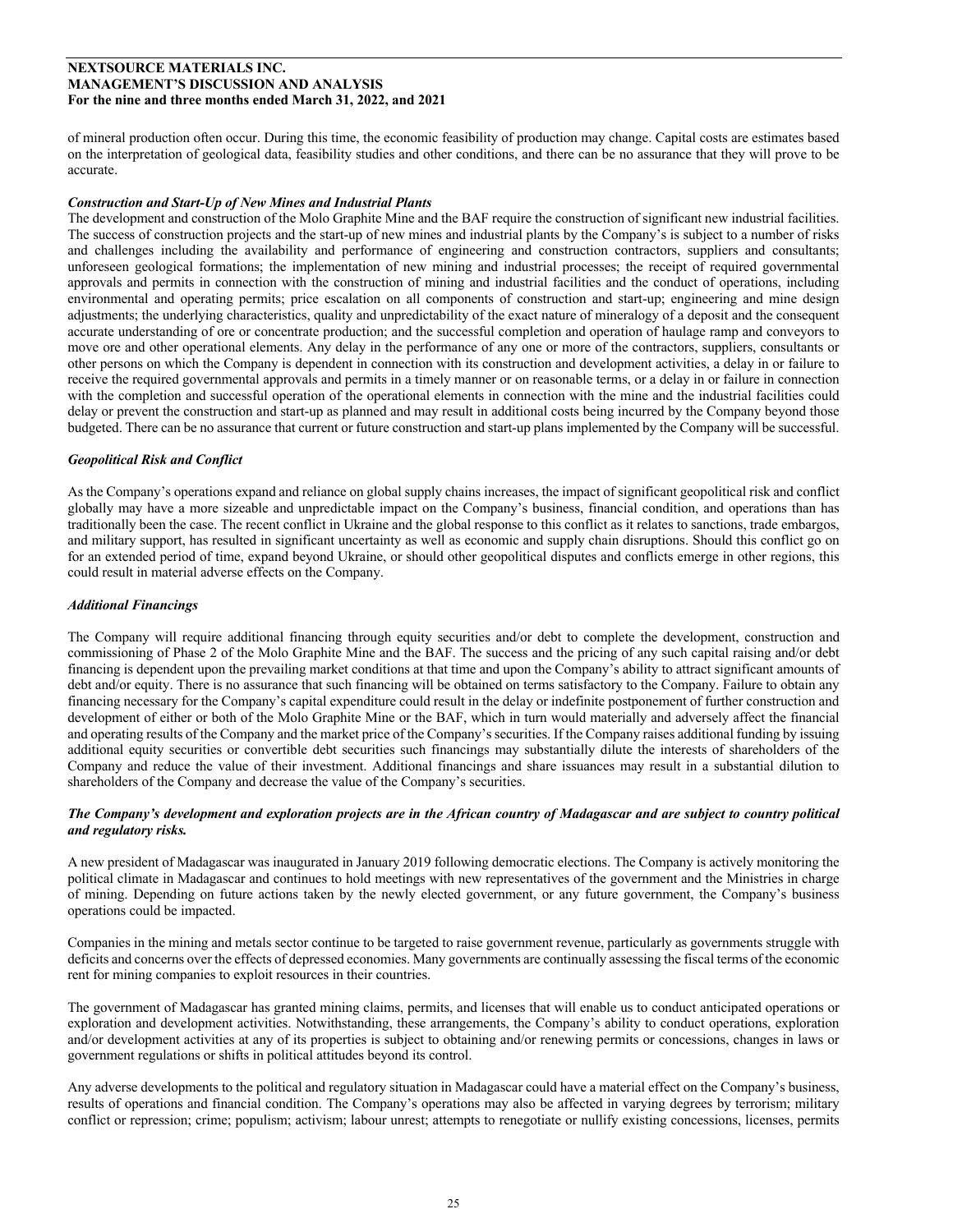and contracts; unstable or unreliable legal systems; changes in fiscal regimes including taxation, and other risks arising out of sovereignty issues.

The Company does not currently carry political risk insurance covering its investments in Madagascar. It may not be possible for investors to enforce judgments in Canada against a loss suffered on the Company's assets and operations in Madagascar.

## *The* Company *has a Significant Shareholder*

Vision Blue holds approximately 35.8% of the issued and outstanding Common Shares. Vision Blue is also the beneficial owner of 23,214,286 Warrants. Dispositions by a significant shareholder could have an adverse effect on the market price of the Common Shares, as the market price of the Common Shares could fall. As a result of the significant holdings, there is a risk that the Company's securities are less liquid and trade at a relative discount compared to circumstances where a significant shareholder does not have the ability to influence or determine matters affecting the Company. Additionally, there is a risk that its significant interests in the Company discourages transactions involving a change of control, including transactions in which an investor, as a holder of the Company's securities, would otherwise receive a premium for its securities in the Company over the then current market price. Further, as long as Vision Blue maintains its current ownership interest in the Company, it may be able to exert influence over matters that are to be determined by votes of the holders of Common Shares. There is a risk that the interests of Vision Blue may differ from those of other shareholders.

## *Economic dependence on the Molo Graphite Mine.*

The Company's principal mineral property is the Molo Graphite Mine. As a result, unless the Company acquires or develops any additional material properties or projects, any adverse developments affecting this project or our rights to develop the Molo Graphite Mine could materially adversely affect the Company's business, financial condition and results of operations.

## *Additional permits and licenses are necessary to complete the development of the Molo Graphite Mine.*

The Company successfully converted its exploration permit for the Molo Graphite Mine into a mining permit. However, the Company requires additional permits necessary to construct and operate the mine, including water use, construction, mineral processing, transportation, export, and labour. Applications for these additional permits and licenses have been undertaken or will be in due course at the appropriate time. The Company cannot provide any assurance as to the timing of the receipt of any of the additional permits and licenses necessary to initiate construction of the mine.

## *Fluctuations in the market price of graphite and other metals may adversely affect and the value of the Company's securities, revenue projections and the ability of the Company to develop Phase 2 of the Molo Graphite Mine.*

The value of the Company's securities may be significantly affected by the market price of graphite and other metals, which are cyclical and subject to substantial price fluctuations. Market prices can be affected by numerous factors beyond the Company's control, including levels of supply and demand for a broad range of industrial products, economic growth rates of various international economies, expectations with respect to the rate of inflation, the relative strength of various currencies, interest rates, speculative activities, global or regional political or economic circumstances. The Chinese market is a significant source of global demand for commodities, including graphite. Chinese demand has been a major driver in global commodities markets for a number of years and recent reductions in Chinese demand have adversely affected prices for graphite. A slowing in China's economic growth could result in even lower prices and could negatively impact the value of the Company's securities. Excess global supply of graphite could result in a decrease in the price of graphite and other metals, which could adversely impact the projected revenues from the Molo Graphite Mine. Prolonged decreases in the price of graphite or other metals could adversely impact the ability of the Company to proceed with the development of Phase 2 of the Molo Graphite Mine.

#### *Estimates of mineral resources and mineral reserves may not be realized.*

Mineral resource and mineral reserve estimates are only estimates and no assurance can be given that any particular level of recovery of minerals will be realized or that an identified mineral resource will ever qualify as a commercially mineable (or viable) deposit which can be legally and economically exploited. The Company relies on laboratory-based recovery models to project estimated ultimate recoveries by mineral type. There can be no assurance that mineral recovery in small scale laboratory tests will be duplicated in large scale tests under on-site conditions or in production scale operations. Actual recoveries may exceed or fall short of projected laboratory test results. In addition, the grade of mineralization ultimately mined may differ from the one indicated by the drilling results and the difference may be material. Production can be affected by such factors as permitting regulations and requirements, weather, environmental factors, unforeseen technical difficulties, unusual or unexpected geological formations, inaccurate or incorrect geologic, metallurgical or engineering work, and work interruptions, among other things. Short term factors, such as the need for an orderly development of deposits or the processing of new or different grades, may have an adverse effect on mining operations or the results of those operations. Material changes in mineral reserves or mineral resources, grades, waste-to-ore ratios or recovery rates may affect the economic viability of projects. The estimated mineral reserves and mineral resources should not be interpreted as assurances of mine life or of the profitability of future operations

#### *The Company has a limited operating history and expects to incur operating losses for the foreseeable future.*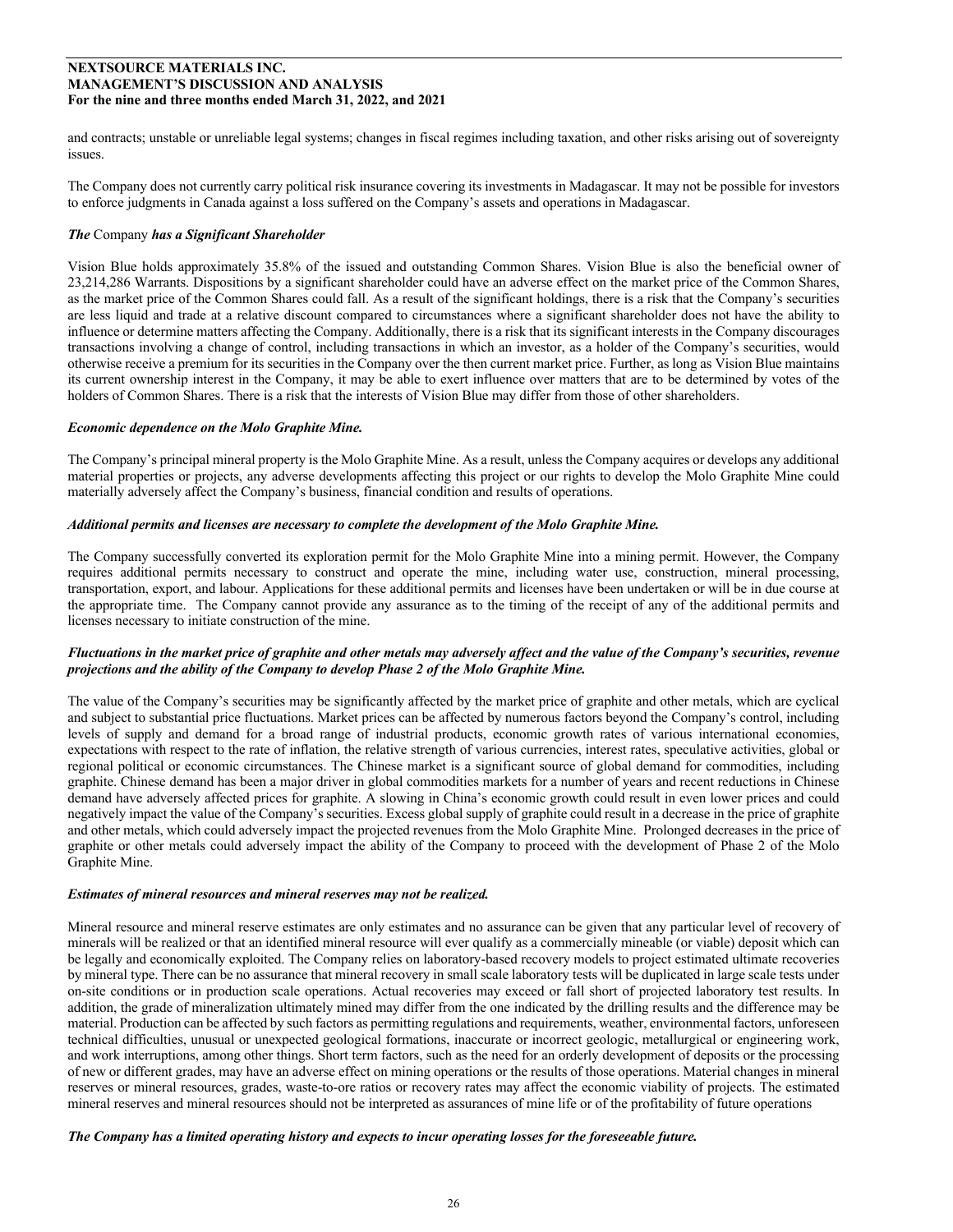Since incorporation, the Company has principally operated as a mineral exploration and evaluation company and has not earned any revenues. Although the Company received a mining permit in 2019 and initiated construction of its first mine in 2021, the Company has no operating history as a mining company and there is no basis to assume the Company will be successful as a mining company. There are numerous difficulties normally encountered by mining companies and these companies experience a high rate of failure.

The Company expects continue to continue incur operating losses for the foreseeable future until the Molo Graphite Mine generates sufficient recurring revenues to report operating profits, but there is no assurance that construction will be completed or that the mine will ever achieve profitable operations.

## *Due to the speculative nature of mineral property exploration, there is substantial risk that the Company's assets will not go into commercial production and the business will fail.*

Exploration for minerals is a speculative venture involving substantial risk. There are numerous difficulties normally encountered by exploration companies and these companies experience a high rate of failure. The Company cannot provide investors with any assurance that any of the Company's mineral claims, properties, resources or reserves will ever achieve commercial production. The exploration and evaluation work completed on the Molo Graphite Mine claims may not result in commercial production of graphite. The exploration and evaluation work completed on the Green Giant Vanadium Project may not result in commercial production of vanadium or other minerals.

# *Mining companies are increasingly required to consider and provide benefits to the communities and countries in which they operate, and are subject to extensive environmental, health and safety laws and regulations.*

As a result of public concern about the real or perceived detrimental effects of economic globalization and global climate impacts, businesses generally, and large multinational corporations in natural resources industries, face increasing public scrutiny of their activities. These businesses are under pressure to demonstrate that, as they seek to generate satisfactory returns on investment to shareholders, other stakeholders, including employees, governments, communities surrounding operations and the countries in which they operate, benefit and will continue to benefit from their commercial activities. Such pressures tend to be particularly focused on companies whose activities are perceived to have a high impact on their social and physical environment. The potential consequences of these pressures include reputational damage, legal suits, increasing social investment obligations and pressure to increase taxes and royalties payable to governments and communities.

In addition, the Company's ability to successfully obtain key permits and approvals to explore for, develop and operate mines and to successfully operate in communities around the world will likely depend on the Company's ability to develop, operate and close mines in a manner that is consistent with the creation of social and economic benefits in the surrounding communities, which may or may not be required by law. The Company's ability to obtain permits and approvals and to successfully operate in particular communities may be adversely impacted by real or perceived detrimental events associated with the Company's activities or those of other mining companies affecting the environment, human health and safety of communities in which the Company operates. Delays in obtaining or failure to obtain government permits and approvals may adversely affect the Company's operations, including its ability to explore or develop properties, commence production or continue operations. Key permits and approvals may be revoked or suspended or may be varied in a manner that adversely affects the Company's operations, including its ability to explore or develop properties, commence production or continue operations.

The Company's business operations are subject to extensive laws and regulations governing worker health and safety and land use and the protection of the environment, which generally apply to air and water quality, protection of endangered, protected or other specified species, hazardous waste management and reclamation. The Company has made, and expect to make in the future, significant expenditures to comply with such laws and regulations. Compliance with these laws and regulations imposes substantial costs and burdens, and can cause delays in obtaining, or failure to obtain, government permits and approvals which may adversely impact the Company's closure processes and operations.

#### *Because of the inherent dangers involved in mineral exploration, there is a risk that the Company may incur liability or damages as the Company conducts business.*

The search for valuable minerals involves numerous hazards. As a result, the Company may become subject to liability for such hazards, including pollution, cave-ins and other hazards against which the Company cannot, or may elect not, to insure against. The Company currently has no such insurance, but management intends to periodically review the availability of commercially reasonable insurance coverage. If a hazard were to occur, the costs of rectifying the hazard may exceed the Company's asset value and cause us to liquidate all of its assets.

The Company's operations are subject to environmental regulations, which could result in additional costs and operational delays. Environmental legislation is evolving in a manner that may require stricter standards, and enforcement, increased fines and penalties for non-compliance, more stringent environmental assessments of proposed projects, and a heightened degree of responsibility for companies and their officers, directors, and employees. There is no assurance that any future changes in environmental regulation will not negatively affect the Company's projects.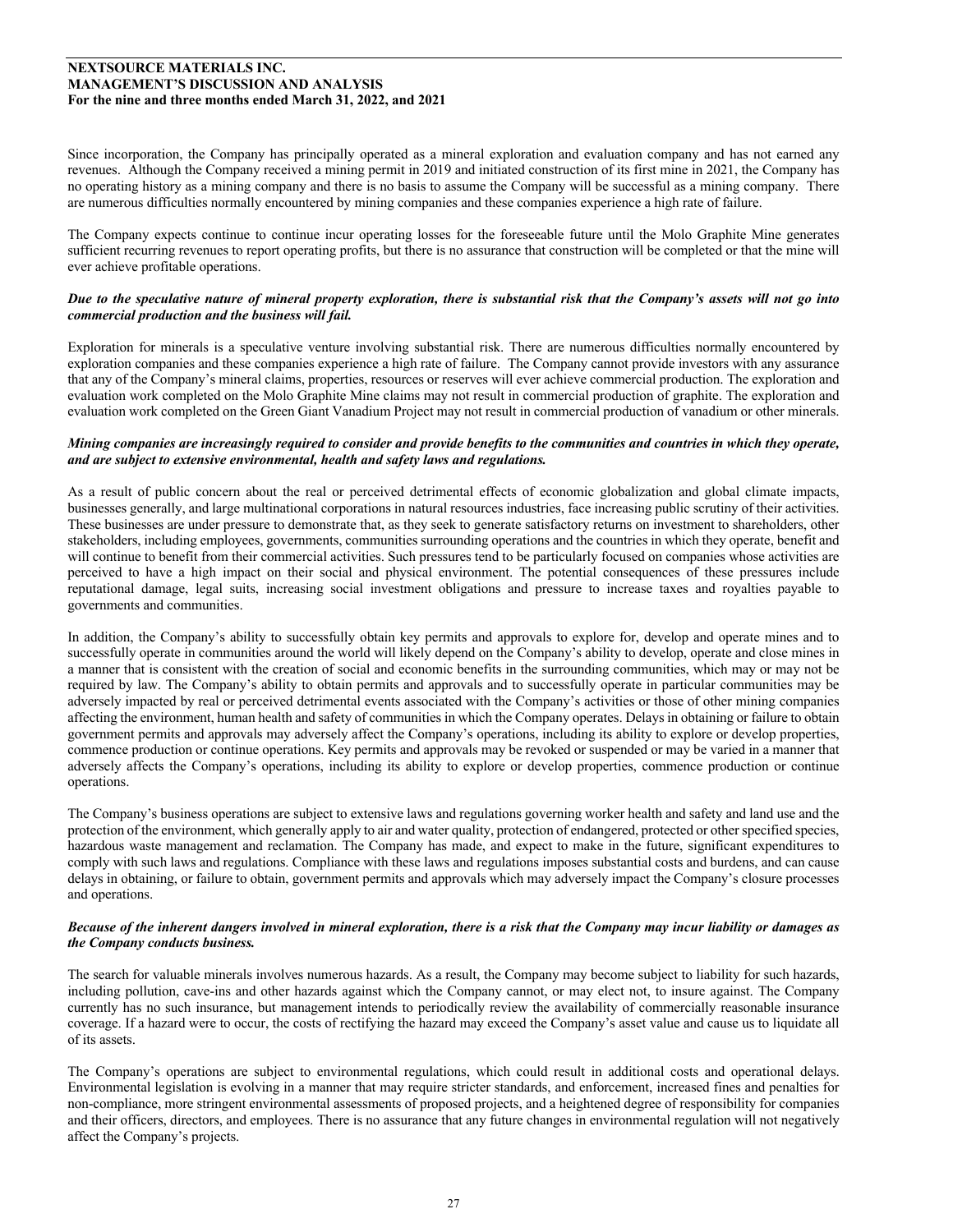## *The Company has no insurance for environmental problems.*

Insurance against environmental risks, including potential liability for pollution or other hazards as a result of the disposal of waste products occurring from exploration and production, has not been available generally in the mining industry. The Company has no insurance coverage for most environmental risks. In the event of a problem, the payment of environmental liabilities and costs would reduce the funds available to us for future operations. If the Company's is unable to full pay for the cost of remedying an environmental problem, the Company might be required to enter into an interim compliance measure pending completion of the required remedy.

## *Should the Company lose the services of key executives, the Company's financial condition and proposed expansion may be negatively impacted.*

The Company depends on the continued contributions of the Company's executive officers to work effectively as a team, to execute its business strategy and to manage its business. The loss of key personnel, or their failure to work effectively, could have a material adverse effect on its business, financial condition, and results of operations. Specifically, the Company relies on Craig Scherba, the President and Chief Executive Officer and Marc Johnson, the Chief Financial Officer.

The Company does not maintain key man life insurance. Should the Company lose any or all of their services and the Company is unable to replace their services with equally competent and experienced personnel, the Company's operational goals and strategies may be adversely affected, which will negatively affect potential revenues.

## *Because access to the Company's properties may be restricted by inclement weather or proper infrastructure, its exploration programs are likely to experience delays.*

Access to most of the properties underlying the Company's claims and interests is restricted due to their remote locations and because of weather conditions. Some of the Company's properties are only accessible by air. As a result, any attempts to visit, test, or explore the property are generally limited to those periods when weather permits such activities. These limitations can result in significant delays in exploration efforts, as well as mining and production efforts in the event that commercial amounts of minerals are found. This could cause the Company's business to fail.

## *Climate change and related regulatory responses may impact the Company's business.*

Climate change as a result of emissions of greenhouse gases is a current topic of discussion and may generate government regulatory responses in the near future. It is impracticable to predict with any certainty the impact of climate change on the Company's business or the regulatory responses to it, although the Company recognizes that they could be significant. However, it is too soon for us to predict with any certainty the ultimate impact, either directionally or quantitatively, of climate change and related regulatory responses.

To the extent that climate change increases the risk of natural disasters or other disruptive events in the areas in which the Company operates, the Company could be harmed. While the Company maintains rudimentary business recovery plans that are intended to allow us to recover from natural disasters or other events that can be disruptive to the Company's business, its plans may not fully protect us from all such disasters or events.

# *Compliance with changing regulation of corporate governance and public disclosure will result in additional expenses and pose challenges for management.*

The Company's management team needs to devote significant time and financial resources to comply with both existing and evolving standards for public companies, which will lead to increased general and administrative expenses and a diversion of management time and attention from revenue generating activities to compliance activities.

# *Tax risks.*

Changes in tax laws or tax rulings could materially affect the Company's financial position and results of operations. Changes to, or differing interpretations of, taxation laws or regulations in Canada, Madagascar, the United States of America, or any of the countries in which the Company's assets or relevant contracting parties are located could result in some or all of the Company's profits being subject to additional taxation or other tax liabilities being applicable to the Company or its subsidiaries. Taxation laws are complex, subject to differing interpretations and applications by the relevant tax authorities. In particular, the tax treatment relating to the Company's corporate redomicile from the US to Canada is complex. There is no assurance that new taxation rules or accounting policies will not be enacted or that existing rules will not be applied in a manner which could result in the Company's profits being subject to additional taxation or which could otherwise have a material adverse effect on profitability, results of operations, financial condition and the trading price of the Company's securities. Additionally, the introduction of new tax rules or accounting policies, or changes to, or differing interpretations of, or application of, existing tax rules or accounting policies could make investments in or by the Company less attractive to counterparties. Such changes could adversely affect the Company's ability to raise additional funding or make future investments.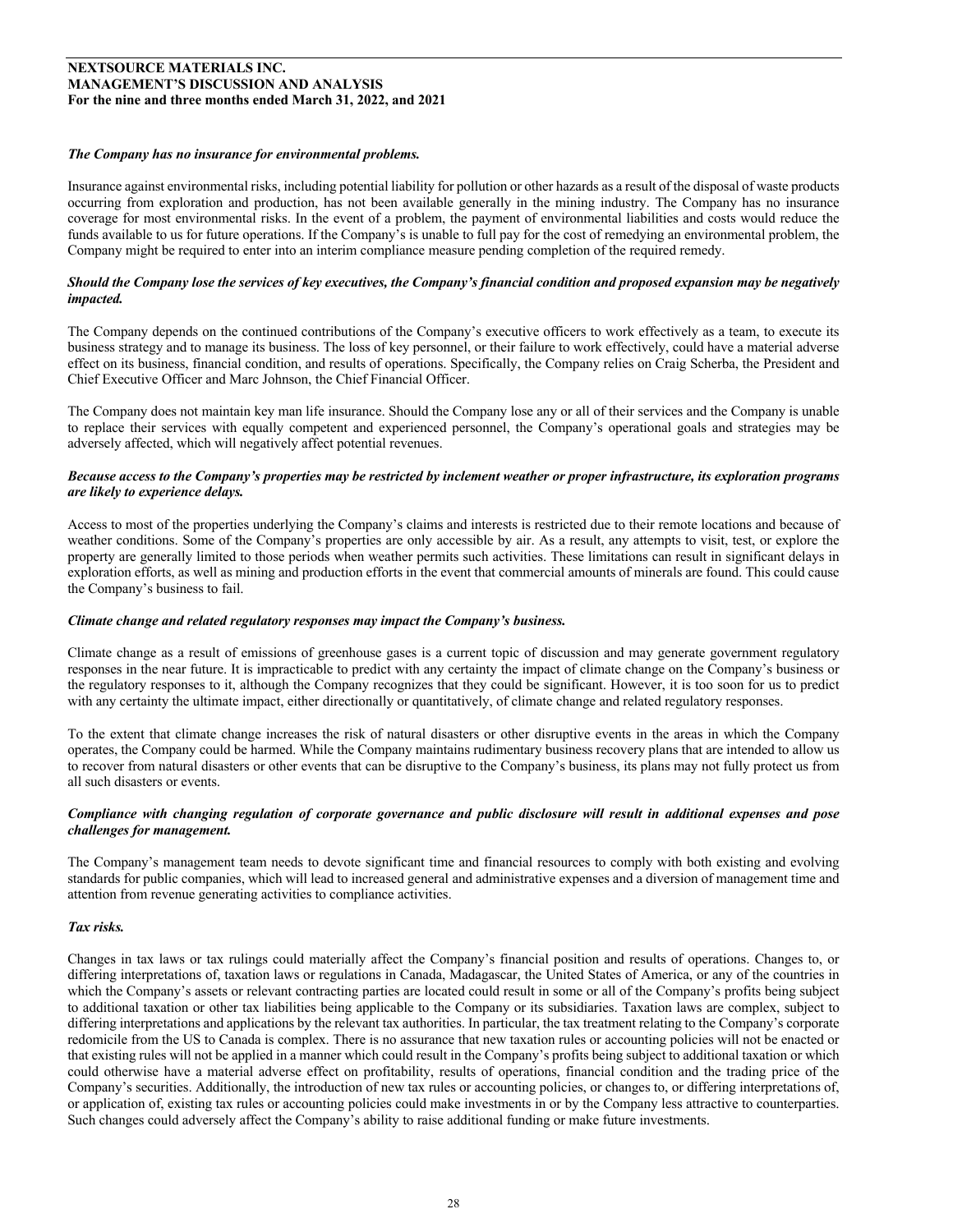## *The Company may experience losses due to foreign exchange translations.*

From time to time the Company holds a significant portion of cash reserves in Canadian dollars. Due to foreign exchange rate fluctuations, the value of these Canadian dollar reserves can result in translation gains or losses in U.S. dollar terms. If there was a significant decline in the Canadian dollar versus the U.S. dollar, the Company's converted Canadian dollar cash balances presented in U.S. dollars on its balance sheet would significantly decline. If the US dollar significantly declines relative to the Canadian dollar the Company's quoted US dollar cash position would significantly decline as it would be more expensive in US dollar terms to pay Canadian dollar expenses. The Company has not entered into derivative instruments to offset the impact of foreign exchange fluctuations. In addition, certain of the Company's ongoing expenditures are in South African Rand, Madagascar Ariary and Euros requiring us to occasionally hold reserves of these foreign currencies with a similar risk of foreign exchange currency translation losses.

## *The Company's business is subject to anti-corruption and anti-bribery laws, a breach or violation of which could lead to civil and criminal fines and penalties, loss of licenses or permits and reputational harm.*

The Company operates in certain jurisdictions that have experienced governmental and private sector corruption to some degree, and, in certain circumstances, strict compliance with anti-bribery laws may conflict with certain local customs and practices. Anti-corruption and anti-bribery laws in certain jurisdictions generally prohibit companies and their intermediaries from making improper payments for the purpose of obtaining or retaining business or other commercial advantage. The Company's corporate policies mandate compliance with these anti-bribery laws, which often carry substantial penalties. There can be no assurance that the Company's internal control policies and procedures always will protect it from recklessness, fraudulent behavior, dishonesty or other inappropriate acts committed by the Company's affiliates, employees or agents. As such, the Company's corporate policies and processes may not prevent all potential breaches of law or other governance practices. Violations of these laws, or allegations of such violations, could lead to civil and criminal fines and penalties, litigation, and loss of operating licenses or permits, and may damage the Company's reputation, which could have a material adverse effect on its business, financial position and results of operations or cause the market value of the Common Shares to decline.

# *The Company is exposed to general economic conditions, which could have a material adverse impact on its business, operating results and financial condition.*

Recently there have been adverse conditions and uncertainty in the global economy as the result of unstable global financial and credit markets, inflation, and recession. These unfavorable economic conditions and the weakness of the credit market may continue to have, an impact on the Company's business and the Company's financial condition. The current global macroeconomic environment may affect the Company's ability to access the capital markets may be severely restricted at a time when the Company wishes or needs to access such markets, which could have a materially adverse impact on the Company's flexibility to react to changing economic and business conditions or carry on operations.

## *The market price for the Common Shares is particularly volatile given the Company's status as a company with a small public float, limited operating history and lack of profits which could lead to wide fluctuations in the market price for the Common Shares.*

The market price for the Common Shares is characterized by significant price volatility when compared to seasoned issuers, and the Company expects that its share price will continue to be more volatile than a seasoned issuer. Such volatility is attributable to a number of factors. First, the Common Shares, at times, are thinly traded. As a consequence of this lack of liquidity, the trading of relatively small quantities of Common Shares by shareholders may disproportionately influence the price of those Common Shares in either direction. The price for the Common Shares could, for example, decline precipitously in the event that a large number of Common Shares are sold on the market without commensurate demand, as compared to a seasoned issuer which could better absorb those sales without adverse impact on its share price. Second, the Company is a speculative or "risky" investment due to the Company's limited operating history, lack of profits to date and uncertainty of future market acceptance for the Company's potential products. As a consequence, more risk-adverse investors may, under the fear of losing all or most of their investment in the event of negative news or lack of progress, be more inclined to sell their shares on the market more quickly and at greater discounts than would be the case with the stock of a seasoned issuer. Many of these factors are beyond the Company's control and may decrease the market price of the Common Shares, regardless of the Company's performance. The Company cannot make any predictions as to what the prevailing market price for the Common Shares will be at any time or as to what effect that the sale of Common Shares or the availability of Common Shares for sale at any time will have on the prevailing market price.

Securities of small-cap and mid-cap companies have experienced substantial volatility in the recent past, often based on factors unrelated to the financial performance or prospects of the companies involved. These factors include macroeconomic developments in North America and globally and market perceptions of the attractiveness of particular industries. The price of the Common Shares is also likely to be significantly affected by short-term changes in graphite prices and demand, the U.S. dollar, the Malagasy ariary, the Canadian dollar, and the Company'sfinancial condition or results of operations as reflected in its financial statements. Other factors unrelated to the performance of the Company that may have an effect on the price of the Common Shares include the following: the extent of analytical coverage available to investors concerning the Company's business may be limited if investment banks with research capabilities do not follow the Company's securities; lessening in trading volume and general market interest in the Company's securities may affect an investor's ability to trade significant numbers of Common Shares; the size of the Company's public float may limit the ability of some institutions to invest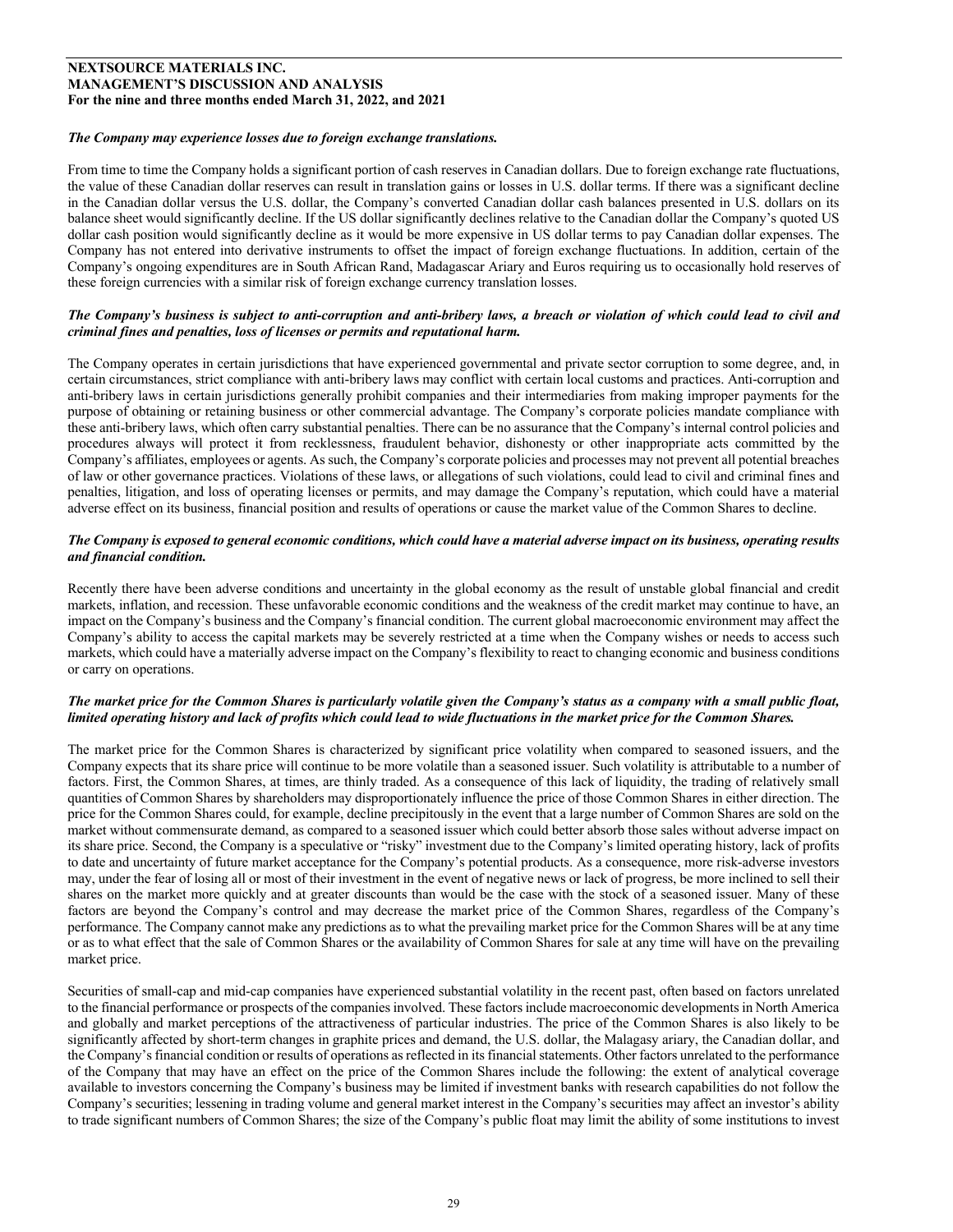in its securities; and a substantial decline in the price of the Common Shares that persists for a significant period of time could cause its securities, if listed on an exchange, to be delisted from such exchange, further reducing market liquidity.

As a result of any of these factors, the market price of the Common Shares at any given point in time may not accurately reflect the longterm value of the Company. Class action litigation often has been brought against companies following periods of volatility in the market price of their securities. The Company may in the future be the target of similar litigation. Securities litigation could result in substantial costs and damages and divert management's attention and resources.

## *The Company does not intend to pay dividends in the foreseeable future.*

The Company does not anticipate paying cash dividends in the foreseeable future. The Company may not have sufficient funds to legally pay dividends. Even if funds are legally available to pay dividends, the Company may nevertheless decide, in its sole discretion, not to pay dividends. The declaration, payment and amount of any future dividends will be made at the discretion of the board of directors, and will depend upon, among other things, the results of the Company's operations, cash flows and financial condition, operating and capital requirements, and other factors the board of directors may consider relevant. There is no assurance that the Company will pay any dividends in the future, and, if dividends are paid, there is no assurance with respect to the amount of any such dividend.

# **SUMMARIZED QUARTERLY DATA**

|                                        | <b>Ouarter Ended</b> |                      |                       |                         |  |
|----------------------------------------|----------------------|----------------------|-----------------------|-------------------------|--|
|                                        | March 31,<br>2022    | December 31.<br>2021 | September 30,<br>2021 | <b>June 30,</b><br>2021 |  |
|                                        | \$                   | \$                   | S                     | S                       |  |
| Revenues                               |                      |                      |                       |                         |  |
| Mine development expenses              | 25,779               | 22,307               | (121, 916)            | 198,886                 |  |
| Exploration and evaluation expenses    | 14,558               | 40.550               | 52,858                | (5,550)                 |  |
| General and administrative expenses    | 602.987              | 456,770              | 418,769               | 472,883                 |  |
| Net loss                               | (4,714,086)          | (6,527,454)          | (2,346,955)           | (27, 419, 558)          |  |
| Net loss and comprehensive loss        | (4,651,499)          | (6,832,442)          | (2,111,770)           | (27, 284, 712)          |  |
| Net loss per share (basic and diluted) | (0.05)               | (0.07)               | (0.02)                | (0.32)                  |  |
| Working capital (deficit) surplus      | (42, 484, 978)       | (37,099,064)         | (29,161,919)          | (24,500,482)            |  |

|                                        | <b>Ouarter Ended</b> |              |               |                 |  |
|----------------------------------------|----------------------|--------------|---------------|-----------------|--|
|                                        | March 31,            | December 31. | September 30, | <b>June 30,</b> |  |
|                                        | 2021                 | 2020         | 2020          | 2020            |  |
|                                        |                      | S            |               | S               |  |
| Revenues                               |                      |              |               |                 |  |
| Mine development expenses              | 17,586               | 97,361       | 9,835         | 68,954          |  |
| Exploration and evaluation expenses    | 5.162                | 40,736       | 6.467         | 26,055          |  |
| General and administrative expenses    | 357,069              | 283,586      | 283,263       | 229,663         |  |
| Net loss                               | (12,710,273)         | (1,549,938)  | (280,715)     | (429, 557)      |  |
| Net loss and comprehensive loss        | (12,708,656)         | (1,552,307)  | (280, 170)    | (426, 243)      |  |
| Net loss per share (basic and diluted) | (0.20)               | (0.03)       | (0.00)        | (0.01)          |  |
| Working capital (deficit) surplus      | (3,952,895)          | (1,761,218)  | (269, 775)    | (918, 048)      |  |

# **CRITICAL IFRS ACCOUNTING POLICIES AND ACCOUNTING ESTIMATES**

The Company's Interim Financial Statements are prepared in accordance with International Financial Reporting Standards ("IFRS") as issued by the International Accounting Standards Board. The Interim Financial Statements follow the same accounting policies and methods of their application as disclosed in Note 3 to the Company's audited consolidated financial statements for the year ended June 30, 2021.

To prepare financial statements in conformity with IFRS, the Company must make estimates, judgements and assumptions concerning the future that affect the carrying values of assets and liabilities as of the date of the consolidated financial statements and the reported values of revenues and expenses during the reporting period. By their nature, these are uncertain and actual outcomes could differ from the estimates, judgments, and assumptions. The impacts of such estimates are pervasive throughout the consolidated financial statements and may require accounting adjustments based on future occurrences. Revisions to accounting estimates are recognized in the period in which the estimate is revised and also in future periods when the revision affects both current and future periods. Significant accounting judgments, estimates and assumptions are reviewed on an ongoing basis.

The areas involving significant judgments, estimates and assumptions have been detailed in Note 4 to the Company's audited consolidated financial statements for the year ended June 30, 2021.